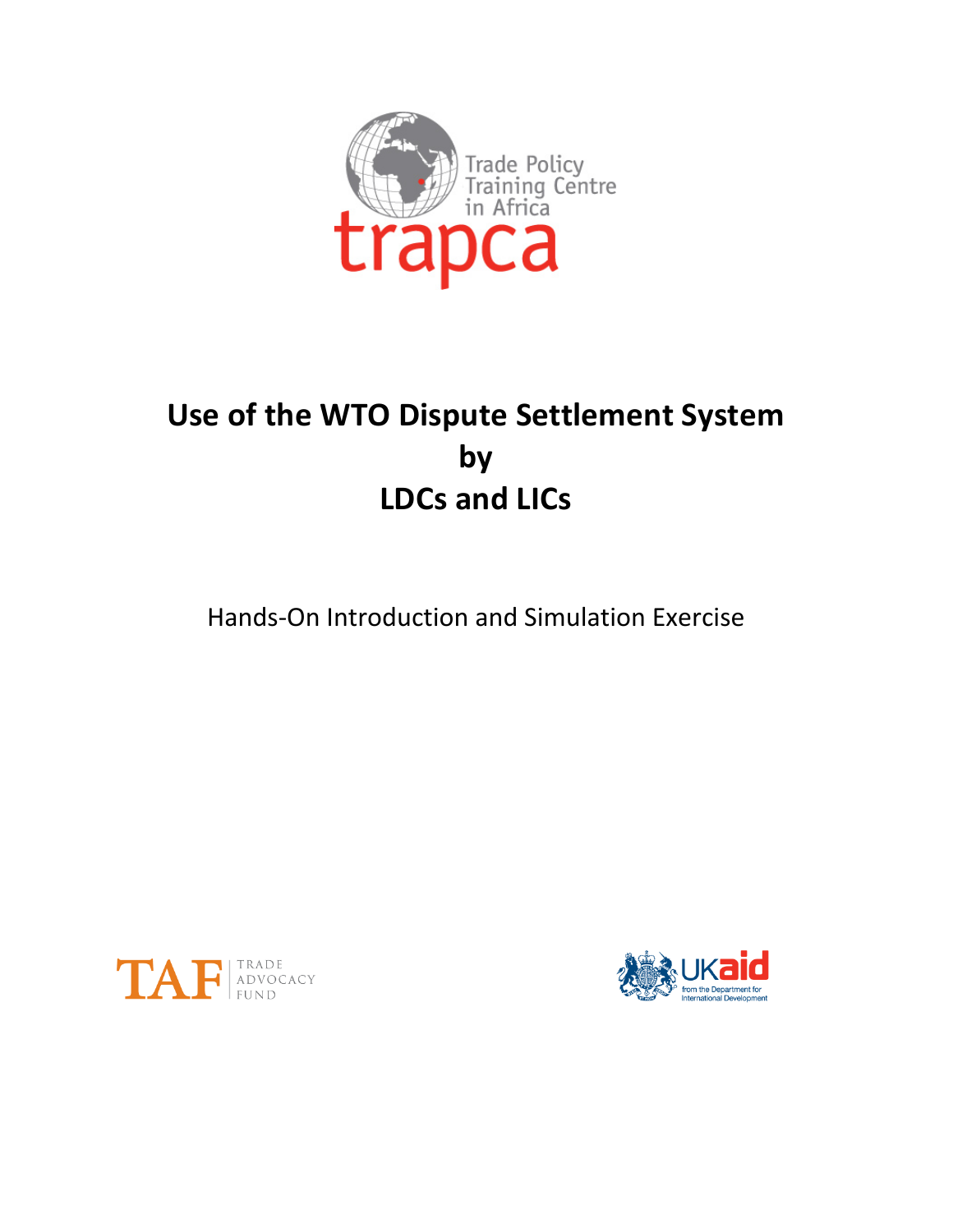#### **About the authors**

Peter Van den Bossche is Member of the Appellate Body of the World Trade Organization since 2009. He is Professor of International Economic Law at Maastricht University, The Netherlands, and visiting professor at the College of Europe, Bruges (since  $2010$ ); the China-EU School of Law, Beijing (since  $2009$ ), the University of Barcelona (2007); and the World Trade Institute, Berne (since 2002). He has taught at the Trade Policy Training Centre in Africa in 2008. From 1997 to 2001, he was counsellor at the Appellate Body Secretariat and in 2001 served as Acting Director of the Secretariat. In the early 1990s, he worked as référendaire at the European Court of Justice. He studied law at the University of Antwerp (Lic.jur.), the University of Michigan (LL.M.) and the European University Institute, Florence (PhD). He is the author of P. Van den Bossche & W. Zdouc, *The Law and Policy of the World Trade Organization*, 3<sup>rd</sup> edition (Cambridge University Press, 2013). Note that the views reflected in this paper are expressed in a personal capacity and do not represent the views of the Appellate Body or the WTO.

James Gathii is the Wing-Tat Lee Chair in International Law at Loyola University Chicago School of Law. He has a distinguished record of scholarship, teaching, and practice in the field of international human rights and international trade. Prior to joining Loyola Chicago, he served as the Associate Dean for Research and Scholarship and the Governor George E. Pataki Professor of International Commercial Law at Albany Law School. He has served as co-chair of the African Interest Group of the American Society of International Law, and is a member of an International Law Association Study Committee: The Study Group on the Principles on the Engagement of Domestic Courts in the Application of International Law. Since 2007, he has been a member of the Global Faculty of the Trade Policy Training Institute (TRAPCA) in Arusha, Tanzania. He has published more than 70 articles and book chapters, and two books, African Regional Trade Agreements As Legal Regimes (Cambridge University Press, 2011) and War, Commerce, and International Law (Oxford University Press, 2010). He holds an LLB (Hons) degree from the University of Nairobi, Kenya; an SJD (Phd) degree from Harvard Law School; and a diploma in the practice of law (admitted as an advocate of the High Court of Kenya) from Kenya School of Law.



2013© 

Funded under Trade Advocacy Fund (TAF) Channel 2: Support on WTO Law and **Dispute Settlement, Ref: TAF/036**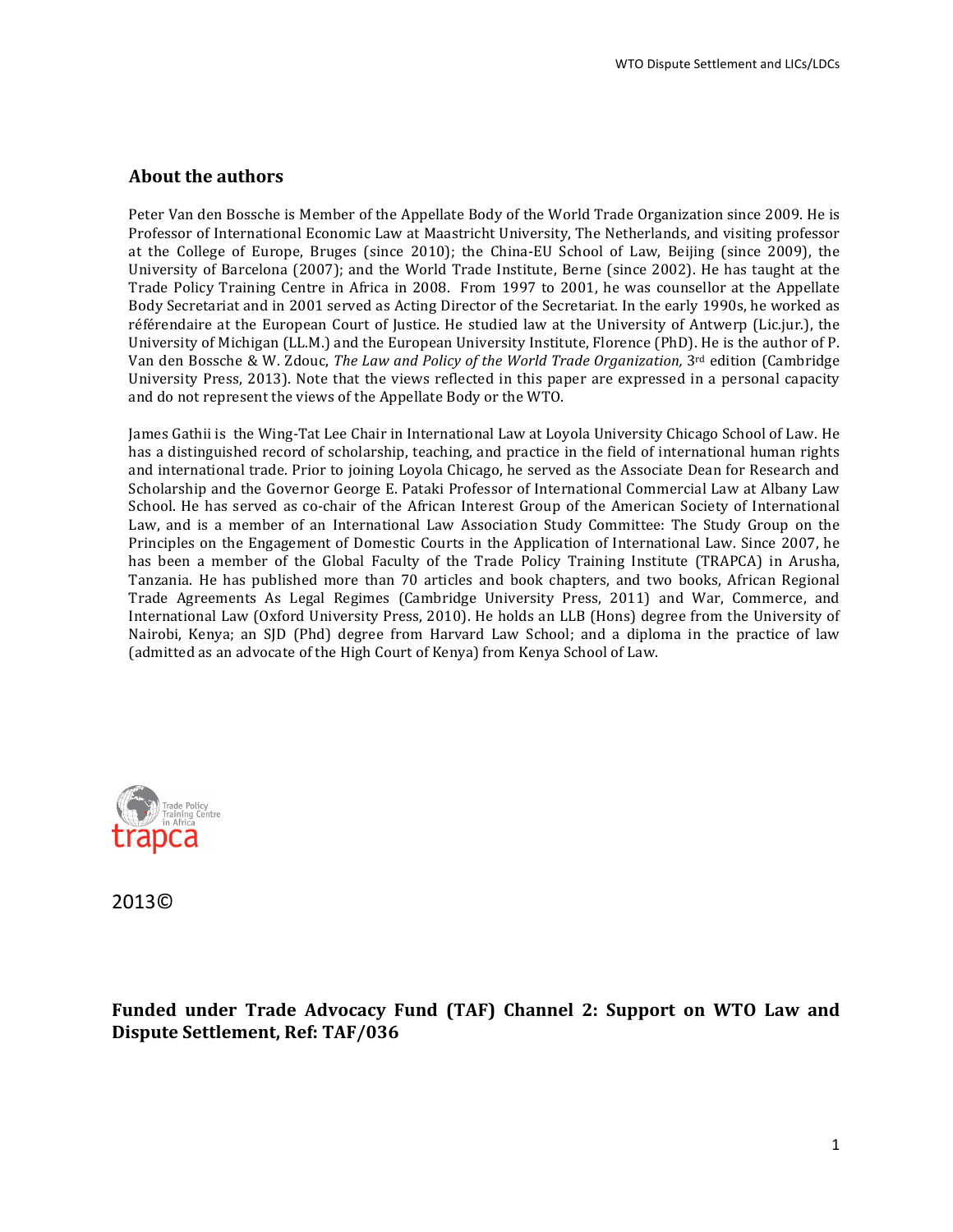# **Table of contents**

| Introduction                                                                                                                                                                                                                                                                                                                                                                                                        | 4                                      |
|---------------------------------------------------------------------------------------------------------------------------------------------------------------------------------------------------------------------------------------------------------------------------------------------------------------------------------------------------------------------------------------------------------------------|----------------------------------------|
| Part 1: Overview of the WTO DSS                                                                                                                                                                                                                                                                                                                                                                                     | 7                                      |
| 1.1 Genesis of the WTO DSS                                                                                                                                                                                                                                                                                                                                                                                          | 7                                      |
| 1.2 Jurisdiction of and access to the WTO DSS                                                                                                                                                                                                                                                                                                                                                                       | 8                                      |
| 1.3 Key features of WTO dispute settlement<br>1.3.1 Single, comprehensive and integrated dispute system<br>1.3.2 Different methods of dispute settlement<br>1.3.3 Multilateral dispute settlement<br>1.3.4 Preference for mutually acceptable solutions<br>1.3.5 Clarification and rules of interpretation<br>1.3.6 Remedies for breach                                                                             | 9<br>9<br>10<br>10<br>10<br>11<br>11   |
| 1.4 Institutions of WTO dispute settlement<br>1.4.1 Dispute Settlement Body<br>1.4.2 Panels<br>1.4.3 Appellate Body                                                                                                                                                                                                                                                                                                 | 12<br>12<br>13<br>14                   |
| 1.5 Process of WTO dispute settlement<br>1.5.1 Consultations<br>1.5.2 Panel proceedings<br>1.5.3 Appellate Body proceedings<br>1.5.4 Implementation and enforcement                                                                                                                                                                                                                                                 | 15<br>16<br>17<br>18<br>19             |
| Part 2: Challenges and opportunities for LDCs and LICs                                                                                                                                                                                                                                                                                                                                                              | 20                                     |
| 2.1 Why have LDCs and LICs made such limited use of the WTO DSS?<br>2.1.1 Size of LIC/LDC economies, their share in world trade and the diversification of their trade<br>2.1.2 Complexity of WTO disputes and lack of in-house expertise<br>2.1.3 High cost of specialized outside advice<br>2.1.4 Inability to identify violations of WTO law<br>2.1.5 Fear of reprisals<br>2.1.6 Inability to enforce compliance | 21<br>21<br>22<br>23<br>25<br>26<br>26 |
| 2.2 Why should LDCs and LICs make more use of the system?<br>2.2.1 Enforcement of rights<br>2.2.2 Participation in the process of clarification of WTO law                                                                                                                                                                                                                                                          | 27<br>28<br>29                         |
| Part 3: Regional Alternatives to WTO Dispute Settlement?                                                                                                                                                                                                                                                                                                                                                            | 30                                     |
| 3.1 Dispute settlement in African regional economic communities                                                                                                                                                                                                                                                                                                                                                     | 30                                     |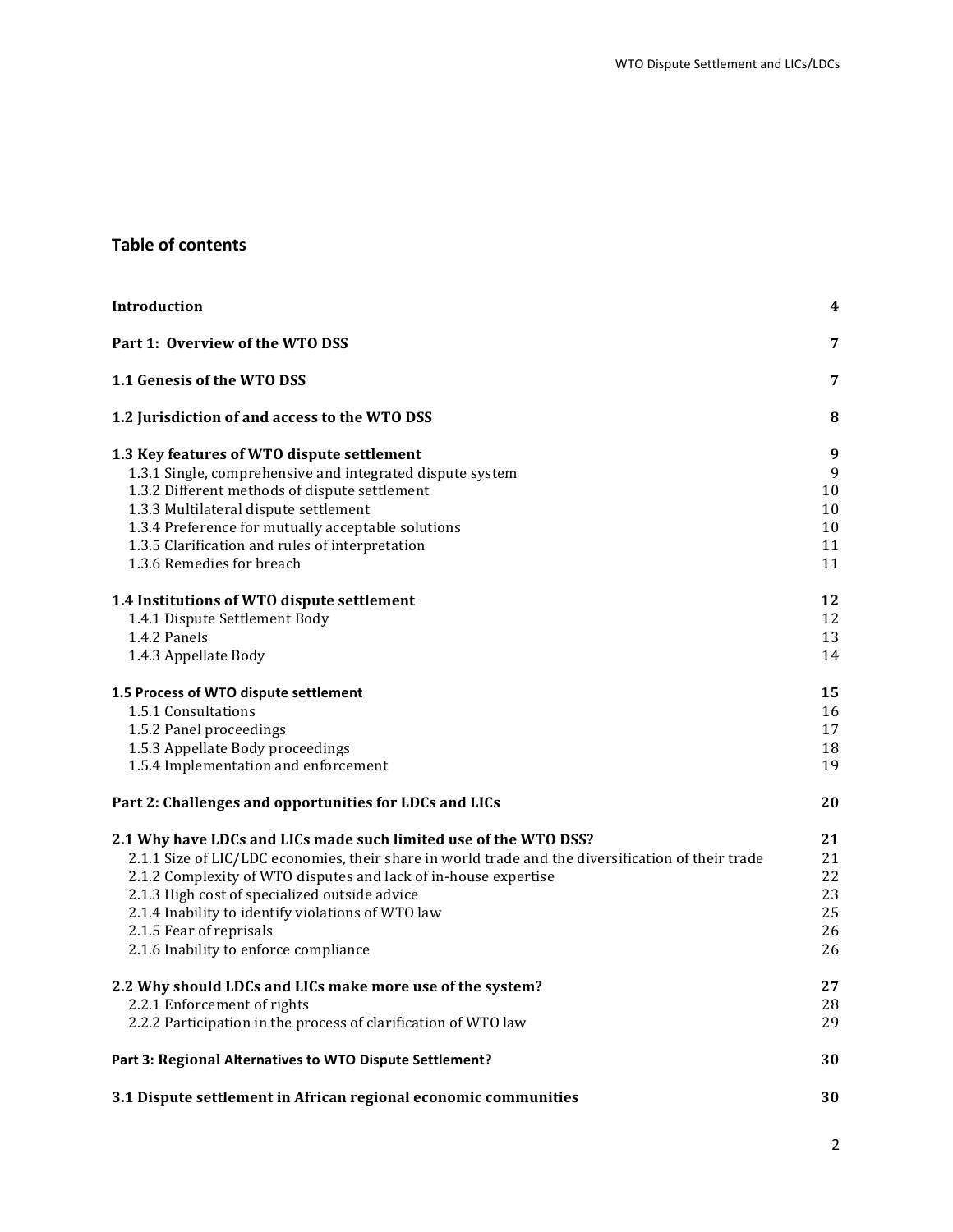| 3.1.1 The COMESA Court of Justice<br>3.1.2 The East African Court of Justice<br>3.1.3 The ECOWAS Community Court of Justice                                                                                                                                                                           | 31<br>32<br>35                   |
|-------------------------------------------------------------------------------------------------------------------------------------------------------------------------------------------------------------------------------------------------------------------------------------------------------|----------------------------------|
| 3.1.4 The SADC Tribunal<br>3.2 Jurisdictional Overlaps and Multiple Membership Challenges                                                                                                                                                                                                             | 37<br>41                         |
| Part 4: Strategies for the Effective Use of the WTO DSS                                                                                                                                                                                                                                               | 45                               |
| 4.1 Experiences-based strategies                                                                                                                                                                                                                                                                      | 45                               |
| 4.2 Resources-based strategies<br>4.1.1 The Advisory Centre on WTO Law<br>4.1.2 Building domestic legal capacity<br>4.1.3 Support by civil society and pro bono support<br>4.1.4 The WTO Secretariat's role<br>4.1.5 Coalitional Strategies                                                           | 47<br>47<br>48<br>50<br>50<br>51 |
| 4.3 Rules-based strategies<br>4.3.1 Increasing reliance on conciliation and mediation or discussions in WTO Committees<br>4.3.2 Fully utilizing existing DSU rules providing for special and differential treatment<br>4.3.3 DSU reform negotiations and improvements to the benefit of LICs and LDCs | 51<br>51<br>51<br>53             |
| <b>Part 5: Simulation Exercise</b>                                                                                                                                                                                                                                                                    | 55                               |
| European Union - Ban on Roses (DS 657)                                                                                                                                                                                                                                                                | 55                               |
| <b>Selected Bibliography</b>                                                                                                                                                                                                                                                                          | 61                               |
|                                                                                                                                                                                                                                                                                                       |                                  |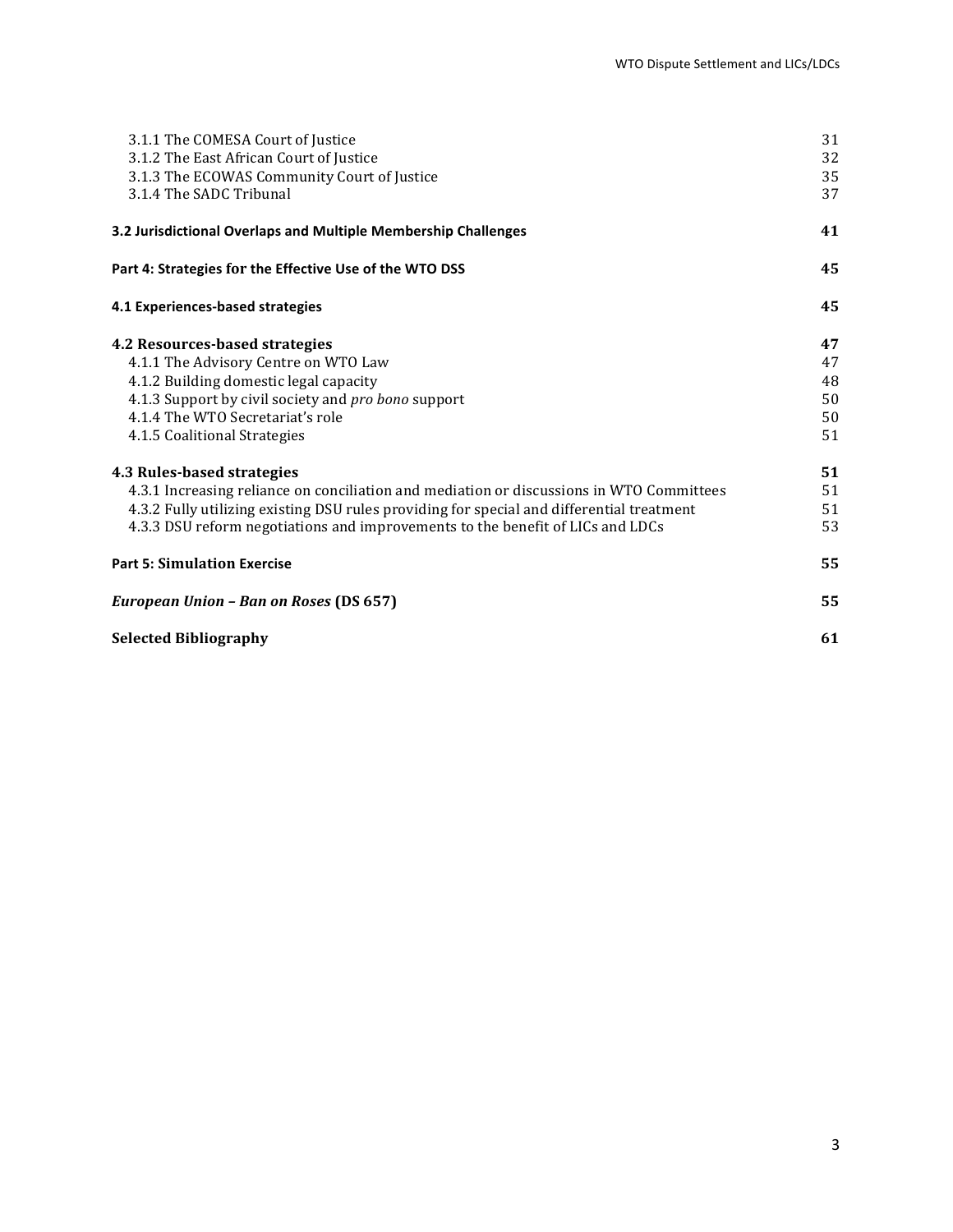# **Introduction**

<u> 1989 - Jan Samuel Barbara, margaret e</u>

The Marrakesh Agreement Establishing the World Trade Organization, commonly referred to as the *WTO Agreement*, and the agreements annexed to it set out many wide-ranging rules concerning international trade in goods, trade in services and trade-related aspects of intellectual property rights. In view of the importance of their impact, economic and otherwise, it is not surprising that WTO Members frequently disagree on the correct interpretation and application of these rules. To resolve the resulting disputes, the WTO has a remarkable dispute settlement system, which is in many respects unique among international dispute settlement systems. Operational for eighteen years now, it has been more prolific than any other international, state-to-state dispute settlement system over the same period. Between 1 January 1995 and 31 December 2012, a total of 454 disputes had been brought to the WTO for resolution.<sup>1</sup> In more than a fifth of the disputes brought to the WTO for resolution, the parties were able to reach an amicable solution through consultations, or the dispute was otherwise resolved without recourse to adjudication. In other disputes, parties have resorted to adjudication. Between 1 January 1995 and 31 December 2012, such adjudication resulted in 183 reports of dispute settlement panels and 109 reports of the Appellate Body. During the same period, the International Court of Justice (ICJ) in The Hague rendered fifty-four judgments and six advisory opinions, and the International Tribunal for the Law of the Sea (ITLOS) in Hamburg rendered sixteen judgments and one advisory opinion.<sup>2</sup>

The WTO dispute settlement system, hereinafter 'WTO DSS', has been used by developedcountry and developing-country Members of the WTO alike. In 2000, 2001, 2003, 2005, 2008, 2010 and 2012, developing-country Members brought more disputes to the WTO for resolution than developed-country Members. $3$ 

<sup>&</sup>lt;sup>1</sup> This refers to the number of requests for consultations notified to the DSB until 31 December 2012. For statistical  $\sigma^2$  See www.icj-cij.org and www.itlos.org.<br><sup>2</sup> See www.icj-cij.org and www.itlos.org.<br><sup>3</sup> In 1995,

cases. From 1996 to 1999, in 2002, 2004 and 2007 developed country Members initiated more cases than developing country Members.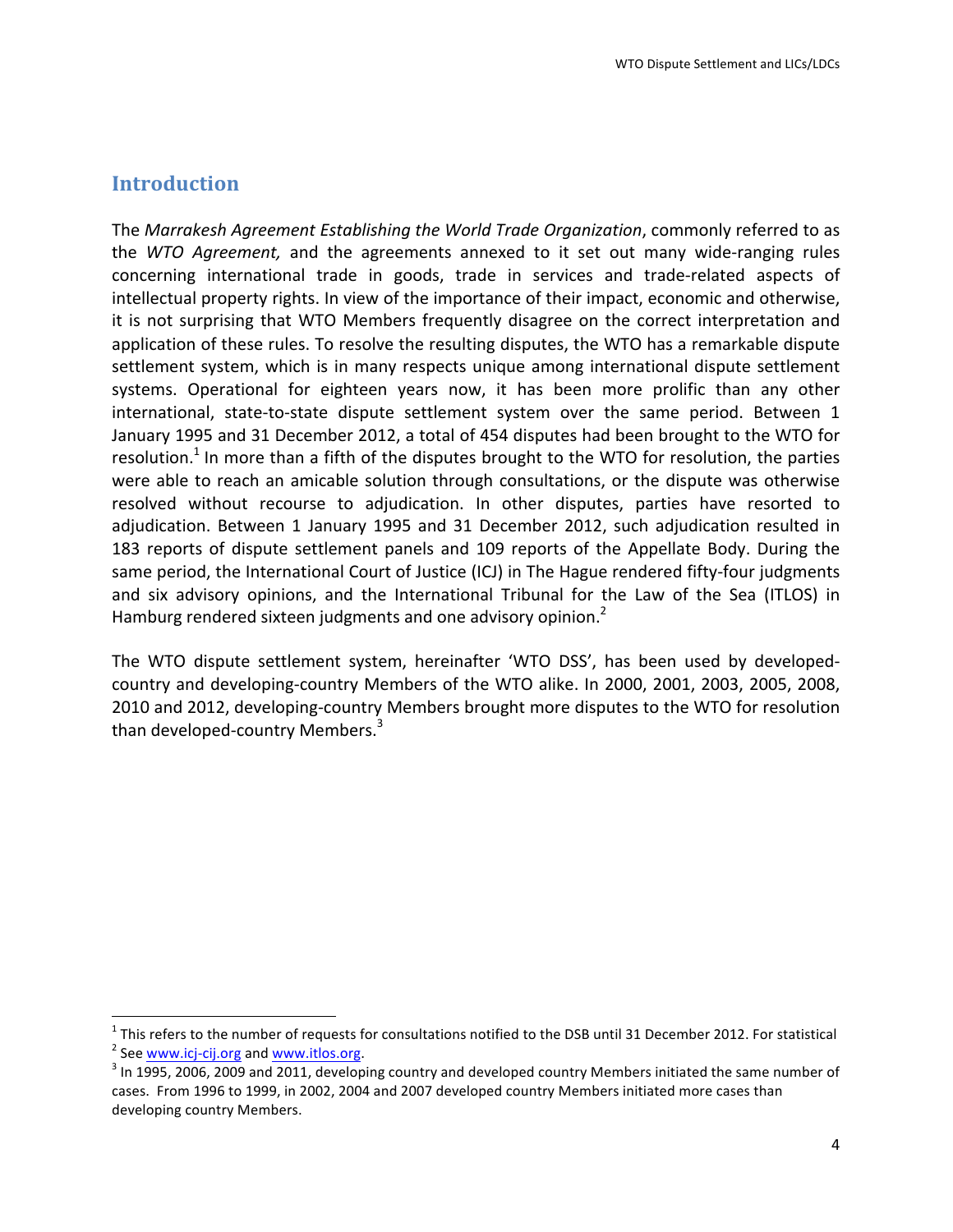

While most disputes are between developed-country Members, developing-country Members have frequently used the WTO DSS to resolve trade disputes between them.<sup>4</sup> Particularly noteworthy is the successful use of the DSS by very small developing-country Members against the largest among the developed-country Members.<sup>5</sup> In the WTO system, might is not necessarily right. The most active user of the system has been the United States, closely followed by the European Union. The system has, however, also been used 'against' the United States more often than against any other Member, the European Union being a distant second in this respect. The most active users of the system among developing country Members have been Brazil, Mexico, India, Argentina, Thailand, and in recent years, also China. The most frequent respondents among developing-country Members have been are China, India, Argentina, Brazil and Mexico.

| Complainants         |     | Respondents          |     |
|----------------------|-----|----------------------|-----|
|                      |     |                      |     |
| <b>United States</b> | 105 | <b>United States</b> | 119 |
| EU                   | 87  | EU                   | 73  |
| Canada               | 33  | China                | 30  |
| <b>Brazil</b>        | 26  | India                | 22  |
| Mexico               | 23  | Argentina            | 22  |
| India                | 21  | Canada               | 17  |
| Argentina            | 18  | Japan                | 15  |

<sup>&</sup>lt;sup>4</sup> See www.worldtradelaw.net.<br><sup>5</sup> E.g. *US* – *Gambling (2005),* a dispute between Antigua and Barbuda (a Caribbean island state with less than 90.000 inhabitants) and the United States.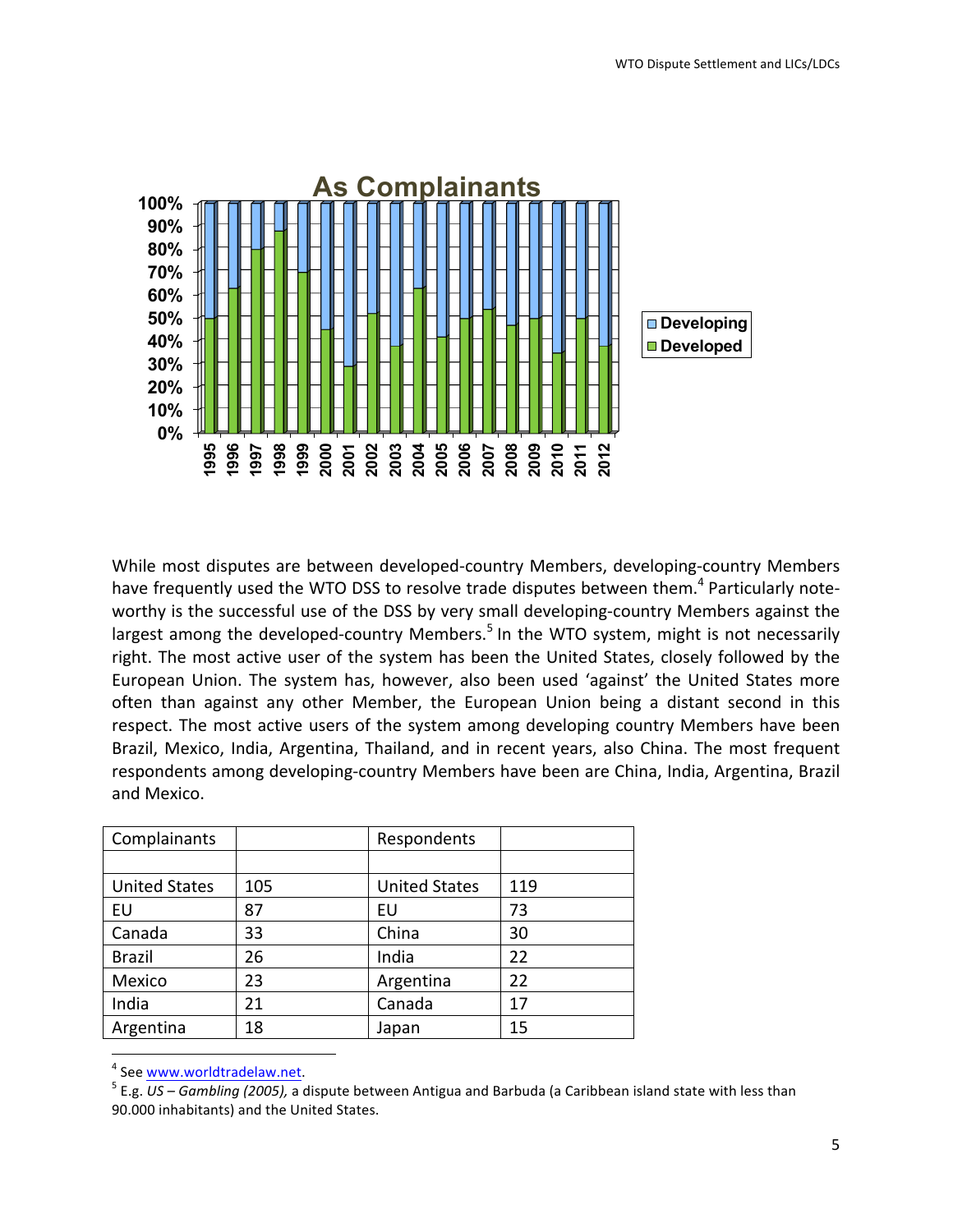| Japan    | $\sim$   | <b>Brazil</b> | 14 |
|----------|----------|---------------|----|
| Korea    | 15<br>ᅩ  | Korea         | 14 |
| Thailand | 1つ<br>⊥⊃ | Mexico        | 14 |

A number of disputes brought to the WTO DSS have triggered considerable controversy and public debate and have attracted much media attention. This has been the case, for example, for disputes on national legislation for the protection of the environment or public health, such as the *US* – *Shrimp* (1998) dispute on the US import ban on shrimp harvested with nets that kill sea turtles (complaints by India, Malaysia, Pakistan and Thailand); the *Brazil – Retreaded Tyres (2007)* dispute on a Brazilian ban on the import of retreaded tyres for environmental reasons (complaint by the European Union); the *EC* – *Approval and Marketing of Biotech Products* (2006) dispute on measures affecting the approval and marketing of genetically modified products in the European Union (complaint by *inter alia* Argentina); the *US – Clove Cigarettes (2012)* dispute concerning a tobacco-control measure taken by the United States that prohibits cigarettes with 'characterizing flavours' other than tobacco or menthol (complaint by Indonesia); and the *US* – *Tuna II (Mexico)* (2012) dispute concerning US regulation on the use of the dolphin-safe label on tuna cans (complaint by Mexico). Also the *EC* – *Bananas III* (1997) dispute on the European Communities' preferential import regime for bananas was, for many years, headline news (complaints by *inter alia* Ecuador, Guatemala, Honduras, and Mexico). Note that all the disputes referred to above involved developing country Members as a complainant and/or respondent.

While the WTO DSS has been widely used by developing-country Members and in particular upper-middle and lower-middle income countries, in the past nineteen years it has been used much less by LICs. The predominant user of the WTO DSS among the LICs has been India (when it was still a LIC). Other LICs that have used the system include Bangladesh, Nicaragua, Pakistan and Vietnam, all of which, except Bangladesh, have now graduated to the category of lowermiddle income countries. Bangladesh has been the only of the WTO's 34 LDC Members that ever brought a dispute to the WTO. In 2004, Bangladesh filed a complaint against India on the latter's imposition of anti-dumping duties on lead acid batteries.<sup>6</sup> Note that no sub-Saharan African country, whether LIC, LDC or other, has ever used the WTO DSS as a complainant. Only Egypt and South Africa have been respondents in the WTO DSS.<sup>7</sup>

While LIC Members have made very little use of the WTO DSS to date, it should be noted that, with the exception of India, the system has also very seldom been used against them. India has been the respondent in 22 disputes to date. However, apart from India, only two LIC Members have ever been respondents in WTO disputes: Pakistan (2 complaints; by the European Union and the United States) and Nicaragua (2 complaints; by Colombia and Honduras). Note that the

<sup>&</sup>lt;sup>6</sup> India – Anti-Dumping Measures on Batteries, WT/DS 306 (complaint by Bangladesh). This dispute was settled through bilateral negotiations under Article 4 of the DSU.

 $^7$  For an early study, see Victor Mosoti, "Does Africa Need the WTO Dispute Settlement System", 9 Journal of International Economic Law 457 (2006)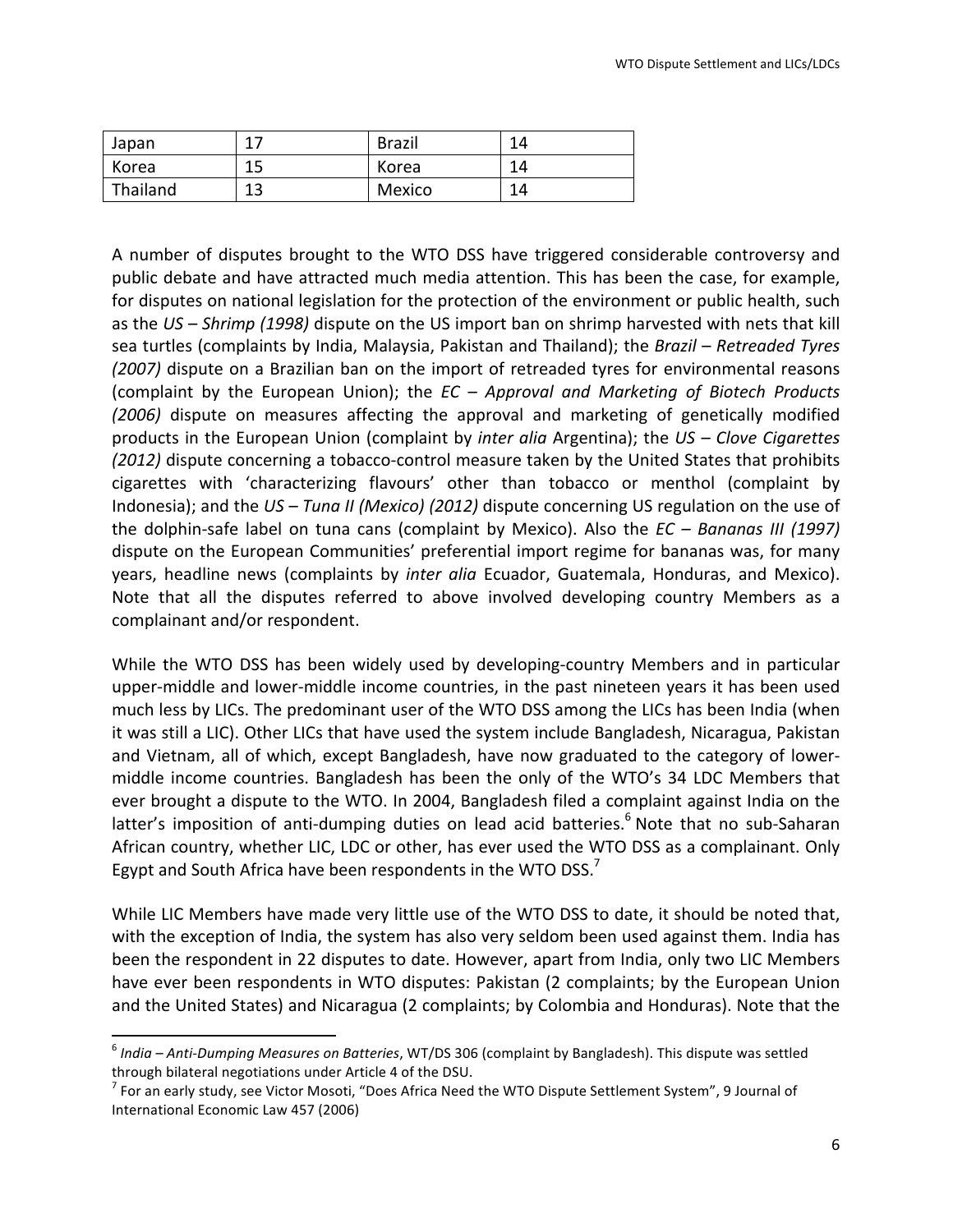WTO DSS was never used against any sub-Saharan LIC. $^8$  Likewise, the WTO DSS was never used against any LDC Member of the WTO. The involvement of LIC Members and LDC Members in disputes has been limited to involvement as third party in panel proceedings and third participants in Appellate Body proceedings. However, even that involvement was not extensive. Since 1995, Benin, Cameroon, Chad, Cote d'Ivoire, Ghana, Kenya, Madagascar, Malawi, Mauritius, Nigeria, Senegal, Tanzania, and Swaziland have been at least once a third party, but none of them is by any measure a regular third party in WTO dispute settlement proceedings.

This study focuses on the very limited use made to date of the WTO DSS by LICs and LDCs. It is divided in four parts. It aims to offer a practical, hands-on introduction to WTO dispute settlement for officials from LDCs and LICs. *Part* 1 gives a general overview of the WTO DSS with special attention for the special and differential treatment 'available' for developing countries when they use the WTO DSS. *Part 2* deals with the challenges and opportunities for LDCs and LICs when the WTO DSS. *Part 3* discusses that the possible regional alternatives to WTO dispute settlement for African LDCs and LICs. Part 4 deals with strategies for LDCs and LICs to effectively use the WTO DSS. Finally, *Part 5* of this study contains a simulation exercise, which brings out the many problems and issues LDCs and LICs may face when they use the WTO DSS.

# **Part 1: Overview of the WTO DSS**

Part 1 of this study gives a general overview of the WTO DSS. It discusses in turn: (1) the genesis of the WTO DSS; (2) the jurisdiction of and access to the WTO DSS; (3) the key features of WTO dispute settlement; (4) the institutions of WTO dispute settlement; and (5) the process of WTO dispute settlement.<sup>9</sup>

# **1.1 Genesis of the WTO DSS**

<u> 1989 - Jan Samuel Barbara, margaret e</u>

The WTO DSS, which has been in operation since 1 January 1995, is not an entirely novel system. On the contrary, this system is based on, and has taken on board, almost fifty years of experience in the resolution of trade disputes in the context of the GATT 1947. The GATT 1947 contained only two brief provisions on dispute settlement (Articles XXII and XXIII), which neither explicitly referred to 'dispute settlement' nor provided for detailed procedures to handle disputes. However, the GATT Contracting Parties 'transformed', in a highly pragmatic manner over a period of five decades, what was initially a rudimentary, power-based system for settling disputes through diplomatic negotiations into an elaborate, rules-based system for settling disputes through adjudication. While for decades quite successful in resolving disputes to the satisfaction of the parties, the GATT dispute settlement had some serious shortcomings

 $8$  South Africa is or was a respondent in four disputes to date (DS 168, DS 288, DS 374 and DS 439)

 $9$  For a detailed discussion of the WTO DSS, see Chapter 3, *WTO Dispute Settlement*, of P. Van den Bossche & W. Zdouc, *The Law and Policy of the World Trade Organization*, 3<sup>rd</sup> edition (Cambridge University Press, 2013). The introduction and part 1 of this study are based on that chapter.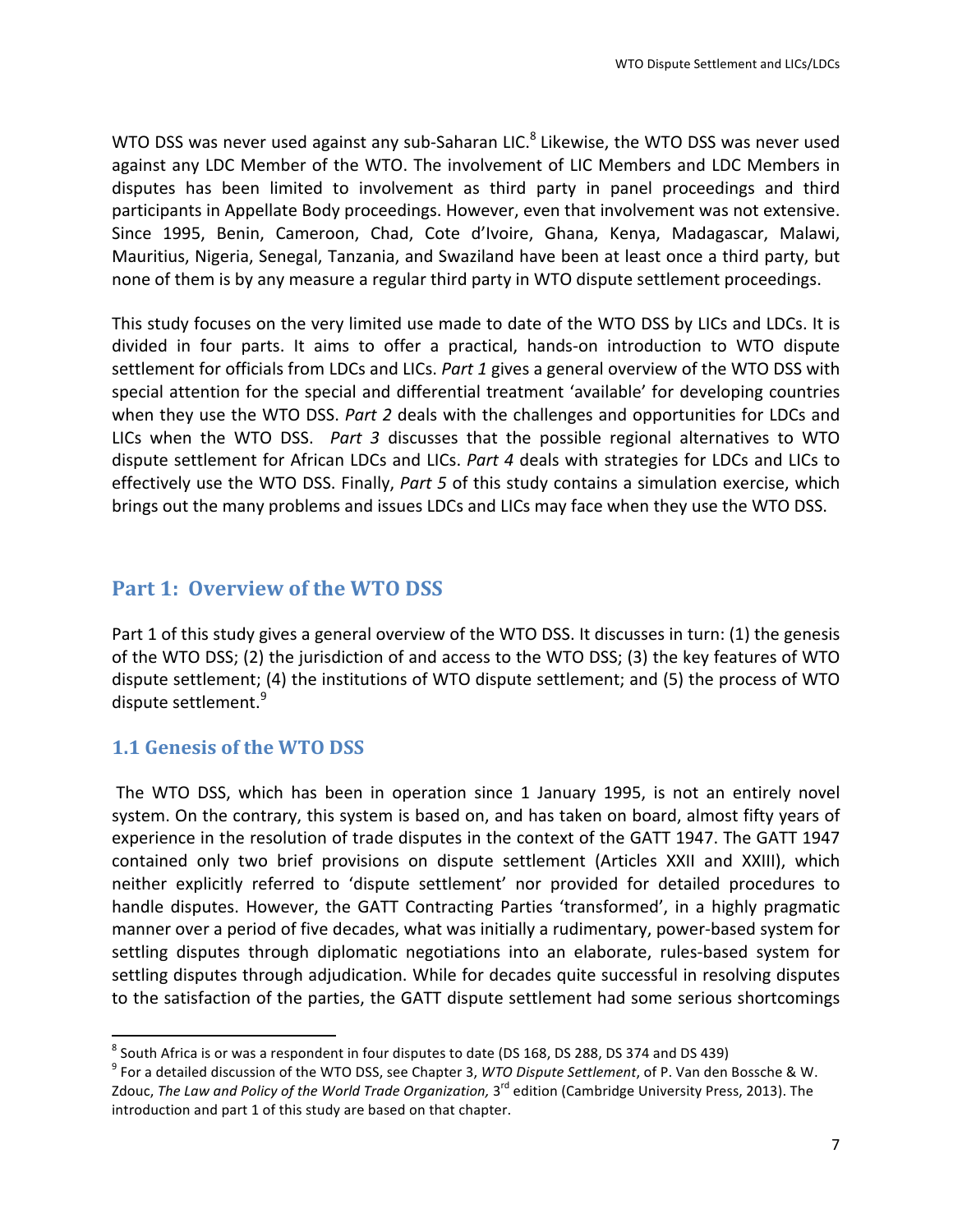which became ever more acute in the course of the 1980s. The most important shortcoming related to the fact that the findings and conclusions of the panels adjudicating disputes only became legally binding when adopted by consensus by the GATT Council. The responding party could thus prevent any unfavourable conclusions from becoming legally binding upon it. The WTO DSS, negotiated during the Uruguay Round (1986-1994) and provided for in the Understanding on Rules and Procedures for the Settlement of Disputes, commonly referred to as the Dispute Settlement Understanding or DSU, remedied this and a number of other shortcomings of the GATT dispute settlement system.<sup>10</sup> The DSU is generally considered to be one of the most important achievements of the Uruguay Round negotiations. Claus-Dieter Ehlermann, a former Appellate Body Member and top EU official, noted in 2003 that the successful negotiation of the DSU is 'an extraordinary achievement that comes close to a miracle'.  $11$  The WTO DSS is an important further step in that process of progressive 'iudicialisation' of the settlement of international trade disputes and has features that are quite unique for state-to-state dispute settlement.

# **1.2 Jurisdiction of and access to the WTO DSS**

The jurisdiction of the WTO DSS is compulsory. A responding Member has, as a matter of law, no choice but to accept the jurisdiction of the WTO DSS, when a complaint is brought against it. The jurisdiction is also exclusive. A complaining Member is obliged to bring any dispute arising under the covered agreements to the WTO DSS, rather than another system of dispute settlement. Furthermore the jurisdiction of the WTO DSS is very broad in scope. It covers disputes arising under the *WTO Agreement*, the DSU, the GATT 1994 and the eleven other multilateral agreements on trade in goods, the GATS and the Agreement on Trade Related Aspects of Intellectual Property Rights, the *TRIPS Agreement*, (i.e. the covered agreements). In principle, any act or omission attributable to a WTO Member can be a measure that is subject to WTO dispute settlement. Such measures also include a number of 'atypical' measures, such as:  $(1)$  action or conduct by private parties attributable to a Member;  $(2)$  measures that are no longer in force; (3) legislation '*as such'* (as opposed to the actual application of this legislation in specific cases); (4) discretionary legislation (as opposed to mandatory legislation); (5) unwritten 'norms or rules' of Members; (6) on-going conduct by Members; and (7) measures by regional and local authorities.

Access to the WTO DSS is limited to WTO Members. A WTO Member can have recourse to the system when it claims that a benefit accruing to it under one of the covered agreements is being nullified or impaired. A complainant will almost always argue that the respondent violated a provision of WTO law and file a *violation complaint*. If the violation is shown, there is a presumption of nullification or impairment of a benefit. Alternatively, a complainant can file a *non-violation complaint*. In that case the complainant does not argue that the respondent violated a provision of WTO law but contends that the respondent has nevertheless nullified or

<sup>&</sup>lt;sup>10</sup> The DSU is attached to the *WTO Agreement* as Annex 2 thereof.<br><sup>11</sup> Claus-Dieter Ehlermann, "Six Years on the Bench of the 'World Trade Court': Some Personal Experiences as Member of the Appellate Body of the World Trade Organization", Journal of World Trade, 2002, 639.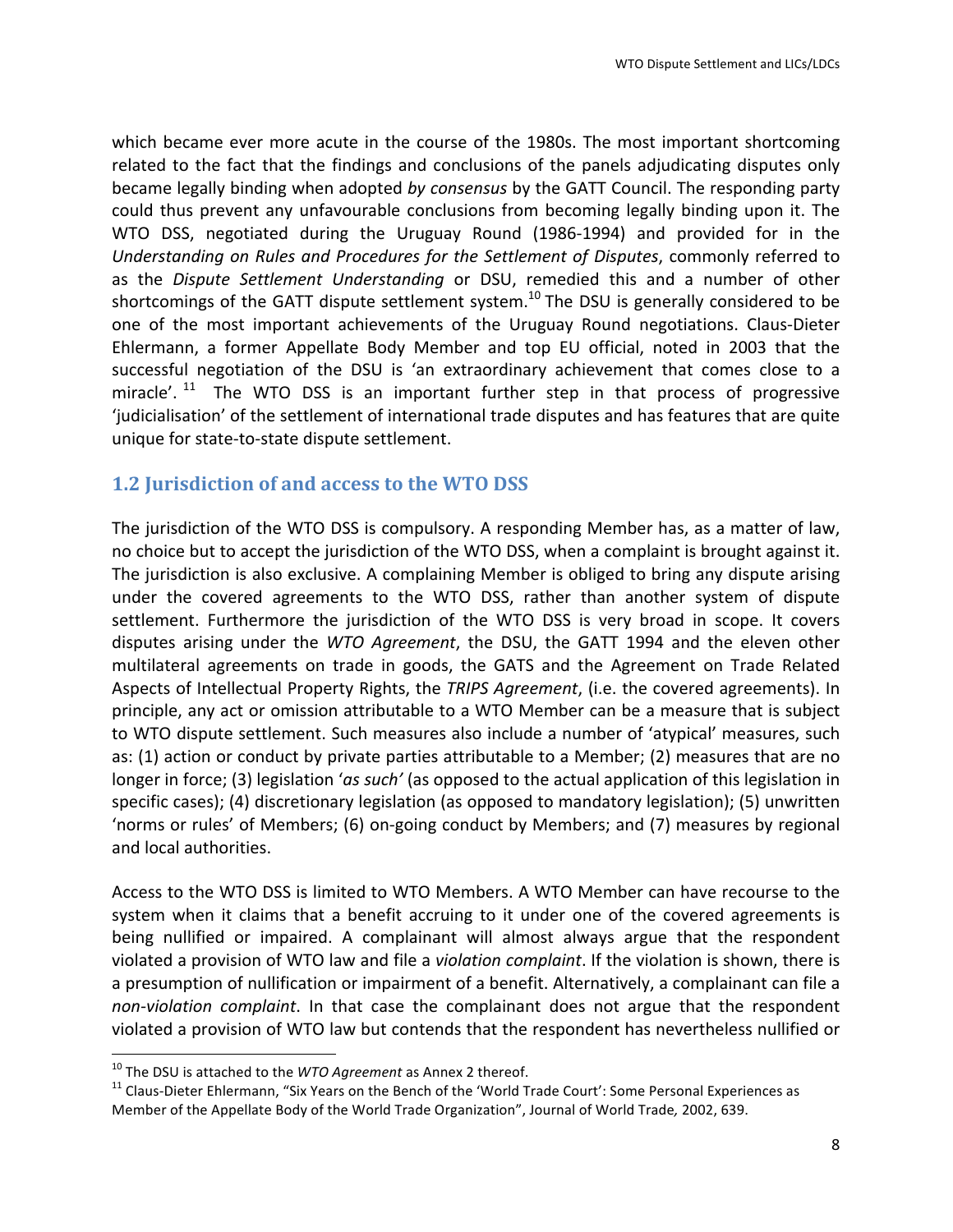impaired a benefit of the complainant under one of the covered agreements. Non-violation complaints are rare and have never been successful in WTO dispute settlement to date.

NGOs, industry associations, companies or individuals have no direct access to the WTO DSS. However, it should be noted that most disputes are brought to the WTO system for resolution at the instigation of companies and industry associations. Companies and industry associations are the 'driving force' behind the initiation of dispute settlement proceedings in most cases. Moreover, companies or industry associations will not only lobby governments to bring dispute settlement cases to the WTO, they (and their law firms) will often also play an important, 'behind-the-scenes' role in planning the legal strategy and drafting the submissions.<sup>12</sup> It could be argued that companies and industry associations have an 'indirect' access to the WTO DSS and make abundant use of this 'indirect' access. The legal system of some WTO Members (e.g. the EU and the US) explicitly provides for the possibility for companies and industry associations to bring a violation of WTO obligations, by another WTO Member, to the attention of their government and to 'induce' their government to start WTO dispute settlement proceedings against that Member.<sup>13</sup> In many other Members the process of lobbying the government to bring WTO cases has not been regulated and institutionalized in the same manner, but the process is no less present.

# **1.3 Key features of WTO dispute settlement**

The prime object and purpose of the WTO DSS is the *prompt settlement* of disputes through multilateral adjudication, and to provide *security and predictability* to the multilateral trading system. WTO dispute settlement has six key features, which in addition to the compulsory and exclusive jurisdiction of the WTO DSS and the process of WTO dispute settlement contribute to, if not explain, the importance and success of WTO dispute settlement to date. Some of these features set apart the WTO DSS from other international dispute settlement mechanisms.

#### 1.3.1 Single, comprehensive and integrated dispute system

 

The WTO DSS is a single, comprehensive and integrated dispute settlement system. The rules of the DSU apply to all disputes arising under the covered agreements. Nevertheless, some of these covered agreements provide for some special and additional rules and procedures 'designed to deal with the particularities of dispute settlement relating to obligations arising under a specific covered agreement'. Moreover, note that for the 'benefit' of developingcountry Members, Article 3.12 of the DSU states in relevant part:

<sup>&</sup>lt;sup>12</sup> Also note that *amicus curige* briefs written by non-governmental organizations may, if adopted by a party to the dispute, be included in the submissions filed by such a party.<br><sup>13</sup> In EU law, this possibility is provided for under the Trade Barriers Regulation. See Council Regulation (EC) No.

<sup>3286/94</sup> on Community procedures for the exercise of rights under international trade rules, in particular those established under the WTO, OJ 1994, L349, 71, as amended by Council Regulation (EC) No. 356/95, OJ 1995, L41, 3. In US law this possibility is provided for under Section 301 of the 1974 Trade Act. See Section  $301(a)(1)$  of the Trade Act 1974, 19 USC 2411(a)(1).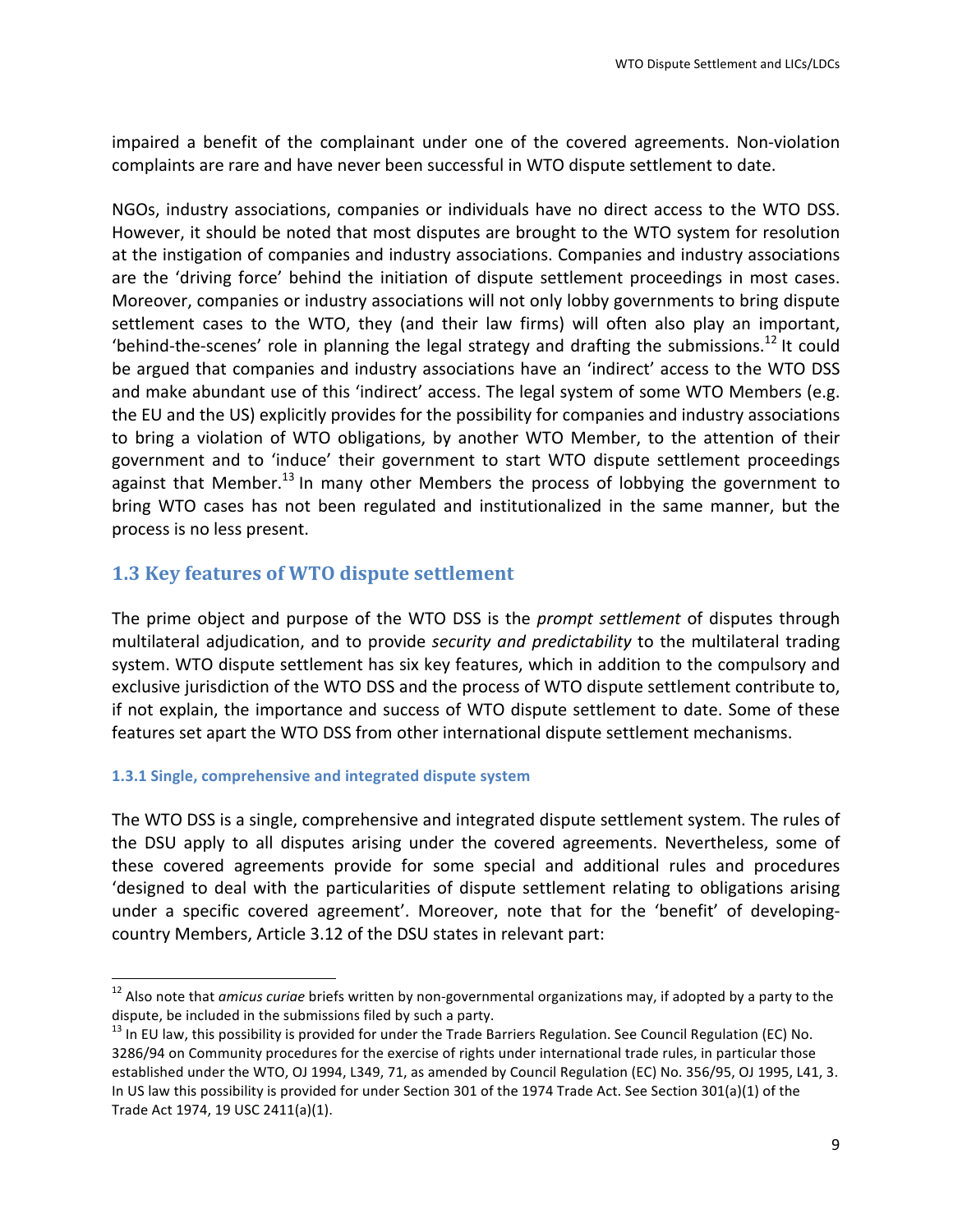$\ldots$  if a complaint based on any of the covered agreements is brought by a developing country Member against a developed country Member, the complaining party shall have the right to invoke, as an alternative to the provisions contained in Articles 4, 5, 6 and 12 of this Understanding, the corresponding provisions of the Decision of 5 April 1966 ...

However, to date, the provisions of the 1966 Decision have been invoked only once, namely by Colombia in a 2007 dispute with the EU in the context of the  $EC -$  *Bananas III* dispute.<sup>14</sup> The reason for the lack of enthusiasm for the provisions of the 1966 Decision is undoubtedly that the DSU provisions afford developing-country complaining parties treatment at least as favourable as, if not more favourable than, the treatment afforded by the 1966 Decision.

#### **1.3.2 Different methods of dispute settlement**

The DSU provides for four different methods to settle disputes between WTO Members: consultations or negotiations (Article 4 of the DSU); adjudication by panels and the Appellate Body (Articles  $6$  to 20 of the DSU); arbitration (Articles 21.3(c), 22.6 and 25 of the DSU); and good offices, conciliation and mediation (Article 5 of the DSU). Of these methods, arbitration under Article 25 and good offices, conciliation and mediation under Article 5 have only played a marginal role; in almost all WTO disputes, Members had recourse to consultations, and if those were unsuccessful, to adjudication. With regard to good offices, conciliation and meditation under Article 5 of the DSU, note the successful mediation of Deputy-Director-General Rufus Yerxa in 2002 in a dispute between the European Union and the Philippines and Thailand on the tariff treatment of canned tuna; and the unsuccessful good offices of Norway's foreign minister, Jonas Gahr Store in 2006 in the *EC* – *Bananas III* dispute between the European Union and Ecuador on the WTO-consistency of the EU's new 'tariff-only' banana import regime.

#### **1.3.3 Multilateral dispute settlement**

<u> 1989 - Jan Samuel Barbara, margaret e</u>

Pursuant to Article 23 of the DSU, Members must settle disputes with other Members over compliance with WTO obligations through the *multilateral* procedures of the DSU, rather than through *unilateral* action. Concerns regarding unilateral action taken by the United States against what it considered to be violations of GATT law were the driving force behind the Uruguay Round negotiations on dispute settlement, which eventually resulted in the DSU.

#### **1.3.4 Preference for mutually acceptable solutions**

The WTO DSS prefers Members to resolve a dispute through consultations, resulting in a mutually acceptable solution, rather than through adjudication. In other words, the DSU prefers parties not to go to court, but to settle their dispute amicably out of court. This is reflected in the requirement – further discussed below - that every WTO dispute settlement process starts

<sup>&</sup>lt;sup>14</sup> The 1966 Decision provides for compulsory goods offices by the WTO Director-General. This mechanism was instrumental in the final settlement of the  $EC$  – *Bananas III* dispute.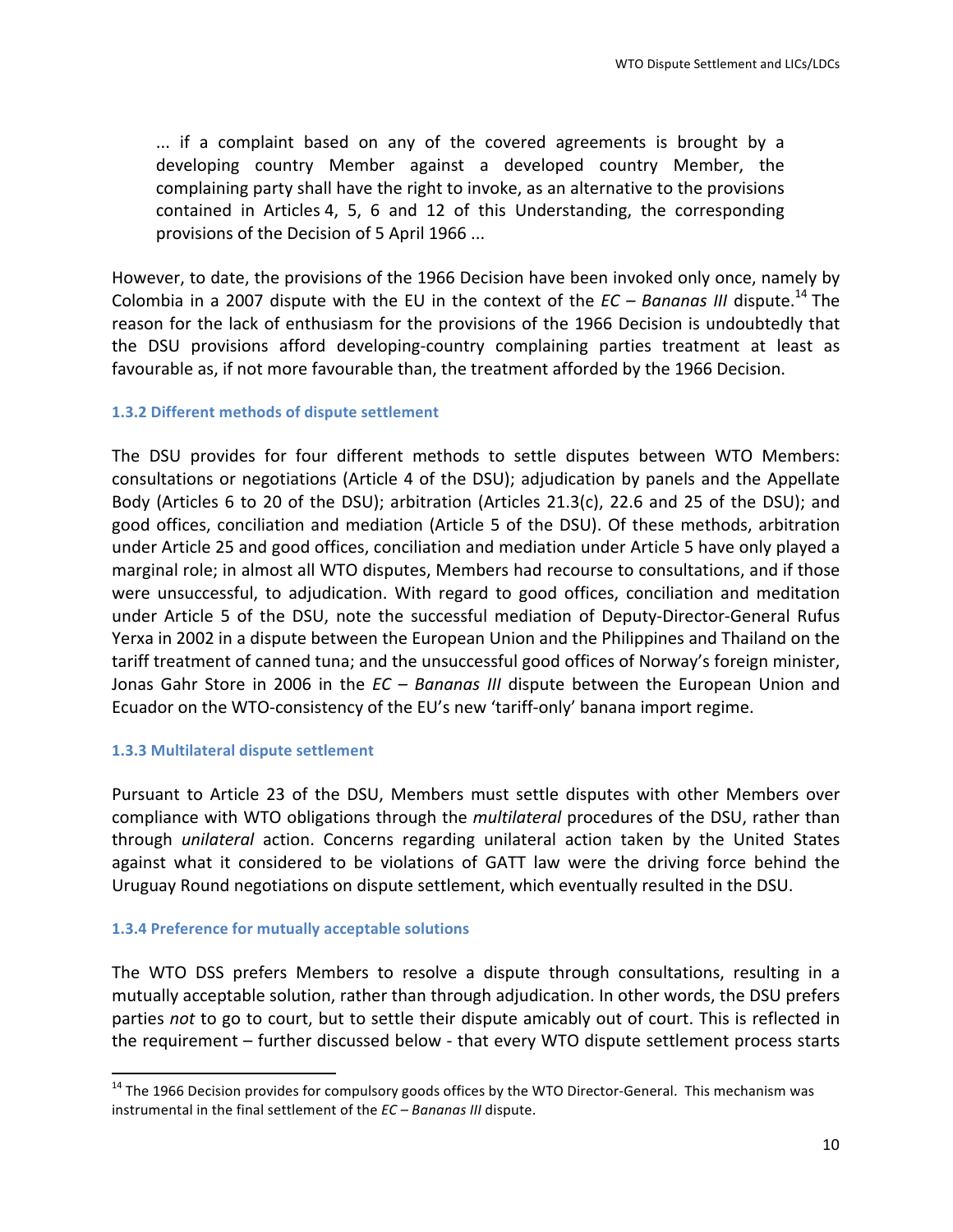with consultations, i.e. negotiations, between the parties to the dispute with the aim of reaching a mutually acceptable solution. In one out of five disputes brought to the WTO for resolution, the parties are able to reach such a mutually acceptable solution through consultations. In the only dispute brought by a LDC to date, namely *India* - Anti-Dumping *Measures* on Batteries, Bangladesh and India reached a mutually acceptable solution through consultations and thus did not have to take this dispute to court.

#### **1.3.5 Clarification and rules of interpretation**

Pursuant to Article 3.2, second sentence, of the DSU, the WTO DSS serves not only 'to preserve the rights and obligations of Members under the covered agreements', but also 'to clarify the existing provisions of those agreements'. The scope and nature of this clarification mandate is, however, circumscribed by Article 3.2, third sentence, and 19.2 of the DSU, which explicitly precludes the system from adding to or diminishing the rights and obligations of Members. The DSU does not condone judicial activism. For panels and the Appellate Body to stay within their mandate to clarify existing provisions, it is therefore important that they interpret and apply the provisions concerned correctly, i.e. in accordance with customary rules of interpretation of international law, as codified in Articles 31 and 32 of the Vienna Convention on the Law of *Treaties*. Pursuant to Articles 31 and 32, panels and the Appellate Body interpret provisions of the covered agreements in accordance with the ordinary meaning of the words of the provision in their context and in the light of the object and purpose of the agreement involved; and if necessary and appropriate, they have recourse to supplementary means of interpretation.

#### **1.3.6 Remedies for breach**

The DSU provides for three types of remedy for breach of WTO law: one final remedy, namely, the withdrawal (or modification) of the WTO-inconsistent measure; and two temporary remedies which can be applied awaiting the withdrawal (or modification) of the WTOinconsistent measure, namely, compensation and suspension of concessions or other obligations (commonly referred to as 'retaliation'). A measure which was found to be WTOinconsistent must be withdrawn immediately or, if that is impracticable, within a 'reasonable period of time'. In more than 4 out of 5 disputes, the offending party withdraws (or modifies) the WTO-inconsistent measure by the end of the 'reasonable period of time'. However, when the offending party fails to do so, and the parties are subsequently unable to agree on compensation for the harm that will result from the lack of compliance, the original complaining party may request authorization to retaliate against the offending party. Retaliation, often in the form of a drastic increase in the customs duties on strategically selected products, puts economic and political pressure on the offending party to withdraw (or modify) its WTO-inconsistent measure(s). To date, Members have imposed retaliatory measures in four disputes, while the number of disputes in which the DSB has authorized Members to do so is significantly higher. The effectiveness and/or appropriateness of retaliation  $-$  which is by definition trade destructive  $-$  is the subject of debate. As discussed below, it is questioned whether retaliation is in fact a realistic option for a small developing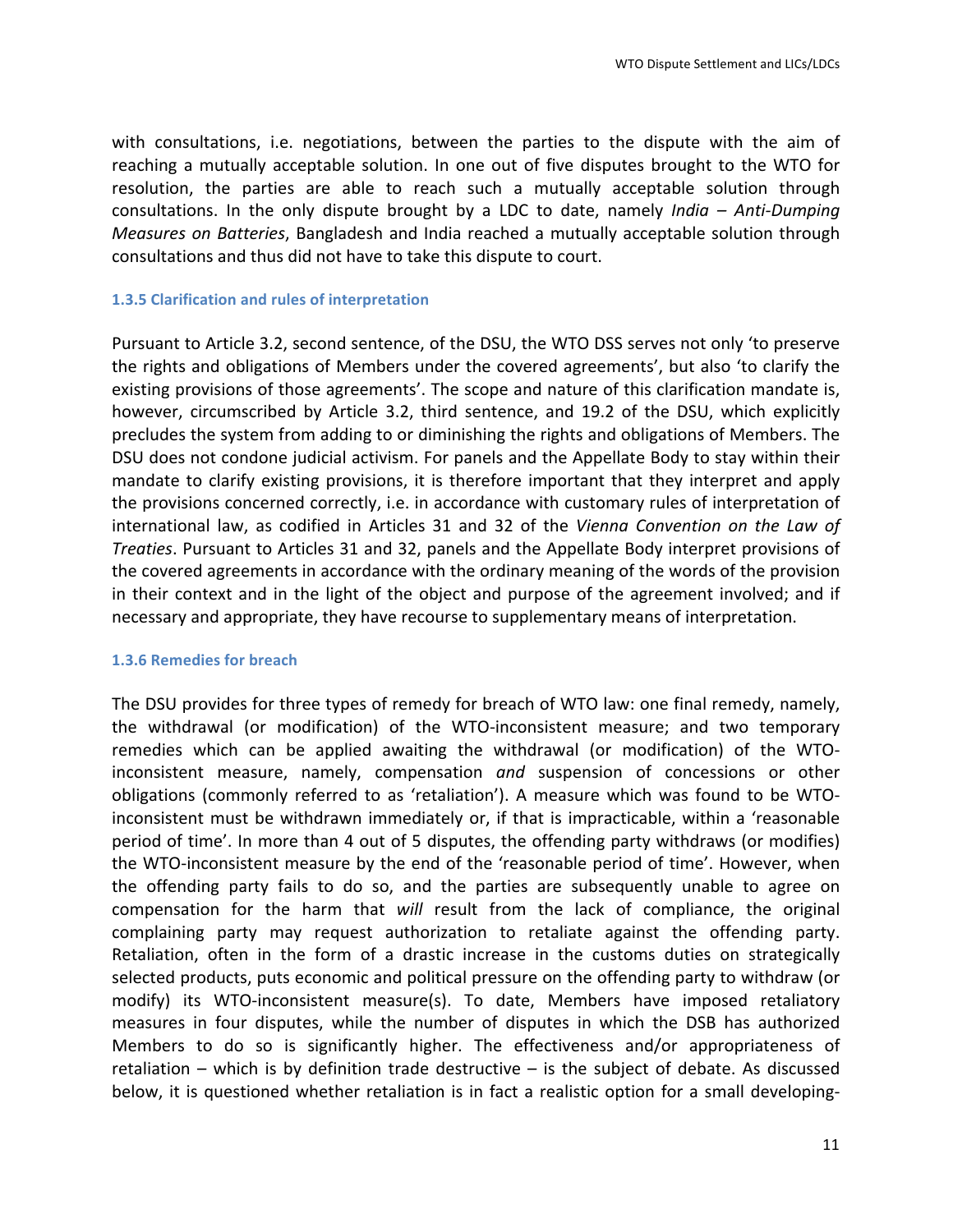country Member (such as Ecuador in the *EC – Bananas (1997)* dispute or Antigua and Barbuda in the *US* – *Gambling* (2005) dispute) to choose in order to force a developed-country Member to bring its WTO-inconsistent measure into compliance with its obligations. Even when the complaining party is allowed to retaliate in other sectors or under other agreements than those at issue in the dispute (i.e. cross-retaliation), retaliation may 'hurt' the economic interests of the complaining party more than it 'encourages' the offending party to comply. This was the case for Ecuador as well as Antigua and Barbuda, which were authorized to cross-retaliate and suspend their obligations under the TRIPS Agreement in relation to the European Union and the United States, respectively. Neither Ecuador nor Antigua and Barbuda considered it would be in their interest to retaliate in this manner. With regard to LDCs, Article 24.1, third sentence, of the DSU states:

If nullification or impairment is found to result from a measure taken by a leastdeveloped country Member, complaining parties shall exercise due restraint in asking for compensation or seeking authorization to suspend the application of concessions or other obligations pursuant to these procedures.

However, as there have been no disputes to date in which a LDC Member was the respondent, there has never been a situation in which such restraint on the part of complaining parties was called for.

Under customary international law, a State responsible for an internationally wrongful act is under an obligation to compensate for the damage caused by this act. Under WTO law, however, such obligation does not exist. It is important to note that the compensation referred to above, as a temporary remedy for breach, only concerns compensation for the harm that *will* result from the lack of compliance after the expiry of the reasonable period of time for implementation. It does not concern the compensation for harm that was caused (often over a period of many years) by the WTO-inconsistent measure to the trade and the economy of the complaining Member. That harm is never uncompensated under WTO law. Generally speaking, remedies for breach of WTO law are prospective and not retroactive.

## **1.4 Institutions of WTO dispute settlement**

Among the institutions involved in WTO dispute settlement one must distinguish between a political institution, the Dispute Settlement Body or DSB, and two independent, judicial-type institutions, the *ad hoc* dispute settlement panels and the standing Appellate Body.

#### **1.4.1 Dispute Settlement Body**

The DSB, which is composed of all WTO Members, administers the DSS. It has the authority to establish panels, adopt panel and Appellate Body reports, and authorise retaliation in case of non-compliance. It takes decisions on these important matters by *reverse consensus*. The 'reverse' consensus requirement means that the DSB is deemed to take a decision unless there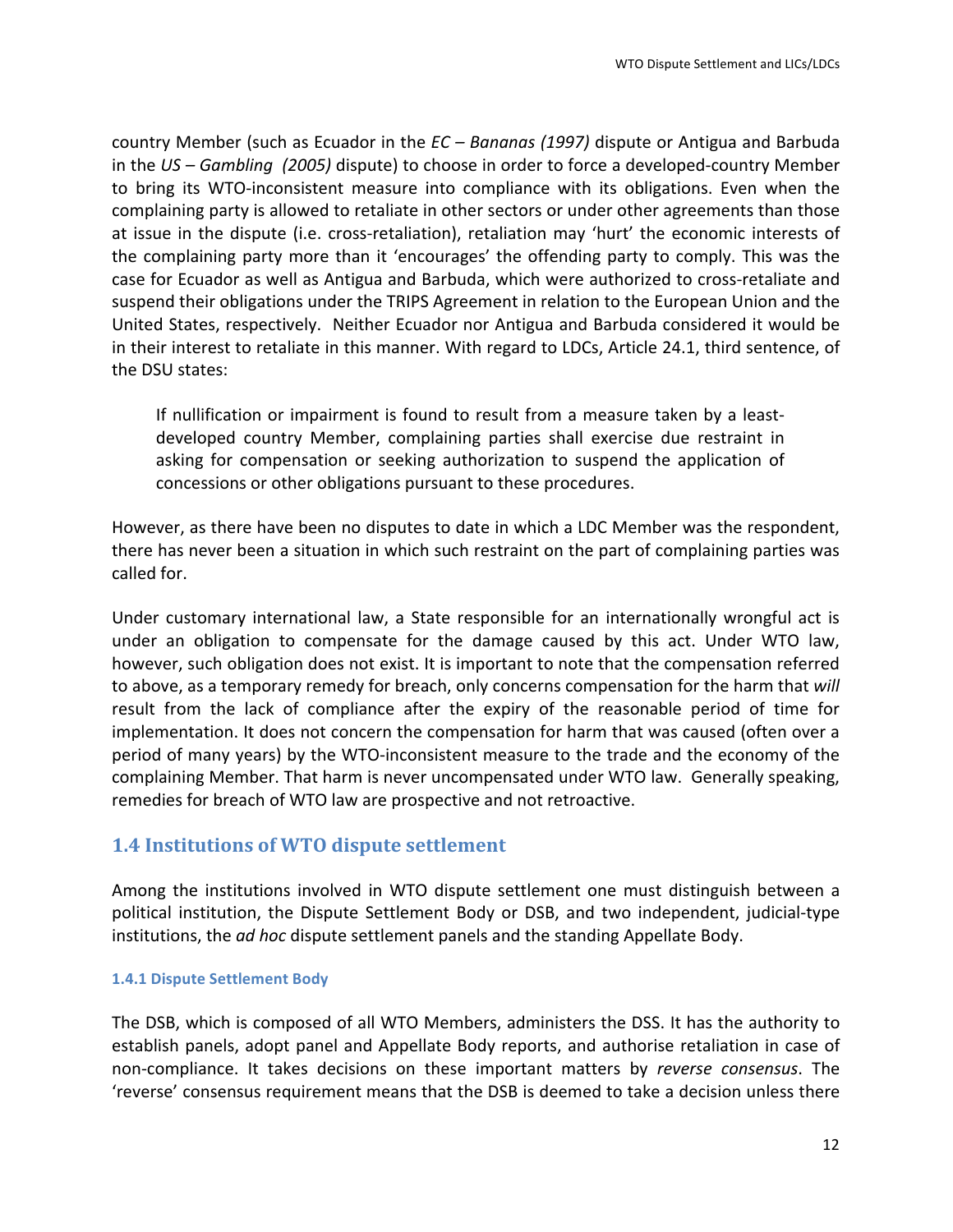is a consensus among WTO Members *not* to take that decision. Since there will usually be at least one Member with a strong interest in the establishment of a panel, the adoption of the panel and/or Appellate Body reports or the authorisation to suspend concessions, it is unlikely that there will be a consensus in the DSB not to adopt these decisions. As a result, the DSB decisions on these matters are quasi-automatic.<sup>15</sup>

#### **1.4.2 Panels**

<u> 1989 - Jan Samuel Barbara, margaret e</u>

The actual adjudication of disputes brought to the WTO is done, at the first-instance level, by dispute settlement panels and, at the appellate level, by the Appellate Body. Panels are *ad hoc* bodies established for the purpose of adjudicating a particular dispute and are dissolved once they have accomplished this task. Panels are established by the DSB at the request of the complainant. While a respondent can still block the establishment of a panel at the first DSB meeting at which the establishment is discussed, at the second DSB meeting the panel is established by reverse consensus. The parties decide on the composition of the panel by mutual accord. However, if they fail to do so within twenty days after the establishment of the panel, either party can ask the Director-General of the WTO to appoint the panellists. Overall, i.e. since 1995, the Director-General composed 61 per cent of the panels. As a rule, panels are composed of three well-qualified governmental and/or non-governmental individuals, who are not nationals of the parties or third parties to the dispute. Note that Article 8.10 of the DSU states:

When a dispute is between a developing country Member and a developed country Member the panel shall, if the developing country Member so requests, include at least one panelist from a developing country Member.

In many panels dealing with disputes involving a developing-country Member, at least one of the panellists is indeed a national of a developing-country Member. Pursuant to the Rules of *Conduct* for WTO dispute settlement, panellists must be independent and impartial, avoid direct and indirect conflicts of interest and respect the confidentiality of proceedings. To date, no panellist has ever been found to have committed a material violation of the *Rules of Conduct*, which would result in his or her disqualification as a panellist.

With regard to the mandate of panels, i.e. the scope and nature of the task(s) entrusted to panels, several aspects deserve particular attention. First, almost all panels have standard terms of reference, which refer back to the complainant's request to establish a panel. Hence, a claim and/or measure falls within the panel's terms of reference, i.e. within its jurisdiction, only if that claim or measure is identified in the panel request. A panel cannot consider claims and/or measures, which are not identified in the panel request. *Second*, the standard of review of panels, as set forth in Article 11 of the DSU, is 'to make an objective assessment of the matter'. Pursuant to Article 11 of the DSU, a panel, as a trier of facts: (1) must base its findings

 $15$  Note that the DSB takes other decisions, such as the appointment of Appellate Body Members, by positive consensus.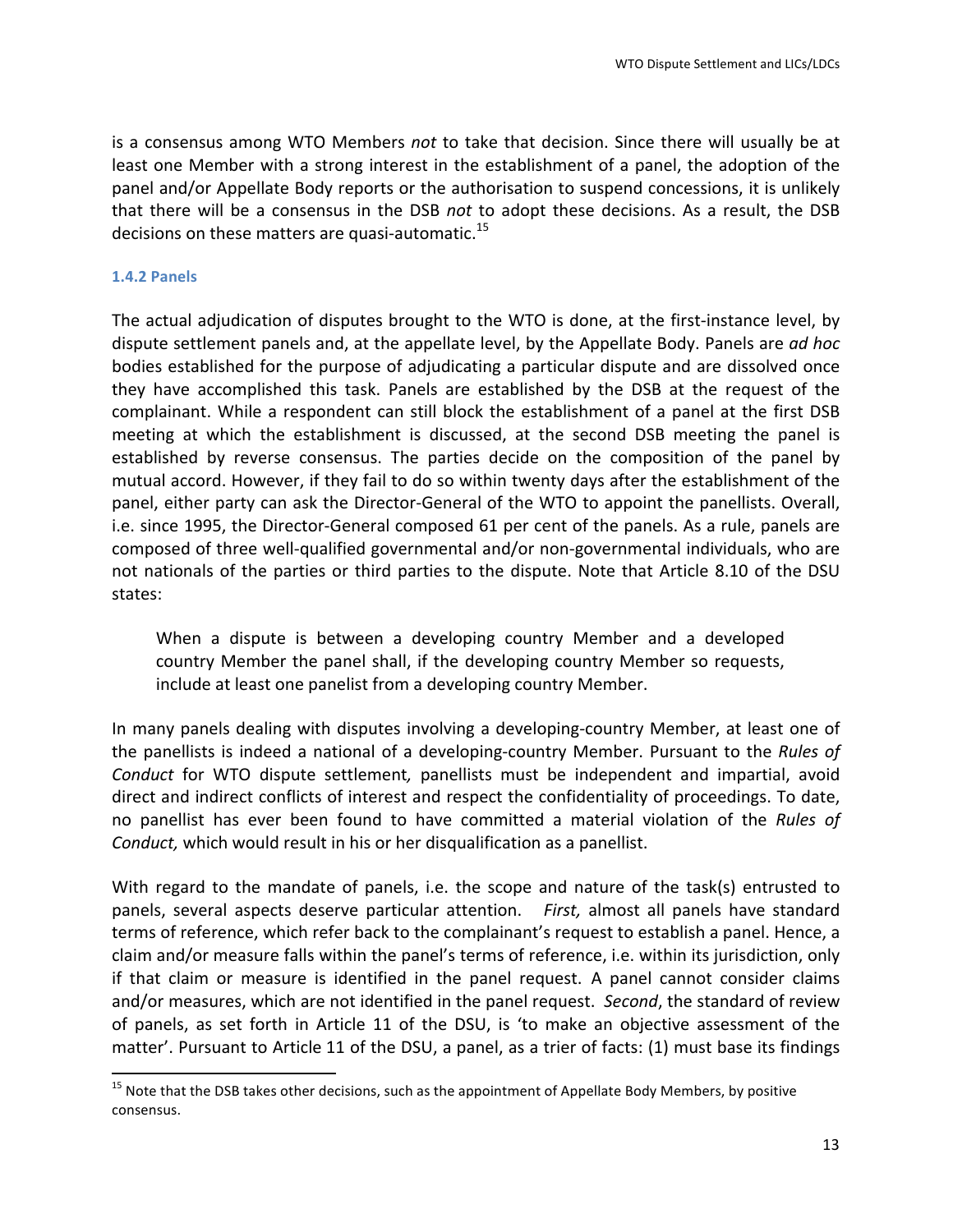on a sufficient evidentiary basis on the record; (2) may not apply a double standard of proof; (3) must treat evidence in an 'even-handed' manner; (4) must consider evidence before it in its totality (which includes consideration of submitted evidence in relation to other evidence); and (5) should not disregard evidence that is relevant to the case of one of the parties. *Third*, panels may exercise judicial economy; they need only address (but at the same time are required to address at least) those claims, which must be addressed in order to resolve the matter at issue in the dispute. *Fourth*, with regard to the use by panels of experts, note that that disputes brought to panels for adjudication often involve complex factual, technical and scientific issues. These issues frequently play a central role in WTO dispute settlement proceedings. Article 13 of the DSU gives a panel the authority to seek information and technical advice from any individual or body, which it deems appropriate. It is important to note that, while a panel has broad authority to consult experts to help it to understand and evaluate the evidence submitted and the arguments made by the parties, a panel may not  $-$  with the help of its experts  $-$  make the case for one or the other party.

A panel report must, at a minimum, set out the findings of fact, the applicability of relevant provisions and the basic rationale behind any findings and recommendations it makes. Note that Article 12.11 of the DSU states:

Where one or more of the parties is a developing country Member, the panel's report shall explicitly indicate the form in which account has been taken of relevant provisions on differential and more-favourable treatment for developing country Members that form part of the covered agreements which have been raised by the developing country Member in the course of the dispute settlement procedures.

Where a panel concludes that a Member's measure is inconsistent with WTO law, it shall recommend that the Member concerned bring that measure into conformity with WTO law. Panels take decisions by consensus, or, if consensus cannot be achieved, by majority vote (2 to 1). Panellists can express a separate opinion in the panel report, be it dissenting or concurring. However, if they do, they must do so anonymously. To date, there have only been nine panel reports setting out a separate opinion of one of the panellists. A panel report is first *issued* to the parties, and subsequently  $-$  when the report is translated and available in English, French and Spanish - it is *circulated* to all Members and made available to the general public on the WTO website. As long as a report is only issued to the parties and not yet circulated to all Members, it is confidential. However, in practice, panel reports are often 'leaked' once they are issued to the parties. The recommendations and rulings of the panel become legally binding when they are adopted  $-$  by reverse consensus  $-$  by the DSB.

#### **1.4.3 Appellate Body**

The Appellate Body is a standing, i.e. permanent, international tribunal of seven judges, appointed by the DSB for a term of four years (renewable once). Pursuant to the *Rules of*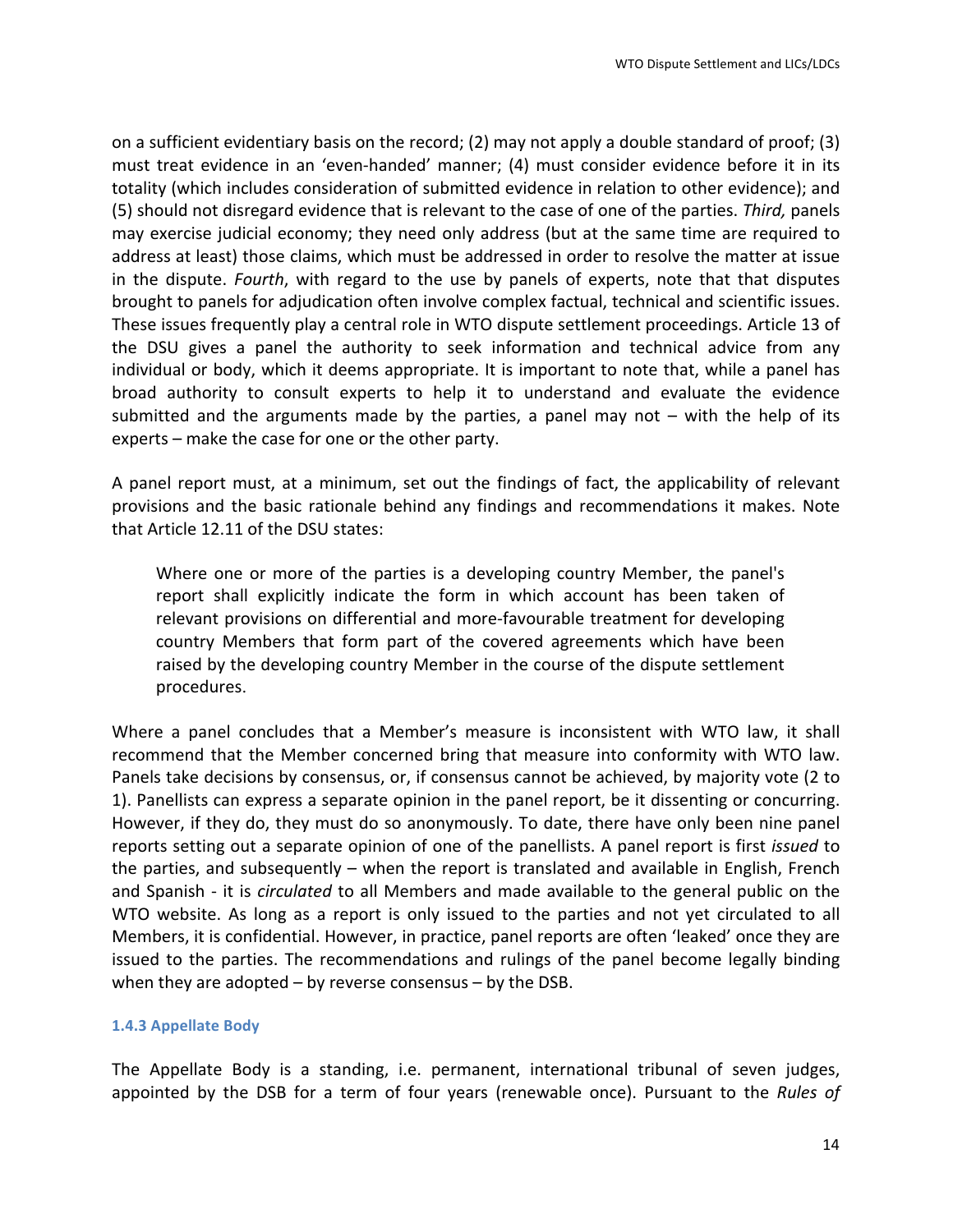*Conduct* for WTO dispute settlement, Members of the Appellate Body must be independent and impartial, avoid direct and indirect conflicts of interest and respect the confidentiality of proceedings. The composition of the Appellate Body shall be broadly representative of WTO membership. The Appellate Body is currently composed of nationals of China, the EU, India, Korea, Mexico, South Africa and the United States. The Appellate Body hears and decides appeals in divisions of three of its Members. A division decides by consensus, and if consensus cannot be reached by majority vote (2 to 1). Appellate Body Members sitting on the division hearing an appeal can express a separate opinion in the Appellate Body report, be it dissenting or concurring. However, if they do, they must do so anonymously.

Only parties to the dispute can appeal a panel report. An appeal is limited to issues of law covered in the panel report and legal interpretations developed by the panel. Issues of fact cannot be appealed. However, the treatment of the facts or evidence by a panel may raise the question of whether the panel has made an objective assessment of the facts as required under Article 11 of the DSU. This is a legal issue and can therefore be examined by the Appellate Body. The Appellate Body may uphold, modify or reverse the legal findings and conclusions of the panel that were appealed. On occasion, the Appellate Body has also  $-$  in the absence of the authority to remand a case to the panel – felt compelled to 'complete the legal analysis' on issues not addressed by the panel. The Appellate Body did so in order to provide a prompt resolution of the dispute.

#### **1.5 Process of WTO dispute settlement**

The WTO dispute settlement process may  $-$  and often does  $-$  entail four major steps: (1) consultations; (2) panel proceedings; (3) Appellate Body proceedings; and (4) implementation and enforcement. The four-step WTO dispute settlement process has six features that are particularly noteworthy, partly because they distinguish WTO dispute settlement from other international dispute settlement mechanisms. These six features are: (1) the short timeframe for each of the steps in the process; (2) the confidentiality and resulting lack of transparency of the process; (3) the burden of proof in WTO dispute settlement proceedings, which is on the party that asserts the affirmative of a particular claim or defence; (4) the important role of private legal counsel in representing parties in WTO dispute settlement; (5) the acceptance and consideration by panels and the Appellate Body of *amicus curiae* briefs; and (6) the obligation on Members to act in good faith in WTO dispute settlement proceedings, and the obligation on panels and the Appellate Body to ensure due process in these proceedings. With regard to LDC Members, it is also important to note that Article 24.1, first sentence, of the DSU states:

At all stages of the determination of the causes of a dispute and of dispute settlement procedures involving a least-developed country Member, particular consideration shall be given to the special situation of least-developed country Members.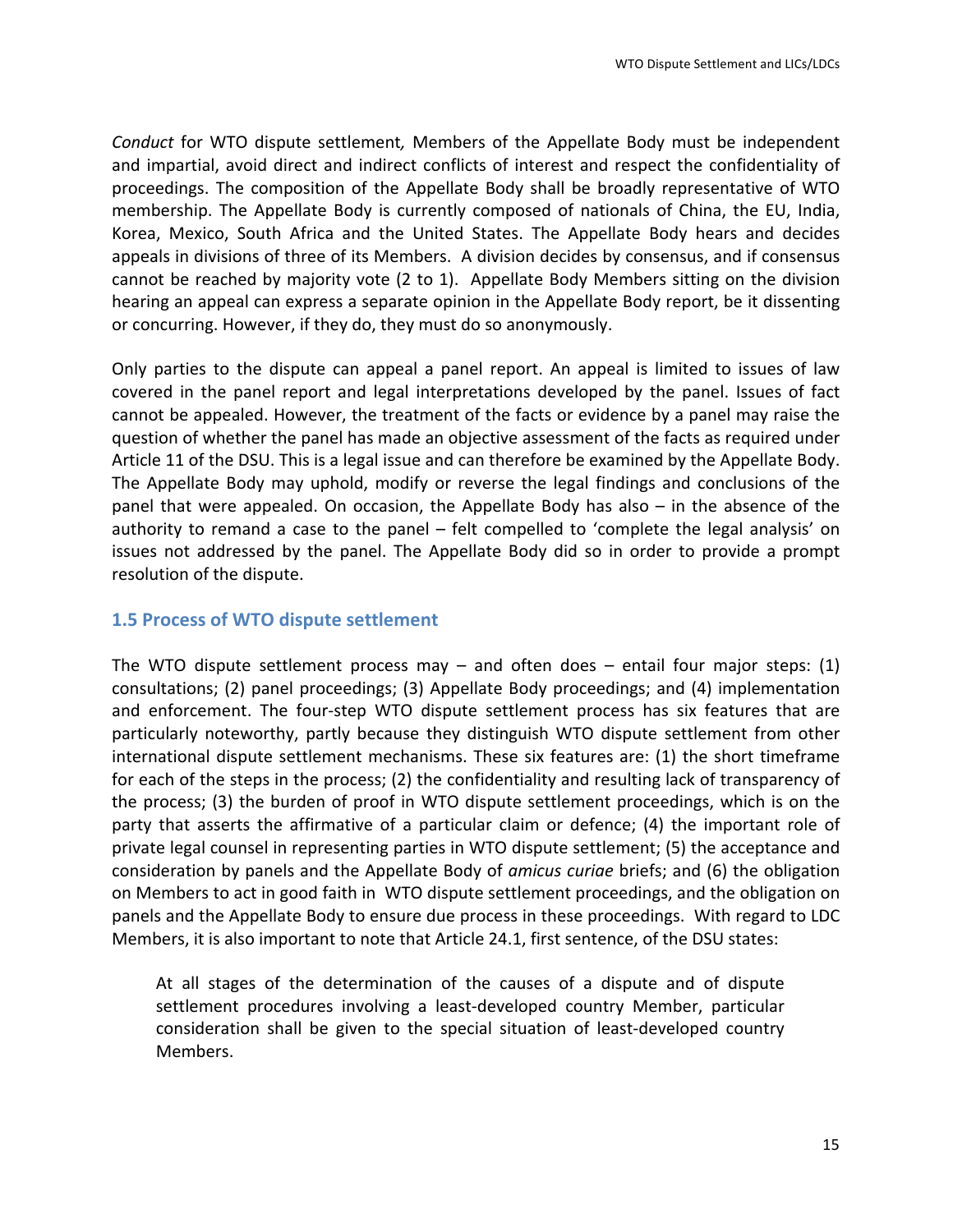#### **1.5.1 Consultations**

The WTO dispute settlement process always begins with consultations (or, at least, an attempt to have consultations) between the parties to the dispute. The consultations enable the disputing parties to understand better the factual situation and the legal claims in respect of the dispute. Parties have broad discretion regarding the manner in which consultations are to be conducted. Members other than the parties to the dispute may be allowed to join the consultations when they have a substantial trade interest in the matter at issue in the dispute. Note that Article 4.10 of the DSU states:

During consultations Members should give special attention to the particular problems and interests of developing country Members.

With regard to LDC Members, Article 24.1, second sentence, of the DSU states:

Members shall exercise due restraint in raising matters under these procedures involving a least-developed country Member.

As noted above, Members have exercised such restraint as, to date, there has been no complaint brought against a LDC Member.

The consultation process essentially is meant to resolve a dispute by *diplomatic means* and has frequently been successful in resolving disputes. Approximately, 1 out of five disputes are resolved through consultations. However, if consultations do not resolve the dispute within sixty days after the request for consultations, the complainant may request the DSB to establish a panel. While the complainant may so do, in many disputes parties will try to reach an amicable solution to the dispute though consultations for a period much longer than 60 days. Note that with regard to disputes involving developing-country Members as respondents, Article 12.10 of the DSU explicitly states:

In the context of consultations involving a measure taken by a developing country Member, the parties may agree to extend the  $[60 \text{ day period}]$ . If, after the relevant period has elapsed, the consulting parties cannot agree that the consultations have concluded, the Chairman of the DSB shall decide, after consultation with the parties, whether to extend the relevant period and, if so, for how long...

Specifically with regard to LDC Members, Article 24.2 of the DSU states:

In dispute settlement cases involving a least-developed country Member, where a satisfactory solution has not been found in the course of consultations the Director-General or the Chairman of the DSB shall, upon request by a leastdeveloped country Member offer their good offices, conciliation and mediation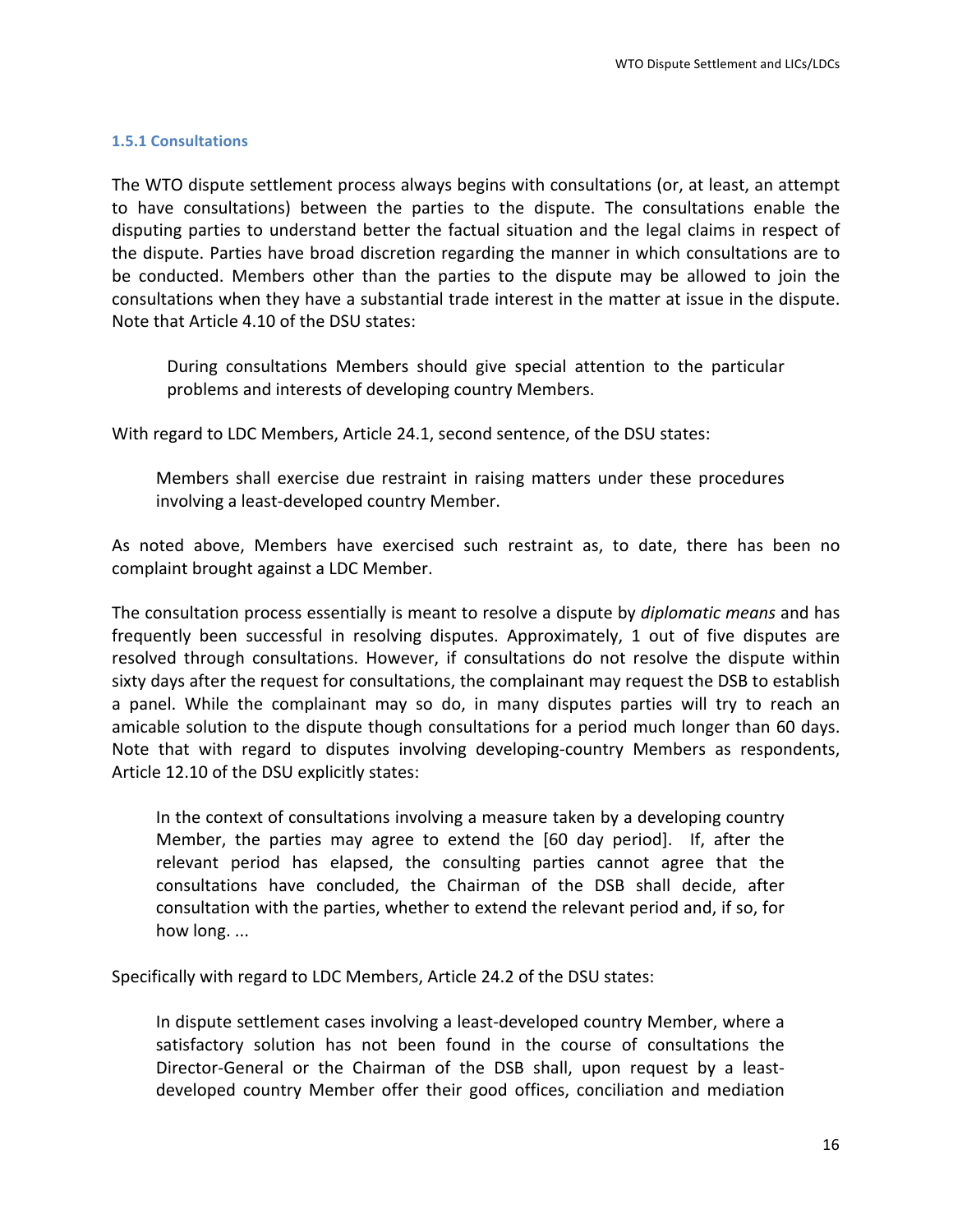with a view to assisting the parties to settle the dispute, before a request for a panel is made.

In the only dispute involving a LDC Member, namely *India* – Anti-Dumping Measures on *Batteries*, Bangladesh, the complainant, did not request either the WTO Director-General or the DSB Chair to offer their good offices, conciliation or mediation.

#### **1.5.2 Panel proceedings**

The basic rules governing panel proceedings are set out in Article 12 of the DSU. Article 12.1 of the DSU directs a panel to follow the *Working Procedures* contained in Appendix 3 to the DSU, but at the same time authorises a panel to do otherwise. A panel will  $-$  whenever possible within one week of its composition – fix the timetable for its work and decide on detailed ad *hoc* working procedures. Each party to a dispute normally submits two written submissions to the panel: a 'first written submission' and a 'rebuttal submission'. During the proceedings, the panel will meet with the parties twice, first after the filing of the 'first written submissions' and then after the filing of the 'rebuttal submissions'. Note that Article 12.10 of the DSU states:

... in examining a complaint against a developing country Member, the panel shall accord sufficient time for the developing country Member to prepare and present its argumentation. ...

Unless specific deadlines for the submission of evidence are set out in the *ad hoc* working procedures of the panel (which is often the case now), parties can submit new evidence as late as the second meeting with the panel. The panel must of course always be careful to ensure due process. As mentioned above, panels have the authority to seek information and technical advice from any source including experts in order to help them to understand and evaluate the evidence submitted and the arguments made by the parties. The parties are under an obligation to provide the panel with the information or the documents that the panel requests at any time during the proceedings. This requirement may impose a considerable burden on parties, especially parties with lesser in-house expertise and fewer resources to gather information and documents. The rights of third parties to participate in the panel proceedings are quite limited but have been, in some cases, extended. Note that panels have extended the rights of third parties in particular in disputes involving developing-country third parties with a major interest in the outcome of the dispute, such as *EC* – *Bananas III* (1997), *EC* – Tariff Preferences (2004) and *EC* – *Export Subsidies on Sugar (2005).* 

Under the GATT dispute settlement system and in the first years of the WTO DSS, parties to disputes were not allowed to be represented in dispute settlement proceedings by private lawyers and could only rely on government lawyers to argue their case. However, in *EC* – *Bananas III* (1997), Saint Lucia, a third party in this case with vital economic interests at stake, challenged this ban on private lawyers. While the United States objected to the presence of a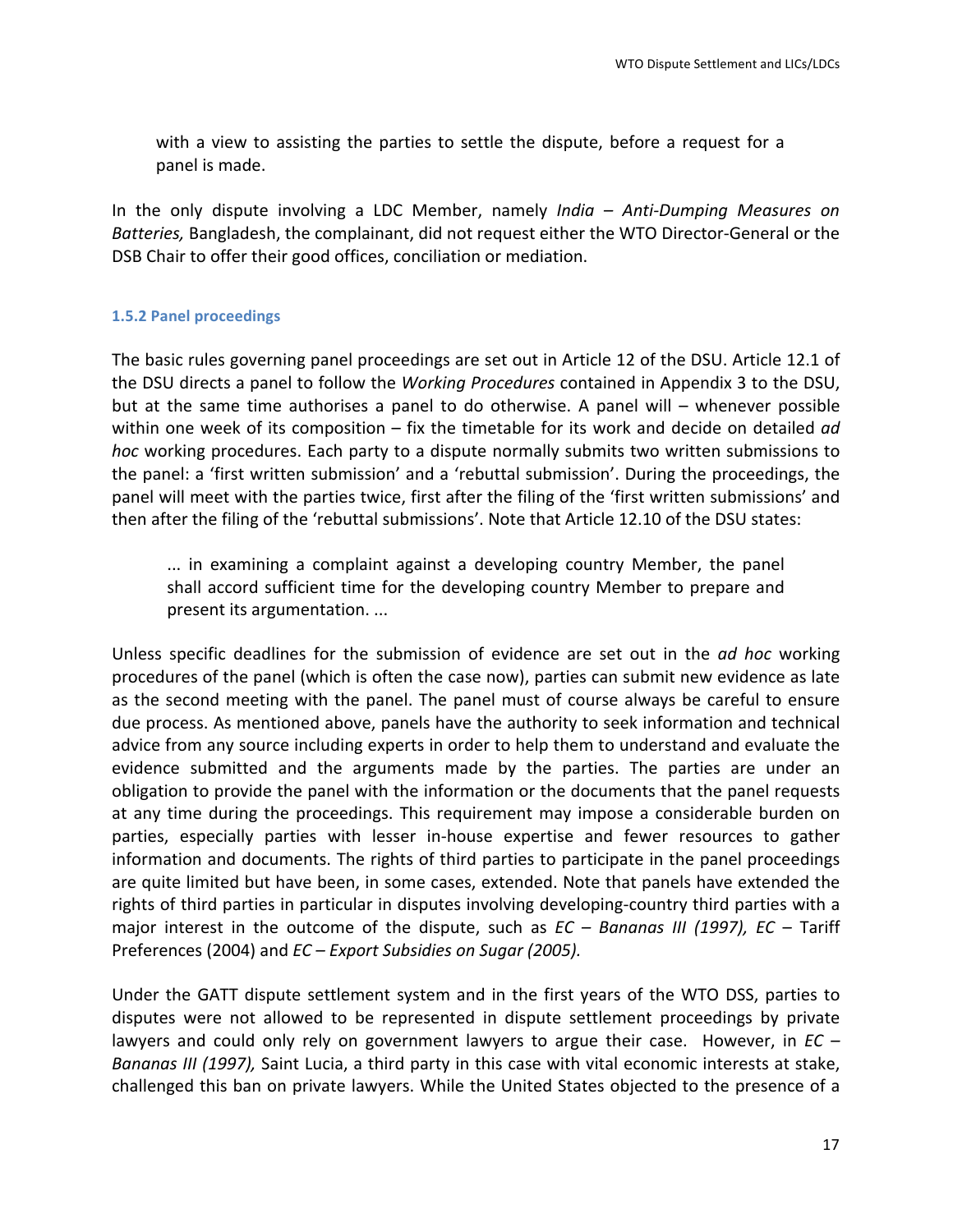private lawyer acting on behalf of Saint Lucia, the Appellate Body ruled that a party or third party is free to decide to include private lawyers in its delegation to present its arguments in WTO dispute settlement proceedings. The Appellate Body noted in its ruling:

that representation by counsel of a government's own choice may well be a matter of particular significance  $-$  especially for developing-country Members  $-$  to enable them to participate fully in dispute settlement proceedings.  $^{16}$ 

This ruling by the Appellate Body gave countries without the necessary legal expertise in WTO dispute settlement to employ private lawyers to represent them in dispute settlement proceedings.

Panels submit their draft reports to the parties for comment in a so-called 'interim review'. After this interim review, the panel finalises the report, issues it to the parties and eventually  $$ when the report is available in the three official languages  $-$  makes the report public by circulating it to all WTO Members. Panel proceedings in theory should not exceed nine months, but in practice panel proceedings take, on average, fifteen months. Within sixty days of its circulation, a panel report is either adopted by the DSB by negative consensus or appealed to the Appellate Body.

#### **1.5.3 Appellate Body proceedings**

In contrast to panels, the Appellate Body has detailed standard working procedures set out in the *Working Procedures for Appellate Review*. Appellate Body proceedings are initiated by a notice of appeal. A party to the dispute other than the original appellant may also appeal alleged legal errors in the panel report by filing a notice of other appeal. The appellant's and other appellant's submissions are filed at the same time as the notice of appeal or the notice of other appeal. The appellee's submission(s) and the third participants' submissions are due within, respectively eighteen and twenty-one days after the date of the notice of appeal. An oral hearing generally takes place between day 30 and day 45 after the date of the notice of appeal. Rule 16.2 of the *Working Procedures for Appellate Review* states:

In exceptional circumstances, where strict adherence to a time-period set out in these Rules would result in manifest unfairness, a party to the dispute, a participant, a third party or a third participant may request that division modify a time-period set out in these Rules for the filing of documents or the date set out in the working schedule for the oral hearing.

While such requests are not made frequently, they have been made, and granted, by both developed- and developing-country Members.

<sup>&</sup>lt;sup>16</sup> Appellate Body Report,  $EC - Bananas III$  (1997), para. 12.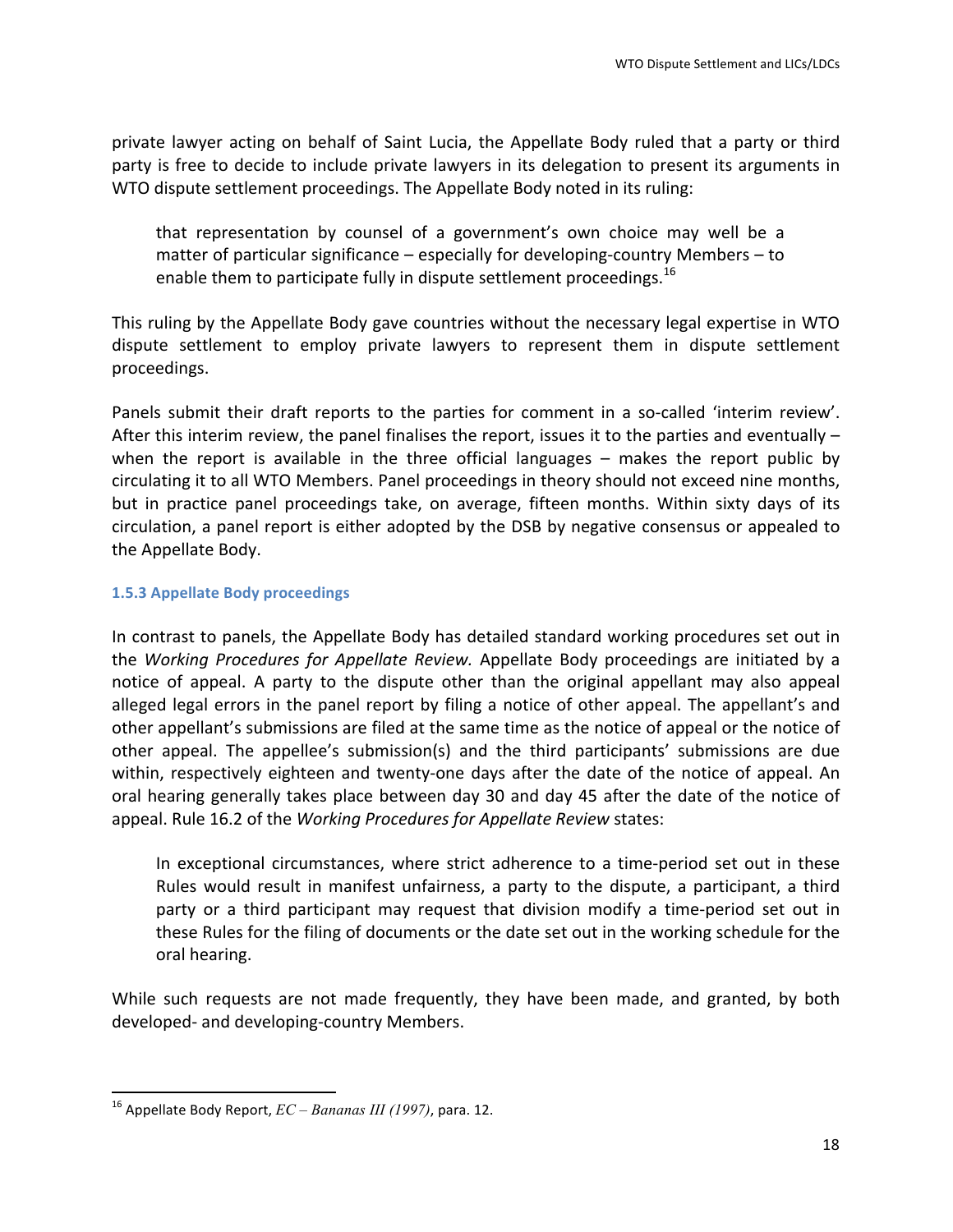Compared to panel proceedings, third parties have broader rights to participate in Appellate Body proceedings. After the oral hearing and before finalising its report, the division responsible for deciding an appeal will always exchange views on the issues raised by the appeal with the Members of the Appellate Body not serving on the division. When the report is available in the three official languages, it is circulated to all WTO Members and made public. Article 17.5 of the DSU requires that Appellate Body proceedings not exceed ninety days, and, in most cases, the Appellate Body has been able to complete its review within that very short timeframe. Within thirty days of its circulation, the Appellate Body report, together with the panel report, as upheld, modified or reversed by the Appellate Body, is adopted by the DSB by reverse consensus.

#### **1.5.4 Implementation and enforcement**

Recommendations and rulings of panels and/or the Appellate Body, as adopted by the DSB, must be implemented immediately or, if that is impractical, within a 'reasonable period of time'. With regard to the implementation of recommendations and rulings, Article 21.2 of the DSU explicitly states:

Particular attention should be paid to matters affecting the interests of developing country Members with respect to measures which have been subject to dispute settlement.

Usually the parties are able to agree on the duration of that period, but if they cannot, the 'reasonable period of time' can  $-$  at the request of either party  $-$  be determined through binding arbitration (under Article 21.3(c) of the DSU). The 'reasonable period of time' agreed on by the parties ranged from 4 months and 14 days (in a case where the US had to implement) to 24 months (in a case where the Dominican Republic had to implement). The 'reasonable period of time' determined by a arbitrator ranged from 6 months (in a case where Canada had to implement) to 15 months and one week (in a case where the EU had to implement. Note that the Arbitrator in *Indonesia - Autos (1998)* ruled with reference to Article 21.2 of the DSU quoted above:

Indonesia is not only a developing country; it is a developing country that is currently in a dire economic and financial situation. Indonesia itself states that its economy is 'near collapse'. In these very particular circumstances, I consider it appropriate to give full weight to matters affecting the interests of Indonesia as a developing country pursuant to the provisions of Article 21.2 of the DSU. I, therefore, conclude that an additional period of six months over and above the sixmonth period required for the completion of Indonesia's domestic rule-making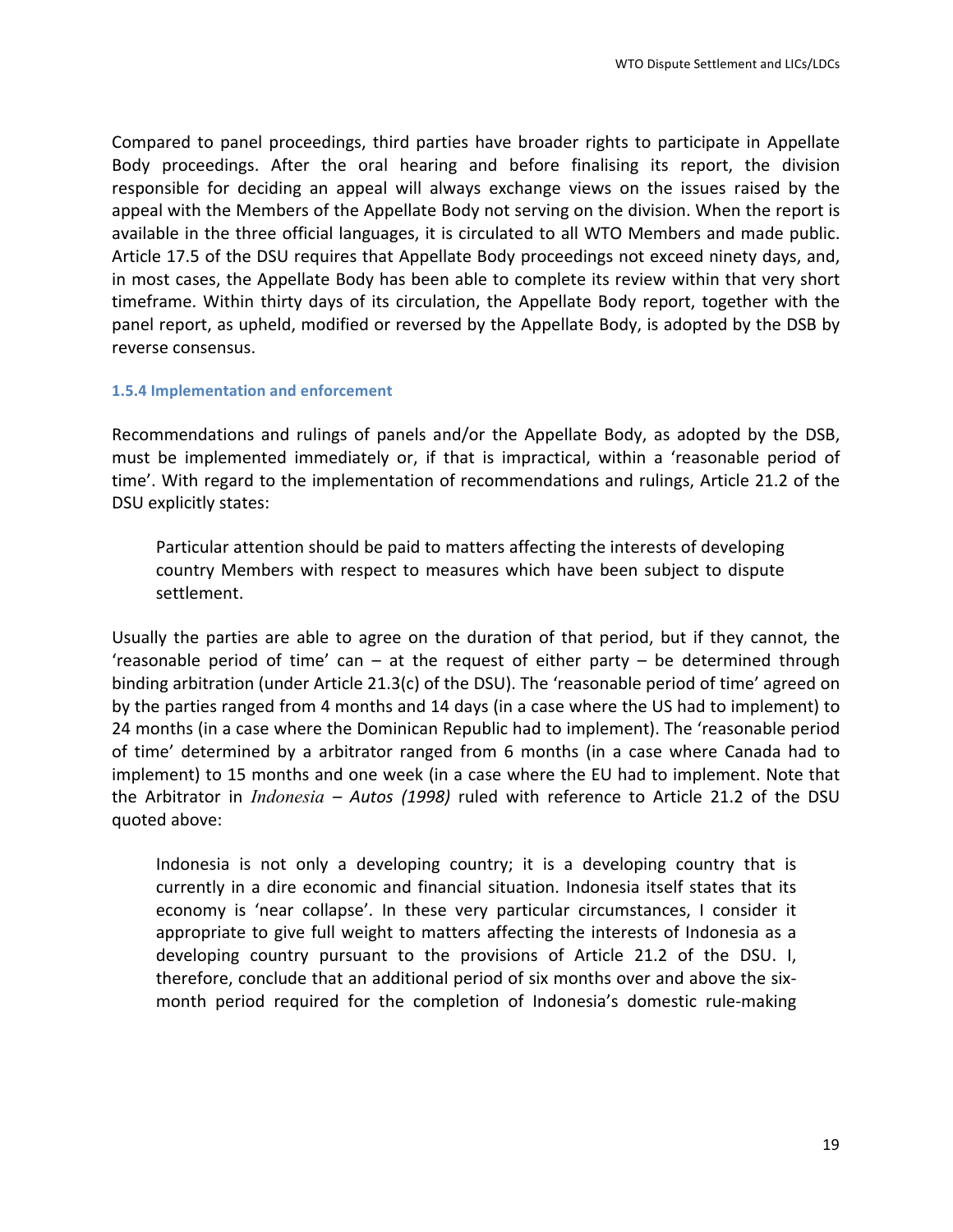process constitutes a reasonable period of time for implementation of the recommendations and rulings of the DSB in this case.<sup>17</sup>

During the 'reasonable period of time for implementation', the DSB keeps the implementation of adopted recommendations and rulings under surveillance. Note that Articles 21.7 and 21.8 of the DSU state:

If the matter is one which has been raised by a developing country Member, the DSB shall consider what further action it might take which would be appropriate to the circumstances.

If the case is one brought by a developing country Member, in considering what appropriate action might be taken, the DSB shall take into account not only the trade coverage of measures complained of, but also their impact on the economy of developing country Members concerned.

If by the end of the reasonable period there is disagreement as to the existence or the WTOconsistency of the implementing measures, this dispute is resolved in Article 21.5 compliance proceedings. If the offending party is found to have failed to implement the recommendations and rulings within the 'reasonable period of time' and agreement on compensation cannot be reached, the complainant may request authorisation from the DSB to retaliate against the offending party. A practice has developed under which the parties agree to resort first to an Article 21.5 'compliance' proceeding before obtaining authorisation from the DSB to retaliate. Under the Article 21.5 'compliance' proceeding, disagreement as to the existence or consistency with WTO law of implementing measures shall be decided through recourse to the DSU dispute settlement procedures, including, wherever possible, resort to the original panel. If the respondent did indeed fail to implement, the DSB can at the request of the complainant, authorise retaliation measures by reverse consensus. If the non-complying Member objects to the level of suspension proposed or claims that the principles and procedures for suspension have not been followed, the matter may be referred to arbitration (under Article 22.6 of the DSU) before the DSB takes a decision.

# **Part 2: Challenges and opportunities for LDCs and LICs**

<u> 1989 - Jan Samuel Barbara, margaret e</u>

As noted in the introduction of this study, LDCs and LICs have to date made very limited use of the WTO DSS. In fact, no sub-Saharan African LDC or LIC has ever used the system, either as a complainant or as a respondent and their involvement as a third party has been modest. Part 2

<sup>&</sup>lt;sup>17</sup> Award of the Arbitrator, *Indonesia – Autos (Article 21.3(c))* (1998), para. 24. However, note that 'criteria' for the determination of 'the reasonable period of time' are not 'qualitatively' different for developed and for developing-country Members. See Award of the Arbitrator, *Chile – Alcoholic Beverages (Article 21.3(c)*) *(2000)*, para. 45.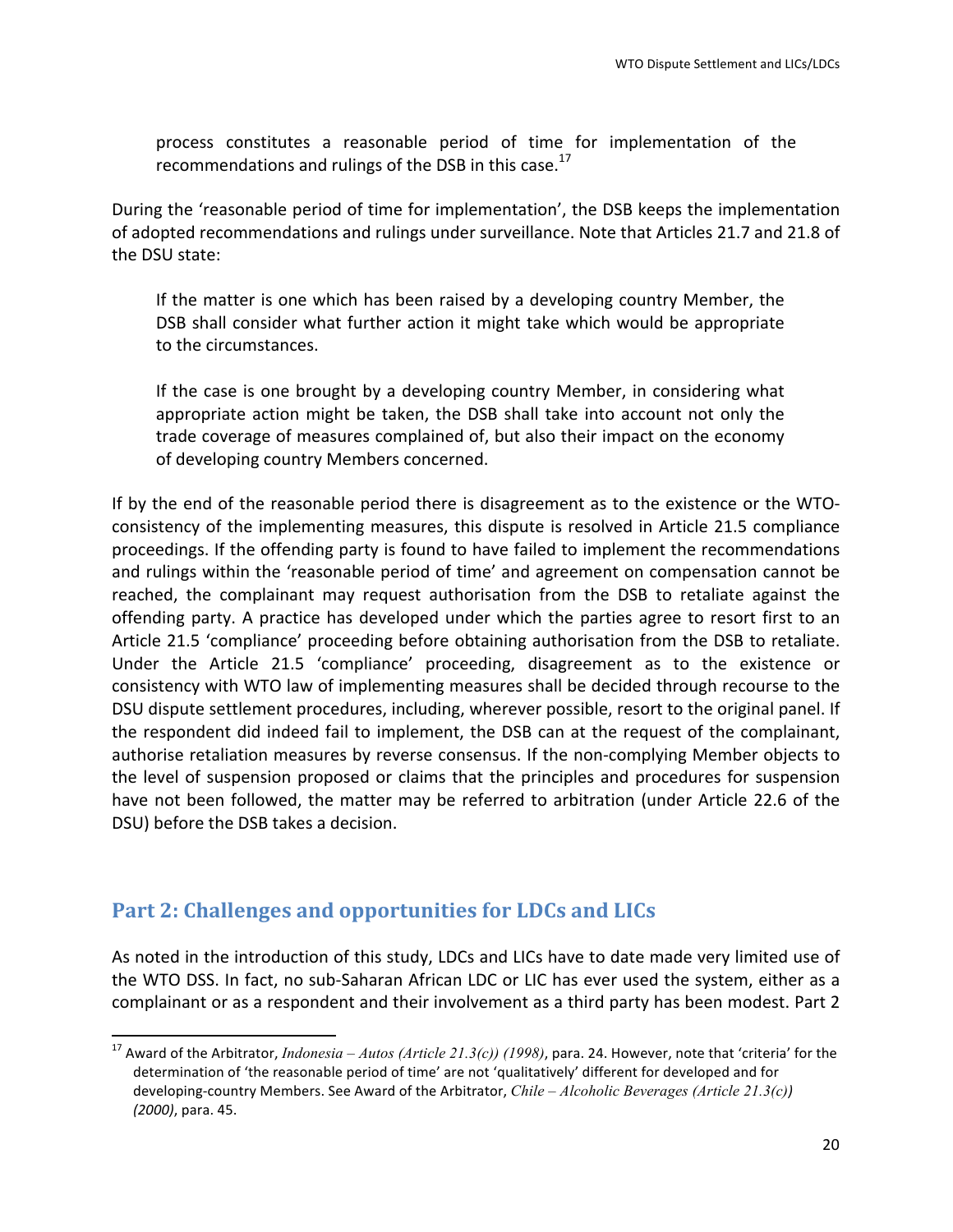of this study focuses on the challenges and opportunities for LDCs and LICs when using the WTO DSS. This part addressed in turn the following questions: (1) why have LDCs and LICs made such limited use of the WTO dispute settlement to date (i.e. the challenges)?; and (2) why should LDCs and LICs make more use of the system (i.e. the opportunities)?

# **2.1 Why have LDCs and LICs made such limited use of the WTO DSS?**

The reasons for the very limited use of the WTO DSS by LDCs and LICs are multiple, complex and interrelated. They include: (1) the small size of the economy of LDCs and LICs, their small share in world trade and the limited diversification of their trade; (2) the complexity of WTO disputes and the lack of in-house expertise;  $(3)$  the high cost of outside expertise;  $(4)$  the inability to identify violations of WTO law; (5) the fear of reprisals by a disgruntled respondent; and (6) the inability to enforce compliance with recommendations and rulings.

#### **2.1.1 Size of LIC/LDC economies, their share in world trade and the diversification of their trade**

A first reason for the very limited use of the WTO DSS by LDCs and LICs is obvious but often overlooked or given short shrift, especially in legal analyses of this topic.<sup>18</sup> LICs and LDCs are by definition small in economic size and have a small share of global trade. For example, Africa's share of global trade was only 3% in 2011. In addition, African economies continue to be overwhelmingly dependent on a small range of primary exports especially minerals and fuels.<sup>19</sup> African countries, which comprise the biggest group of LDCs, therefore have limited participation in non-fuel merchandise trade, which comprises 60% of global trade and is the most dynamic sector of international trade. This inability to compete in international trade's most important value chains is consistent with the absence of many disputes arising from the WTO's DSS. Economic size and share in world trade (co-)determine the extent of the use of the WTO DSS. A 2005 study by Chad Bown, as confirmed by a 2008 study by Francois, Horn and Kaunitz, found a clear link between the share in world trade of a WTO Member and the number of dispute settlement proceedings initiated.<sup>20</sup> As noted by Horn, Mavroidis and Nordström in 2009, larger and more diversified exporting countries would be expected to bring more complaints than smaller and less diversified exporting countries.<sup>21</sup> Taking into account the size of their economies, their share in world trade and the limited diversification of their trade, one

 

 $18$  Jan Bohanes and Fernanda Garza, Going Beyond Stereotypes: Participation of Developing Countries in WTO

Dispute Settlement, 4 (1) Trade L. & Dev. 45 (2012), 49 and 57.<br><sup>19</sup> See Valentine Rugwabiza (Deputy Director-General, WTO), "Africa Should Trade More With Africa to Secure Future Growth", Address at the University of Witwatersrand, Johannesburg South Africa, 12 April 2012 at http://www.wto.org/english/news\_e/news12\_e/ddg\_12aprl12\_e.htm

 $20$  Chad Bown, "Participation in WTO Dispute Settlement: Complainants, Interested Parties and Free Riders", 19 World Bank Econ. Rev. 287, 310 (2005); and Joseph Francois, Henrik Horn and Niklas Kaunitz, Trading Profiles and *Developing Country Participation in the WTO Dispute Settlement System*, ICTDS Programme on Dispute Settlement, ICTDS Paper No 6, 2008.

<sup>&</sup>lt;sup>21</sup> Henrik Horn, Petros C. Mavroidis, and Hakan Nordström, *Is the Use of the WTO Dispute Settlement System Biased,* Centre for Economic Policy Research Paper 2009.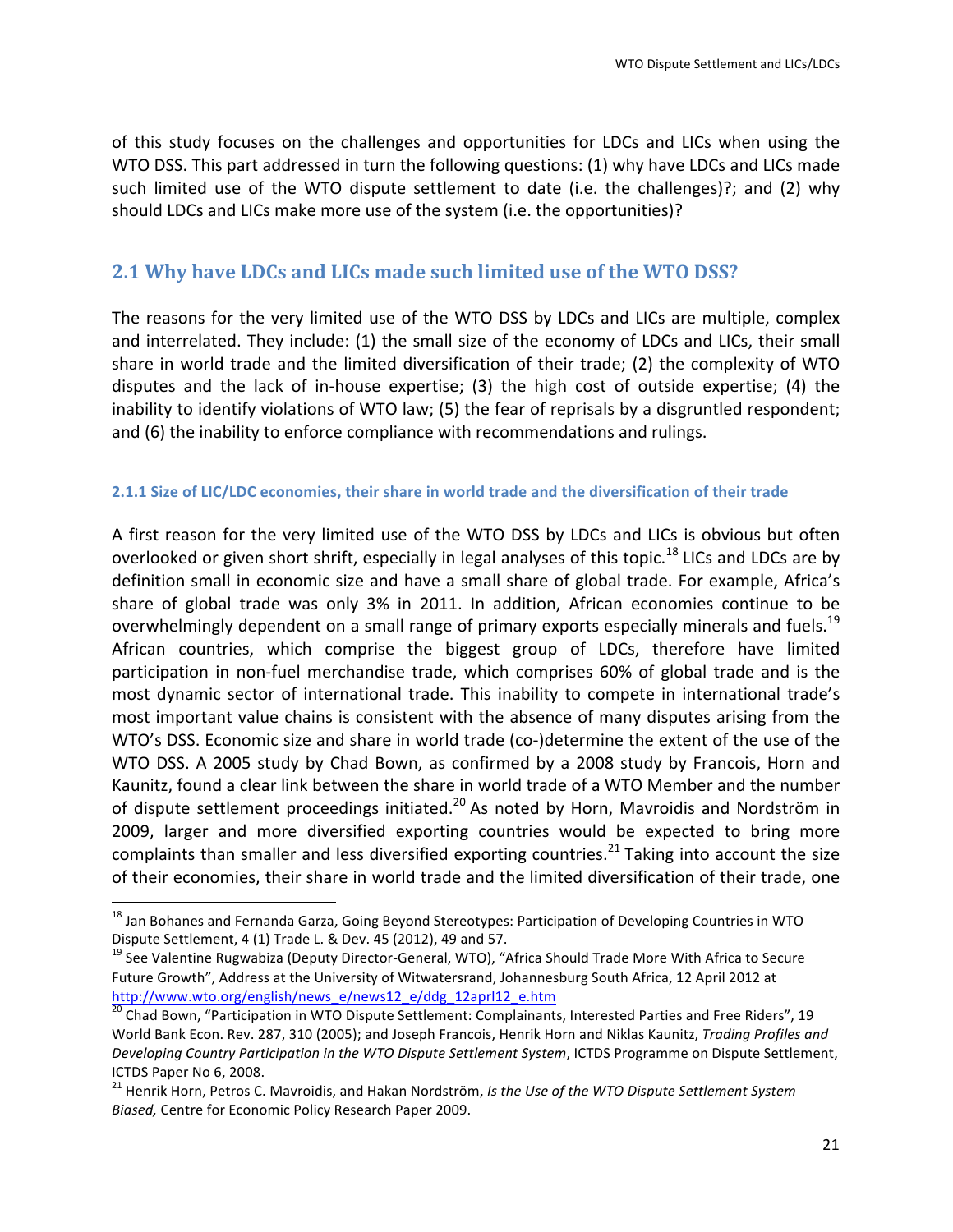cannot and should not expect to see *frequent* use of the WTO DSS by LICs and LDCs. These countries do not have the commercial interests that would justify *frequent* use of the WTO DSS. As noted by Bohanes and Garza in 2012:

 $[1]$ t is well known that WTO members with particularly small trade volumes – for  $instance$ , African LDCs – trade little because they face challenges with significant supply side constraints. This of course does not mean that these members are not affected by trade barriers in their large developed export markets. However, even if trade barriers exist, these countries may choose to focus their scarce resources on improving these supply side constraints, rather than to fight, for instance, quarantine measures and technical barriers to trade in their export market.<sup>22</sup>

However, while LICs and LDCs cannot be expected to be *frequent* users of the WTO DSS, their use made of the DSS to date remains well below what would and could be reasonably expected.<sup>23</sup> Therefore, the small size of their economy, their share in world trade and the limited diversification of their trade, do not fully explain the current very limited use of the WTO DSS by LICs and LDCs. There are also other reasons why LICs and LDCs seem to be deterred from using the WTO DSS.

#### **2.1.2 Complexity of WTO disputes and lack of in-house expertise**

<u> 1989 - Jan Samuel Barbara, margaret e</u>

WTO law is a wide-ranging, complex and very technical body of substantive and procedural rules. WTO dispute settlement is conducted through complicated and sophisticated legal arguments. Engagement in WTO dispute settlement thus requires expert knowledge of the rights and obligations of Members under the WTO agreements. Submissions of parties in WTO disputes typically contain highly technical legal arguments and use legalistic language. They are therefore written by and for specialists rather than generalists. Even for specialists, it is a daunting task to keep up with the legal nuances of and developments in the ever-growing body of WTO case law. Engagement in WTO dispute settlement also requires expert knowledge of the procedural rules and practice of WTO dispute settlement as well as experience with courtroom litigation. The knowledge and skills needed for effective engagement in WTO dispute settlement is quite different from the knowledge and skills needed for effective engagement in WTO negotiations.<sup>24</sup>

<sup>&</sup>lt;sup>22</sup>Bohanes & Garza (2012), 67, referring to Edwini Kessie and Kofi Addo, African Countries and the WTO *Negotiations on the Dispute Settlement Understanding*, ICTSD Paper (2008), 4.<br><sup>23</sup> Note, however, that Francois, Horn and Kaunitz observed that some LICs have initiated *more* disputes than their

GDP, share in world trade and income levels would lead to expect. See Francois, Horn and Kaunitz (2008). Note also that, in the light of the small size of their domestic markets, one cannot and should expect LICs and LDCs to be *frequent* respondents in WTO disputes.<br><sup>24</sup> On the legal expertise needed for effective engagement in WTO dispute settlement and the difficulties for

developing countries to have this expertise, see e.g. Gregory Shaffer, *Towards a Development-Supportive Dispute* Settlement System in the WTO, ICTSD Sustainable Development and Trade Issues Resource Paper No 5, March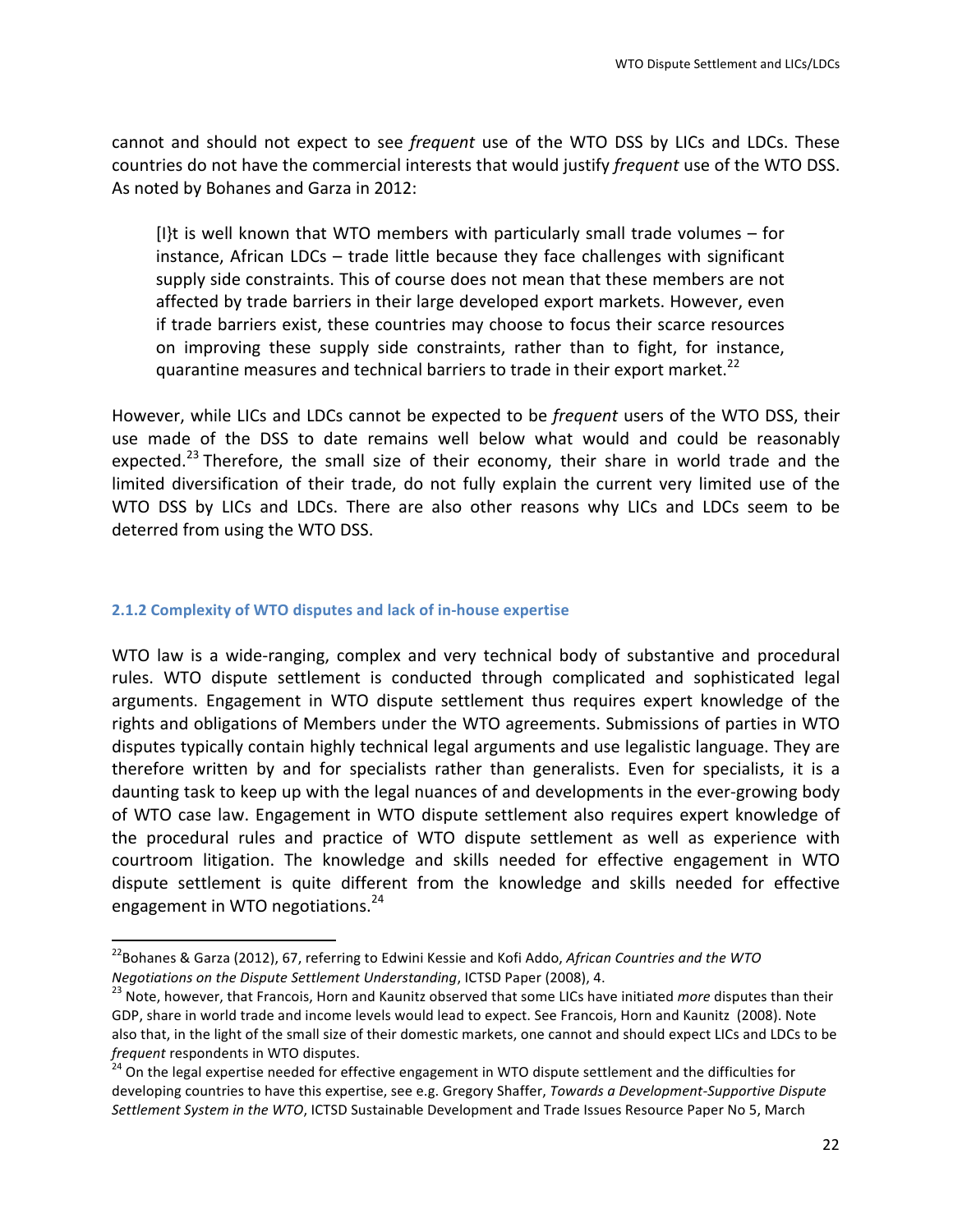Moreover, in addition to their legal complexity, many WTO disputes give rise to a broad range of economic and scientific issues and require parties to gather a very significant amount of data and documentary evidence with regard to these issues to back-up their legal case. Engagement in WTO disputes thus requires the involvement of experts able to gather, interpret and/or present complicated scientific or econometric data or documentary evidence. As an example, in the *EC* – *Approval and Marketing of Biotech Products (2006)*, a dispute concerning GMOs involving Argentina as one of the complainants, the European Union listed the expertise required in over thirty scientific specializations including genomic stability, allergology, DNA amplification, soil microbiology and malherberology.

Note that being the respondent in WTO disputes has forced some developing-country Members to invest in building-up the human and institutional resources to handle WTO dispute. These resources were subsequently used to use the WTO DSS as a complainant. This has been the case, for example, for Brazil and China, which both were frequent respondents in the early years of their WTO membership. However, as very few disputes have been brought against LICs and none against LDCs, these countries have not been 'forced' in this way to build-up their human and institutional resources to handle WTO dispute.

In sum, to be able to argue effectively WTO cases, which typically involve sophisticated legal arguments and complex factual 'details', rather than the simple application of general legal principles and readily available and easy-to-understand facts, a WTO member must have inhouse specialized legal, economic and scientific expertise. By definition, LDCs and LICs have extremely meager resources to establish a WTO-dedicated bureaucracy with trade experts and specialists. Commonly, LDCs and LICs have a very low number of trade officials. Of these trade officials, few have much expertise in international trade law, let alone WTO dispute settlement. They have no, or too few, in-house lawyers to analyse WTO law, to monitor WTO case law, and to advise their governments on how best to safeguard their rights and force their entitlements under this law. About 20 LDCs and LICs do not even have a permanent representation in Geneva and therefore no Geneva-based diplomats to facilitate the filing of submissions and attendance of meetings and hearings. Generally speaking, LDCs and LICs lack the required expertise to use effectively the WTO DSS.

#### **2.1.3 High cost of specialized outside advice**

It should be noted that not only LDCs and LICs lack the legal and other expertise necessary to use effectively the WTO DSS. Many other WTO Members, both developed- and developingcountry Members, find themselves in a similar, be it not as dramatic, situation. These countries

<u> 1989 - Andrea Santa Andrea Andrea Andrea Andrea Andrea Andrea Andrea Andrea Andrea Andrea Andrea Andrea Andr</u>

<sup>2003;</sup> Hunter Nottage, "Trade and Development", in Daniel Bethlehem et al. (Eds.), *Oxford Handbook on* international Trade Law (2009), 481, 490; Frederick Abbott, *Are Developing Countries Deterred from Using the WTO* Dispute Settlement System? Participation of Developing Countries in the DSM in the Years 1995-2005, ECIPE Working Paper No. 01/2007.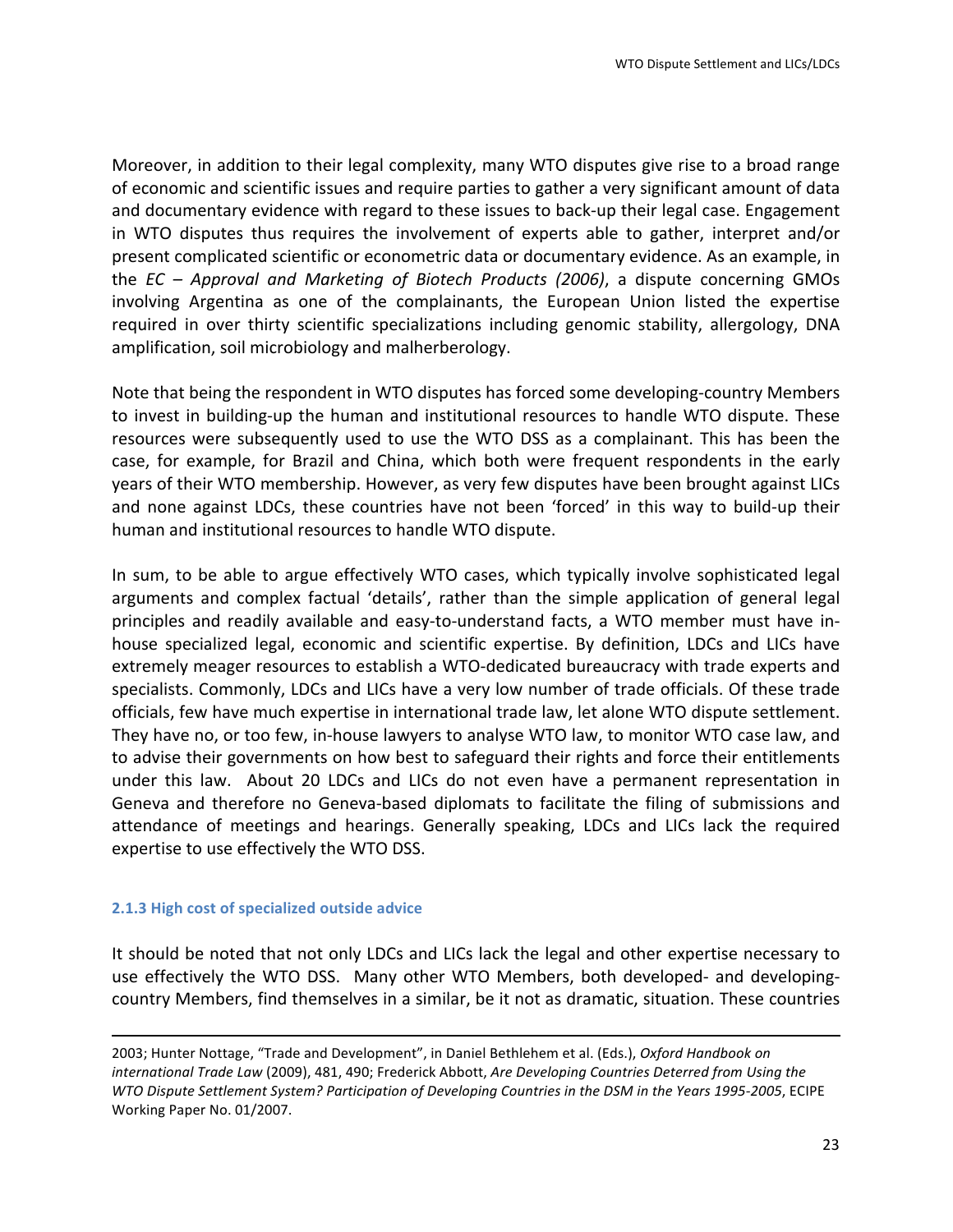commonly have a good, and not seldom excellent, group of in-house trade lawyers and specialists to analyse WTO law, to monitor WTO case law, and to advise their governments on how best to safeguard their rights and force their entitlements under this law. However, when it comes to engaging in WTO dispute settlement, they may feel that they lack the highly specialized expertise required and that they need to hire such expertise. As discussed above, in *EC* – *Bananas III* (1997) the Appellate Body allowed parties and third parties to do exactly that. In *EC* – *Bananas III* (1997) parties and third parties were allowed to employ private lawyers to represent them in dispute settlement proceedings. It should be noted that ever since this Appellate Body ruling, most WTO Members often employ specialized law firms to represent them in the disputes in which they are involved. Only the European Union and the United States usually argue cases exclusively with in-house government lawyers. However, the services of the specialized private lawyers employed to help out with the dispute settlement work do not come cheap. Lawyer fees reportedly range from US \$200-600/hour. It is said that in one early dispute, *Japan – Film (1997)*, which involved the United States and Japan, the private lawyers involved charged \$10 million for their services. Developing countries have been quoted as much as \$200,000 for representation during the panel proceedings.<sup>25</sup> Bohanes and Garza wrote in 2012:

A factually challenging WTO dispute – perhaps with procedural complications such as preliminary objections and procedures to protect business confidential information, as well as an appeal  $-$  can quickly result on legal fees of over  $1,000,000$  USD.<sup>26</sup>

While these amounts should be assessed in relation to the trade interests at stake (which are of course many times bigger that the fees charged by the lawyers), the mere magnitude of these amounts may well place the services of specialized private lawyers out of the reach of many countries (if their governments are to pay the fees themselves). In addition, in some disputes, many Members will not have the required in-house expertise on the scientific issues that arise in these cases. To employ experts to gather, interpret and present the scientific data and documentary evidence supporting the legal arguments made may also be quite expensive. It is obvious that for LDCs and LICs specialist legal and other advice from private law firms or scientists will usually be much more expensive than they can afford. It is known  $-$  while not usually not publicized - that the legal costs of a complainant are often borne by the domestic industry interested in challenging a trade barrier, rather than by the government of the Member initiating the proceedings. However, in LICs and LDCs the domestic industry obviously does not have the financial resources available to the domestic industry of developed countries. Moreover, a LIC or LDC government, like the government of any country, may not always consider such 'private' financing of the legal costs appropriate, when its interests (which

<sup>&</sup>lt;sup>25</sup> Gregory Shaffer, *How to Make the WTO Dispute Settlement Work for Developing Countries: Some Proactive Developing Country Strategies*, ICTSD Resource Paper No. 5, 9 (2003) <sup>26</sup> Bohanes and Garza (2012), 71.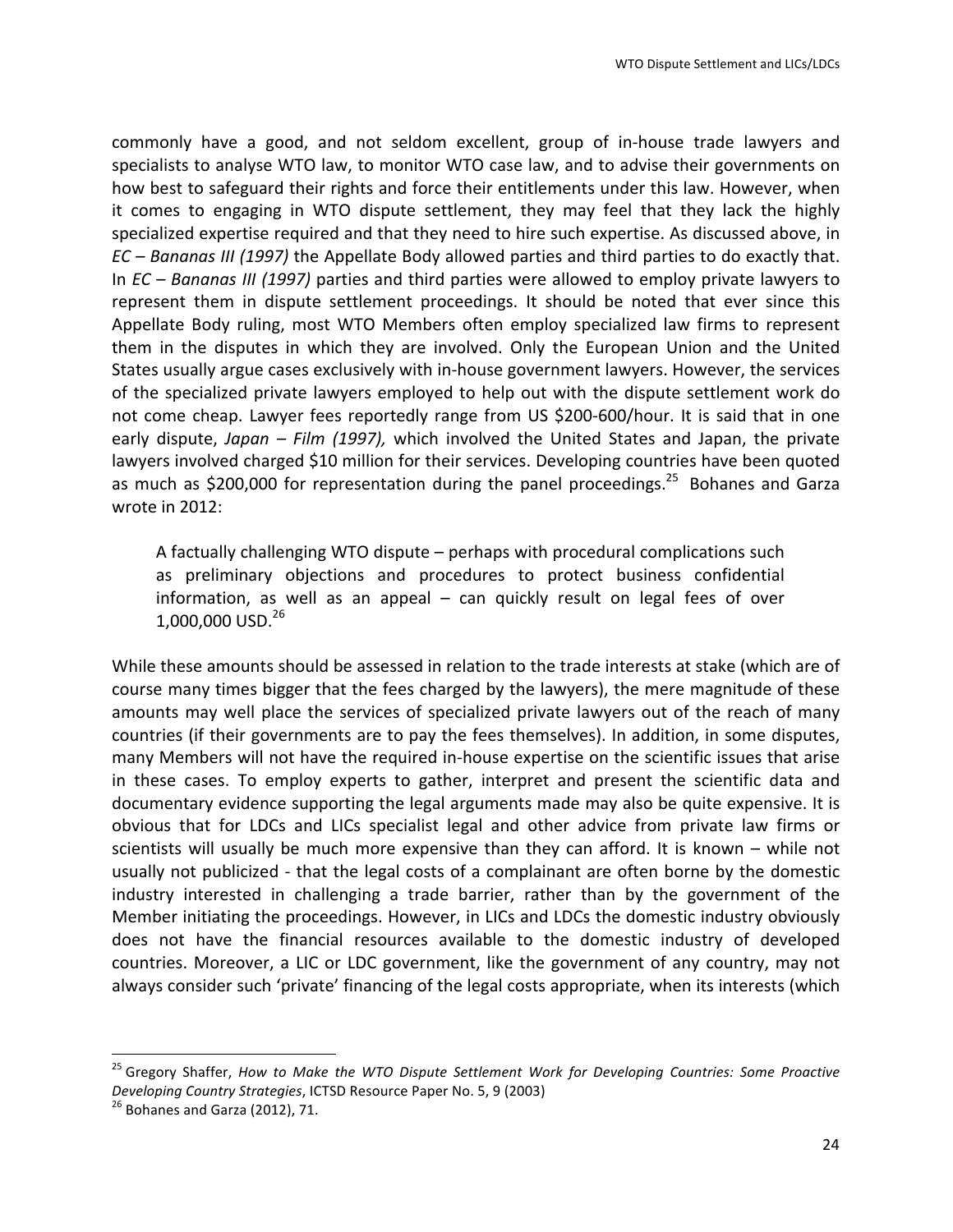are likely to be of a more systemic and longer-term nature) do not coincide with interests of the domestic industry (which are likely to be narrowly focused on the trade barrier at issue).<sup>27</sup>

In 2002, the African Group at the WTO pointed out that WTO dispute settlement is 'complicated and overly expensive, which has institutional and human resource as well as financial implication.'<sup>28</sup>

#### **2.1.4 Inability to identify violations of WTO law**

In addition to the small size of the economies of LDCs and LICs and their marginal share in world trade, the complexity of WTO law, the lack of in-house expertise, and the high cost of specialized outside advice, another oft-mentioned reason for the very limited use of the WTO DSS by LDCs and LICs is their governments' inability to identify violations of WTO law that matter to their private sector domestic industries. This inability is of course related to their lack of in-house lawyers to analyse WTO law, to monitor WTO case law, and to advise on how best to safeguard their rights and force their entitlements under this law. However, this inability to is also related the lack of a partnership, and even the absence of a dialogue, between the domestic industries on the one hand and LDC and LIC government ministries and officials responsible for trade matters on the other hand. In developed countries and in many emerging economies, there is often a more or less institutionalized dialogue and a strong(er) partnerships between the government and the private sector domestic industries. The *dialogue* allows the government to be informed by the domestic industries of the measures of other Members, which have an adverse effect on their position either in export markets or in the domestic market. The *partnership* ensures the private sector domestic industries that they may count on the willingness of their government to defend their interests against WTO-inconsistent measures taken by other Members. In many LDCs and LICs there is too little of a dialogue, and not much of a partnership, between the government and the private sector domestic industries. The former insufficiently inform themselves about the trade interests of the latter; and the latter are unsuccessful in informing the former about these trade interests. In many LDCs and LICs, the government does not have close relations with the private sector. Often LDC and LIC governments do not appear to pay much attention to the needs and challenges of the private sector domestic industries, and in particular of smaller industries, that are very vulnerable to trade restrictive measures in export markets or competitive pressures in the domestic market that may be inconsistent with WTO rules. Unlike developed countries, LDCs and LICs do not have, for example, a procedural petition mechanism that allows private sector domestic industries to lobby their government to initiate complaints 'on their behalf' in the WTO dispute settlement system. Moreover, the lack of an institutionalized relationship between the governments of LDCs and LICs on the one hand, and their private sector domestic industries on the other hand also means these governments cannot be 'subsidized' by the

<sup>&</sup>lt;sup>27</sup> Ibid., 72.<br><sup>28</sup> Negotiations on the Dispute Settlement Understanding: Proposal by the African Group, TN/DS/W/15, dated 25 September 2002, para, 3.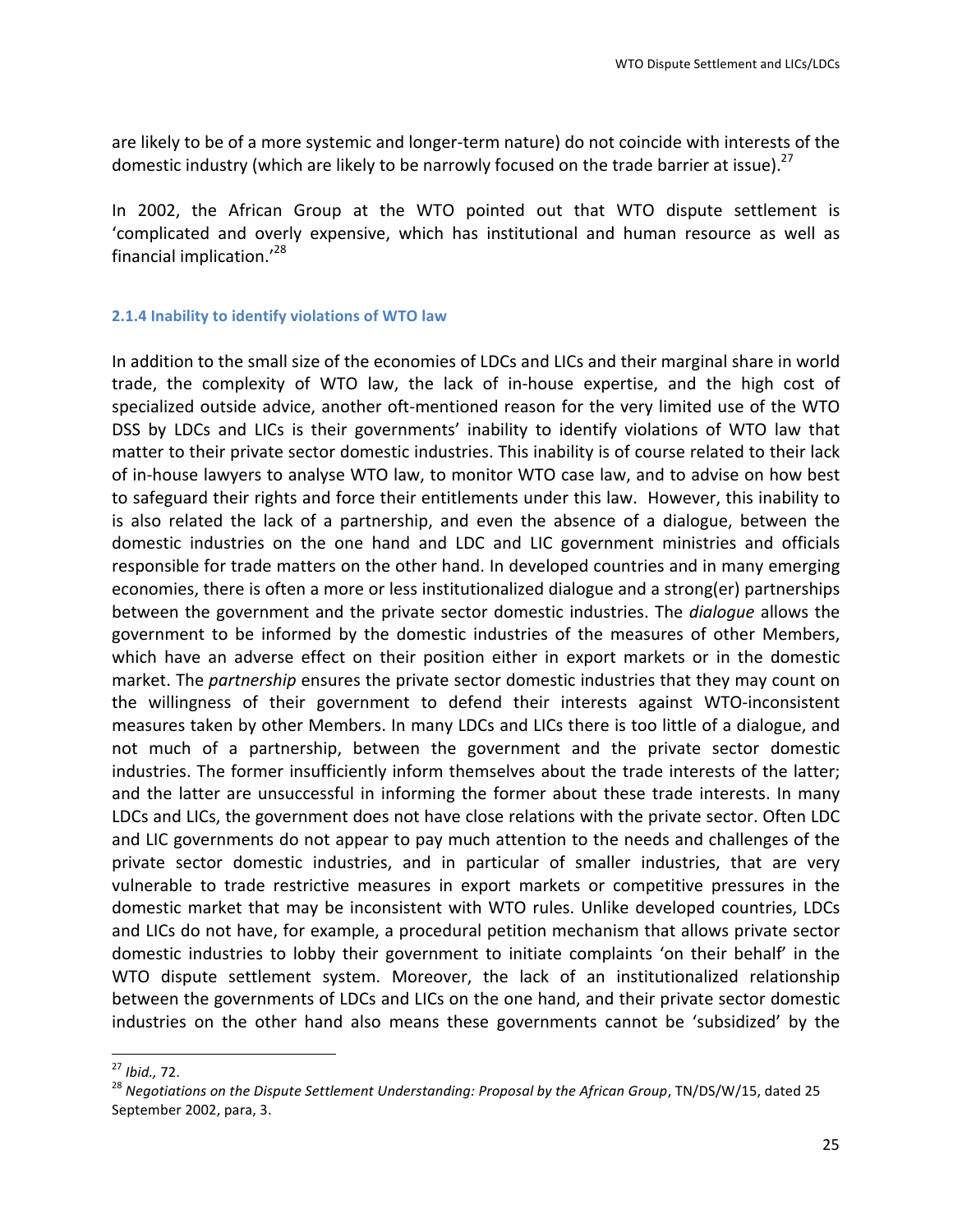private sector domestic industries to detect violations and bring disputes to the WTO DSS. Note in this regard that Brazil's successful challenge of US cotton subsidies in *US* – *Upland Cotton (2008)* was made possible by the DSS through a well-coordinated public-private initiative.

#### **2.1.5 Fear of reprisals**

While Article 3.10 of the DSU explicitly states that the use of the WTO dispute settlement system 'should not be ... considered as contentious', the political reality is that the WTO Member against whom a complaint is brought will very seldom consider the initiation of WTO dispute settlement proceedings as a 'friendly' act. Some form of reprisal cannot be excluded and may even be expected. LDCs and LICs may therefore fear bringing disputes to the WTO DSS because it might result in reprisals in the form of the denial of preferential access to developed country markets. Given that many LDC and LIC exports are critical to supporting national budgets, LDC and LIC governments are wary of disrupting such preferential access. They calculate that even temporary blockage of the preferential access for their products would result in a shift to cheaper substitutes from more experienced exporters like Brazil, India, China, Russia and South Africa. 

LDCs and LICs also rely on developed countries for non-trade support through a variety of aid programs that help to meet critical budgetary needs. They fear that bringing trade cases against developed countries that can retaliate outside the WTO system would be costly to them.<sup>29</sup> This fear of retaliation has been referred to as the 'glass house' syndrome and it defeats the purpose of the WTO's rule-based system since LDCs and LICs refrain from bringing legitimate cases for fear of retaliation from more economically powerful trading partners.<sup>30</sup>

#### **2.1.6 Inability to enforce compliance**

 

The sixth and last possible reason discussed in this study for the very limited use of the WTO DSS by LDCs and LICs is their limited ability to enforce compliance with recommendations and ruling favourable to them. As discussed above, when the offending party fails to comply with the recommendations and rulings of panels or the Appellate Body within a reasonable period of time, the original complaining party may request authorization to retaliate against the offending party. However, as noted above, it is questioned whether retaliation is in fact a realistic option for a small developing-country Member to chose in order to force a developedcountry Member to bring its WTO-inconsistent measure into compliance with its obligations. As noted above, the 'experience' of Ecuador in *EC* – *Bananas III* (1997) and of Antigua and Barbuda in *US* – *Gambling* (2005) indicate that retaliation (including cross-retaliation) is in fact not a realistic option for small developing countries and therefore obviously also not for LDCs and

<sup>&</sup>lt;sup>29</sup> Chad Bown and Bernard Hoekman, "WTO Dispute Settlement and the Missing Developing Country Cases: Engaging the Private Sector", 8 Journal of International Economic Law 863 (2005).

<sup>&</sup>lt;sup>30</sup> Bernard Hoekman and Petros Mavroidis, "WTO Dispute Settlement, Transparency and Surveillance", in Bernard Hoekman and Will Martin (eds.), *Developing Countries and the WTO: A Pro-Active Agenda*, 133 (2001)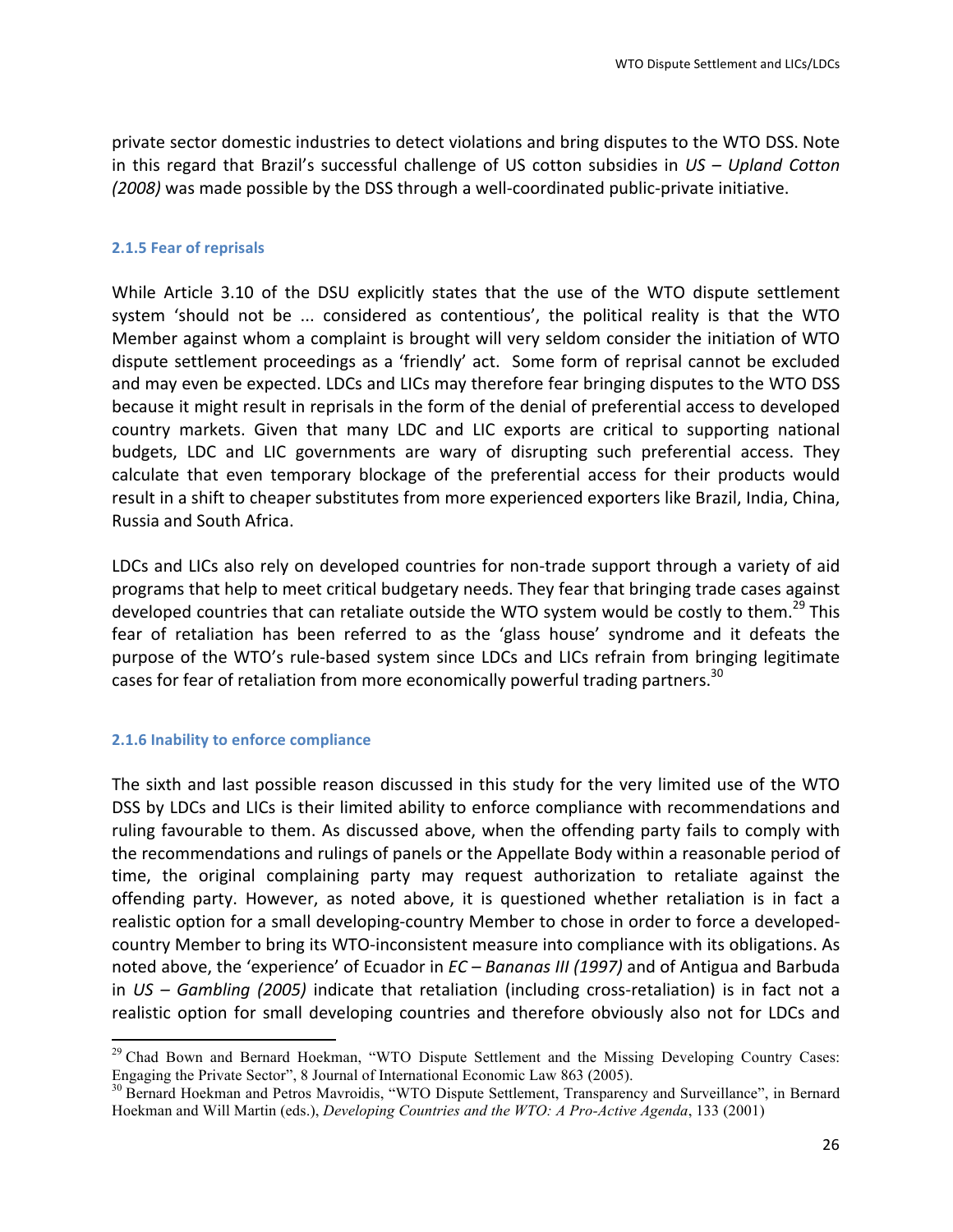LICs. Since LDCs and LICs have a very small share of global trade, their ability to threaten retaliation against larger trading partners who violate their rights is very limited. Moreover, retaliation is likely to 'hurt' the economic interests of the complaining LDCs and LICs (by depriving themselves of cheaper importers) more than it 'encourages' the offending larger economies to comply. In the context of *US – Gambling (2005)*, Antigua and Barbuda, which won this case against the United States but which has a population of less than 90,000 and accounts for less than 0.02 % of all exports of the US, noted that:

ceasing all trade whatsoever with the United States...would have virtually no impact on the economy of the United States, which could easily shift such a relatively small volume of trade elsewhere. $31$ 

Similarly, in *EC* – *Bananas III* (1997), the Article 22.6 arbitrators in that dispute noted that:

given the fact that Ecuador, as a small developing country, only accounts for a negligible proportion of the  $EC's$  exports of these products, the suspension of concessions is unlikely to have any significant effect on demand for these EC exports. $32$ 

The WTO's 2007 World Trade Report acknowledged the inability of small countries to pressure large economies to comply with DSB rulings through retaliatory measures.<sup>33</sup> While the mere existence of a mechanism to enforce compliance favourably contrasts the WTO DSS with other international state-to-state dispute settlement systems, the absence of a more effective mechanism is a deficiency. If the WTO DSS would have a more robust enforcement mechanism that could also benefit small developing countries, this would undoubtedly encourage LDCs and LICs to make more use of the WTO DSS. In 2002 already, the African Group at the WTO argued that to the extent the remedies of the DSS require suspension of concessions or retaliatory sanctions, LDCs and LICs have, in view of their small market shares, 'no effective way to enforce' WTO DSS rulings.<sup>34</sup>

## **2.2** Why should LDCs and LICs make more use of the system?

Having established that LDCs and LICs make very limited use of the WTO DSS and having discussed the possible reasons for the very limited use, the next questions which logically arise are whether LDCs and LIC should make more use of the WTO DSS and, if so, why?

<sup>&</sup>lt;sup>31</sup> Decision by the Arbitrator, *US* – *Gambling* (Article 22.6 – *US*) (2007), para 3.

<sup>&</sup>lt;sup>32</sup> Decision by the Arbitrators, *EC* – *Bananas III (Ecuador)* (Article 22.6 – *EC)* (2000), para 95.

<sup>&</sup>lt;sup>33</sup> WTO, *World Trade Report 2007*, 284.<br><sup>34</sup> TN/DS/W/17, para 12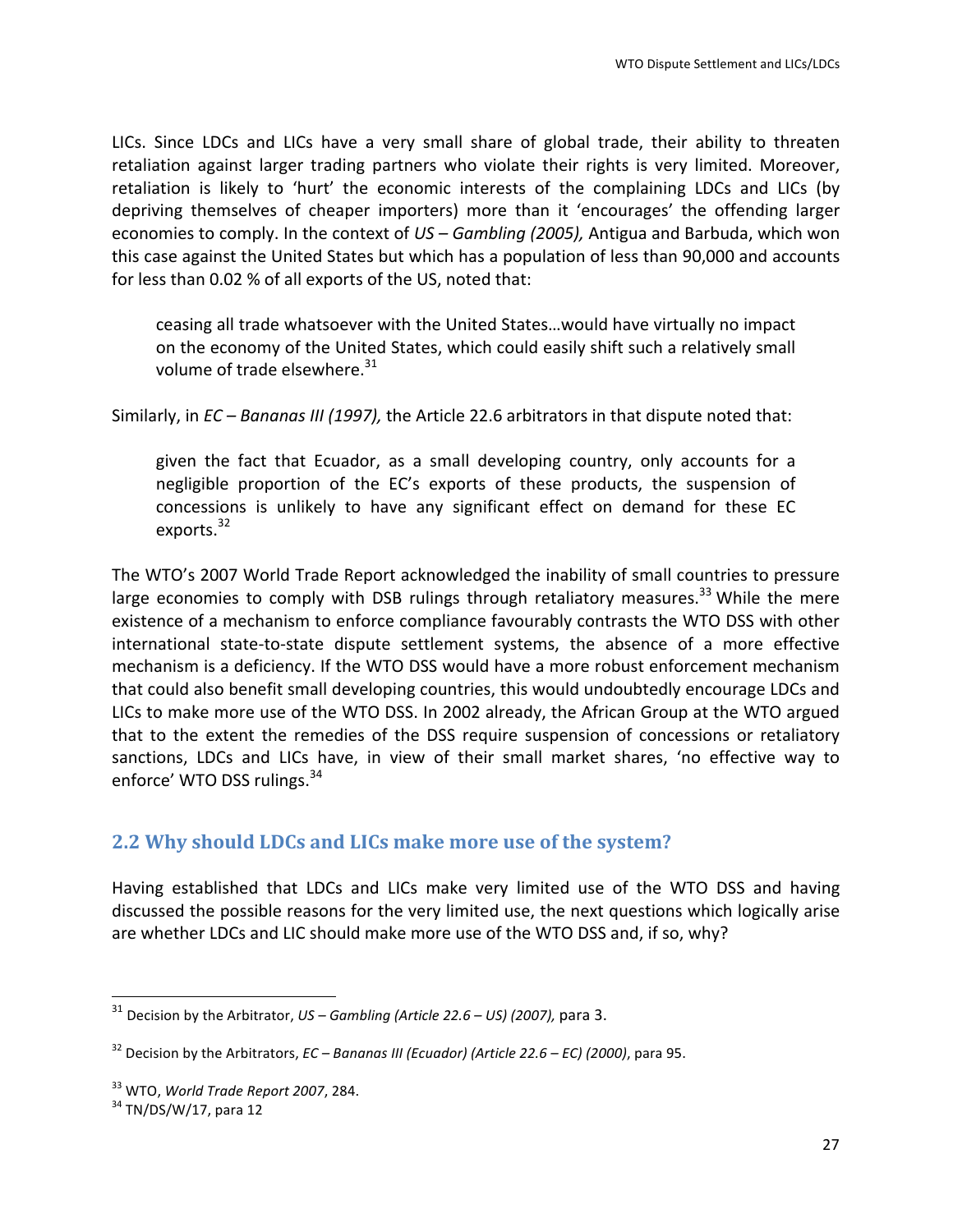LDCs and LICs would be well advised to make (or at least seek to make) more use of the WTO DSS because the current very limited use of the WTO DSS denies them, or at least reduces, the benefits of WTO membership, and this in two ways, which are discussed in turn below.

#### **2.2.1 Enforcement of rights**

First of all, the very limited use of the WTO DSS by LDCs and LICs indicates that these countries fail to use the WTO DSS to enforce their rights under the WTO agreement and challenge specific trade measures of other Members undermining these rights. The primary benefit of using the WTO DSS and the binding recommendations and rulings that result from this system is that complaining countries benefit from the withdrawal of trade measures that curtail their comparative advantage. As noted above, a major reason for designing the WTO DSS was to reduce the importance of unilateral market power to resolve trade disputes. By making predictability and security at the centre of the WTO DSS, the DSU established a compulsory and legally binding system of settlement of disputes. It is a system that can be accessed to by any WTO member country whether rich or poor. As the American Law Institute's Project on WTO case law has found, the complaints filed for WTO adjudication represent only a small fraction of the total number of measures or policies of WTO members that may be in violation of various WTO rules.<sup>35</sup> Thus, a large potential exists for LDCs and LICs to use the WTO's DSS to name and shame countries in violation of their obligations. Finally, it should be noted that power-based explanations that rely on the credibility of the threat of retaliation have been found to be an inadequate explanation for the circumstances under which poor states are likely to file a DSS case against a rich country.<sup>36</sup> Notably, where a developing-country Member has a sizeable and financially important export market, evidence shows these Members are willing to bring a case against a developed WTO member.<sup>37</sup>

The potential gains of more use of the WTO DSS by LDCs and LICs is underlined by the high degree of compliance with WTO DSS recommendations and rulings, already discussed above.<sup>38</sup> One study found the compliance rate to be at 83%.<sup>39</sup> Another study found compliance rates at about  $90\%$ <sup>40</sup> Also in disputes in which developing country Members were the complainants, the compliance rate with the recommendations and rulings was very high.

Further, the repeated use of the WTO DSS will enable LDCs and LICs to increase the reputation costs associated with non-compliance of WTO rules. This is because an important role of the

<sup>&</sup>lt;sup>35</sup> See http://www.ali.org/index.cfm?ffuseaction=projectswto\_2009<br><sup>36</sup> Andrew Guzman and Beth Simmons, "Power Plays and Capacity Constraints: The Selection of Defendants in WTO

Disputes", 34 Journal of Legal Studies 557-598 (2005)<br><sup>37</sup> Christina Davis, *Why Adjudicate? Enforcing Trade Rules in the WTO* (Princeton University Press, 2012), 20<br><sup>38</sup> See section 2.1.6 above.<br><sup>39</sup> William Davey, "The W

Law, 46-48 (2005).<br><sup>40</sup> B. Wilson, "Compliance by WTO Members with Adverse WTO Dispute Settlement Rulings", 10 Journal of

International Economic Law 397 (2007).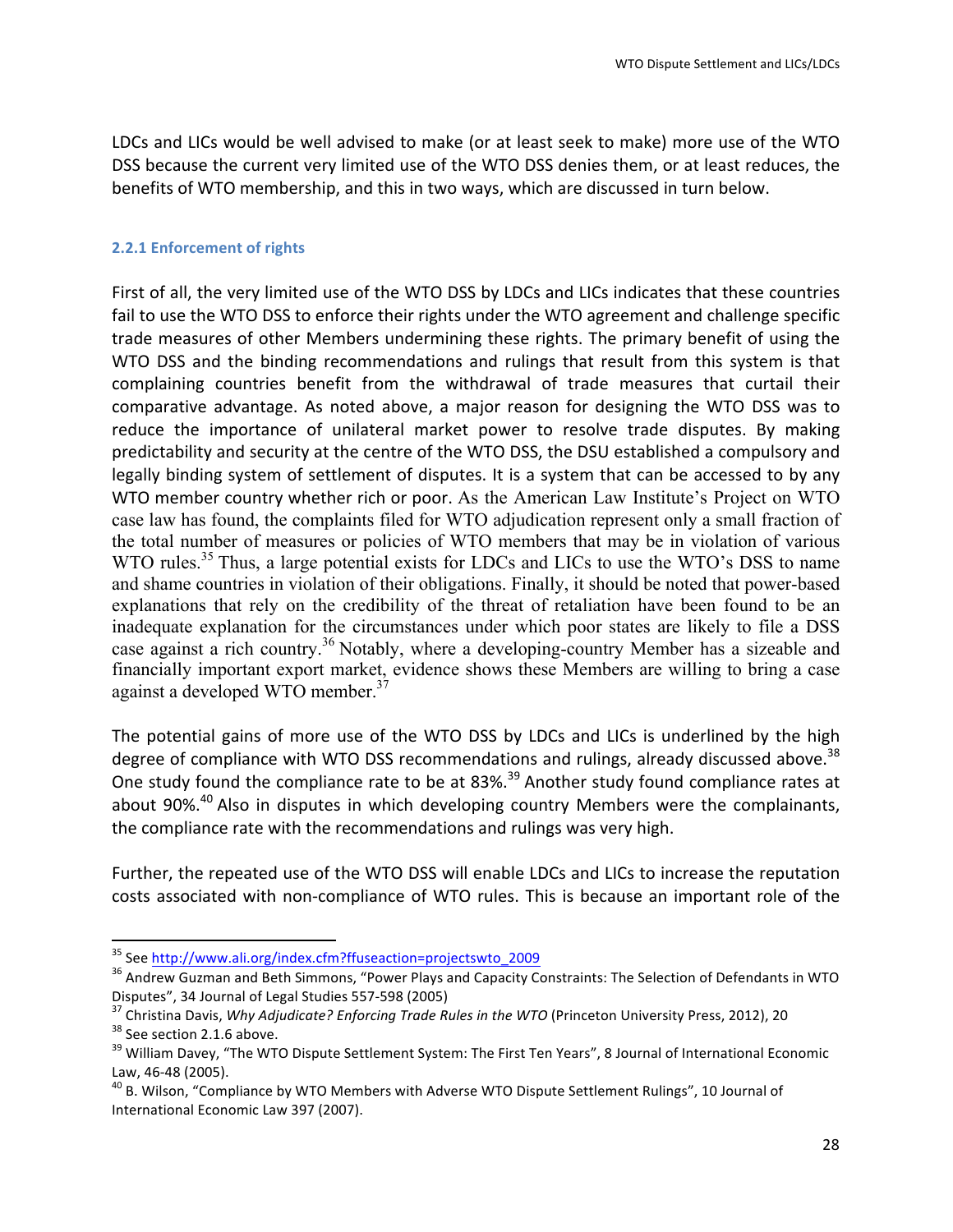WTO DSS is protect members from the harm of violation of WTO rules while spreading the benefits of cooperation on the basis of the rules among all WTO members. In fact, it was precisely because of the dangers of unilateral retaliation by one country that the WTO DSS was established. In establishing the WTO DSS, the goal was to strengthen adjudication of disputes as an alternative strategy to unilateral retaliation. Thus, LDCs and LICs should take advantage of the potential of the WTO DSS and hold violators of the WTO rules accountable. It is an important naming and shaming opportunity for violators of trade rules whose value cannot be underestimated. 

#### **2.2.2 Participation in the process of clarification of WTO law**

Second, the very limited use of the WTO DSS by LDCs and LICs in WTO dispute settlement means that 'their voice is not heard' in the process of clarification of WTO law. In principle, adopted panel and Appellate Body reports are only binding on the parties to a particular dispute. In that respect, the lack of active participation of LDCs and LICs in WTO dispute settlement should not be a cause for concern. However, reports of WTO panels and the Appellate Body are the most important source of clarifications and interpretations of WTO law. As the Appellate Body stated *US* – *Stainless Steel (Mexico) (2008)*:

It is well settled that Appellate Body reports are not binding, except with respect to resolving the particular dispute between the parties. This, however, does not mean that subsequent panels are free to disregard the legal interpretations and the *ratio decidendi* contained in previous Appellate Body reports that have been adopted by the DSB. $41$ 

The Appellate Body furthermore stated that:

<u> 1989 - Jan Samuel Barbara, margaret e</u>

Dispute settlement practice demonstrates that WTO Members attach significance to reasoning provided in previous panel and Appellate Body reports. Adopted panel and Appellate Body reports are often cited by parties in support of legal arguments in dispute settlement proceedings, and are relied upon by panels and the Appellate Body in subsequent disputes. ... Thus, the legal interpretation embodied in adopted panel and Appellate Body reports becomes part and parcel of the *acquis* of the WTO dispute settlement system.<sup>42</sup>

In other words, whereas the *application* of a provision may be regarded as confined to the context of the case in which it takes place, the relevance of *clarification* contained in adopted Appellate Body reports is not limited to the application of a particular provision in a specific

<sup>&</sup>lt;sup>41</sup> See Appellate Body Report, *US* – *Stainless Steel (Mexico) (2008)*, para. 158.<br><sup>42</sup> *Ibid*, para. 160. The Appellate Body also observed that 'when enacting or modifying laws and national regulations pertaining to international trade matters, WTO Members take into account the legal interpretation of the covered agreements developed in adopted panel and Appellate Body reports.' See *ibid.*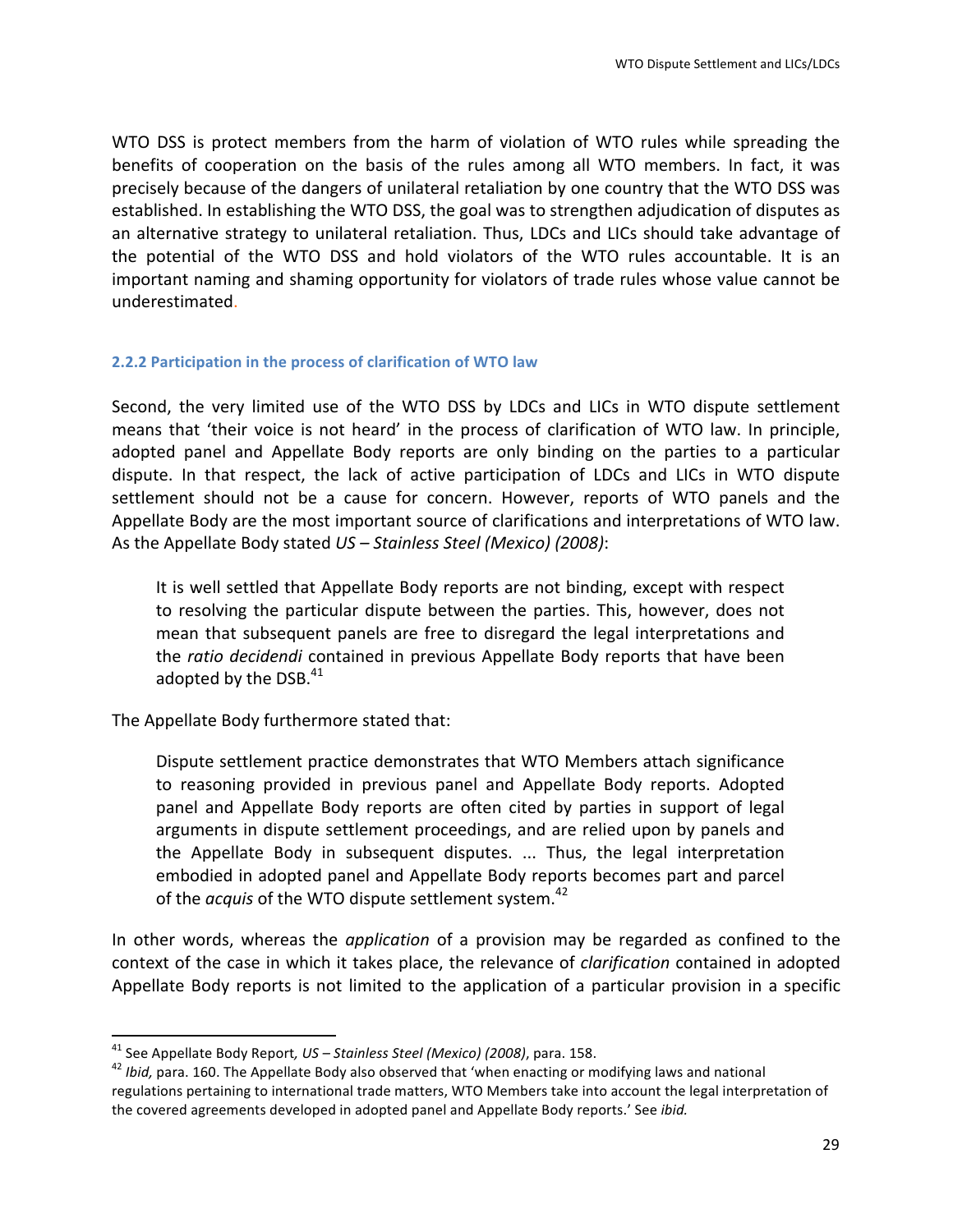$case.<sup>43</sup>$ 

By not participating more actively in WTO dispute settlement, LICs and LDCs do not engage in this process of clarification of WTO law, and this can only be to their detriment. On the contrary, frequent users of the WTO DSS, such as the US, the EU but also a number of emerging economies, are able to 'shape', or at least influence the 'shaping', of the rules' in their favour. Countries that do not use the WTO DSS deprive themselves of the opportunity to influence the clarification of the rules in ways that might favour them. The rules, as clarified by panels and the Appellate Body, will be applied to them regardless of the fact that they had no involvement in the clarification process.

# **Part 3: Regional Alternatives to WTO Dispute Settlement?**

Having discussed the possible reasons for the very limited use of the WTO DSS by LDCs and LICs and why it would be in their interest to make more use of the WTO DSS, the remaining question is what can be done to facilitate their use of the WTO DSS? However, before turning to that question in Part 4, we will examine the availability of regional alternatives to WTO dispute settlement. This part deals with: (1) the legal structure of dispute settlement processes in African regional economic communities and the implications of the proliferation of RTA's among LDCs and LICs for relying on the WTO DSS; and (2) the overlapping jurisdiction of regional trade courts with the WTO DSS and outline responses to this overlap.

It is important to note that while African Regional Trade communities have established their own dispute settlement systems, research shows that the WTO DSS continues to be the preferred venue by parties to bilateral and regional trade agreements with dispute settlement bodies.44

# **3.1 Dispute settlement in African regional economic communities**

There are four functioning sub-regional trade courts in Africa. These are the Common Market for Eastern and Southern Africa Court of Justice (COMESA Court of Justice); the East African Court of Justice (EACJ); the now suspended Southern African Development Community Tribunal (SADC Tribunal) and the Economic Community of West Africa Court of Justice (ECOWAS Court of Justice). These courts were established as mechanisms for promoting trade liberalization in each of the regions. However, these courts have primarily decided cases involving human rights and good governance so far.

<sup>&</sup>lt;sup>43</sup> See *ibid.*, para. 161,<br><sup>44</sup> WTO Secretariat, World Trade Report 2011, The TWO and Preference Trade Agreements: From Co-Existence to Coherence, 15 (2011)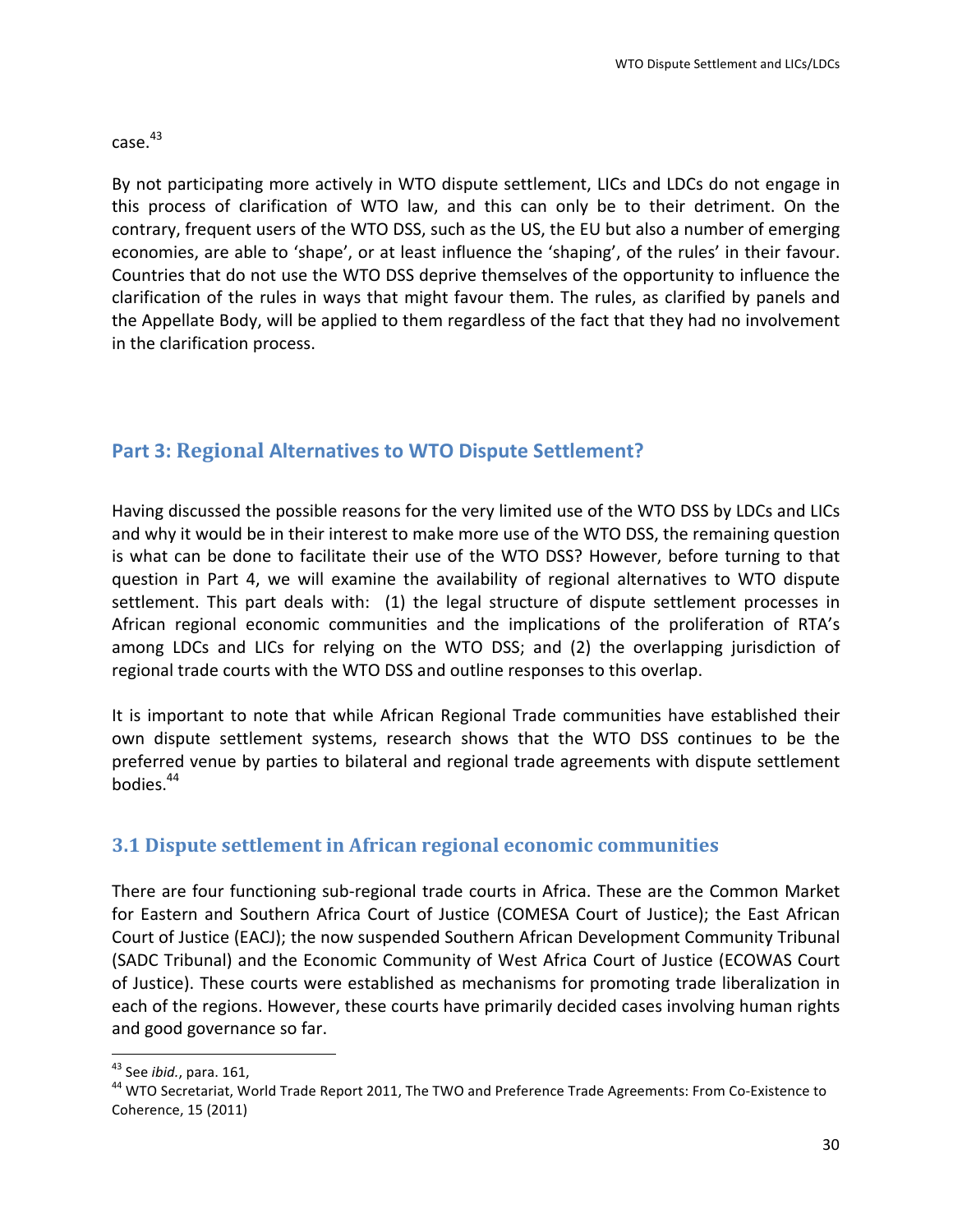Although each of these Courts is established under a separate Treaty, there are overlaps in the jurisdiction of these courts. This is because some countries belong to more than one regional economic community. Of the fifty-four countries in Africa, only six belong to only one regional economic community. <sup>45</sup> The other forty-eight belong to at least two or more regional economic communities.  $46$  Swaziland belongs to three regional economic communities -COMESA, SADC and the Southern Africa Customs Union, (SACU).<sup>47</sup> Of all five countries in the EAC, four are also members of COMESA, while Tanzania is a member of SADC.<sup>48</sup> Of the fifteen countries in SADC, eight are also members of COMESA.<sup>49</sup> This fact of overlapping memberships means multiple courts could be seized of the same case. This is of course in addition to the potential of bringing the case before the WTO DSS.

Before addressing the challenge of multiple memberships, we will first examine the four major African sub-regional courts and the kinds of cases that they have decided. Thereafter, we will examine the challenge of multiple memberships and what this means in relation to WTO dispute settlement.

#### **3.1.1 The COMESA Court of Justice**

The Treaty Establishing the Common Market for Eastern and Southern Africa mandates the COMESA Court of Justice to 'ensure the adherence to law in the interpretation and application of this Treaty.'<sup>50</sup> The court has its seat in Khartoum, Sudan and its decisions are not subject to appeal. There are seven judges on the court who serve for a five-year term. The first set of judges to the COMESA Court of Justice were appointed on June 30, 1998.

Decisions of the Court on the interpretation of the COMESA Treaty take precedence over the decisions of the Member States' national courts.<sup>51</sup> Member States' national courts may request a preliminary ruling from the Court where a question is raised before such national court concerning the application or interpretation of the Treaty or the validity of an action by COMESA.<sup>52</sup> Where any such question is raised in a Member State's national court and the laws of that Member State do not provide for a judicial remedy for such violation of the Treaty, the national court shall refer the entire matter to the COMESA Court of Justice.<sup>53</sup>

 

<sup>&</sup>lt;sup>45</sup> Assessing Regional Integration in Africa, (Economic Commission for Africa, 2004), p. 40.<br><sup>46</sup> See Figure 1.4, *infra*.<br><sup>47</sup> See Figure 1, *infra*.<br><sup>48</sup> Id.<br><sup>49</sup> Id.<br><sup>50</sup> Ibid. at Art. 19.<br><sup>50</sup> Ibid. at Art. 30(1).<br><sup>5</sup>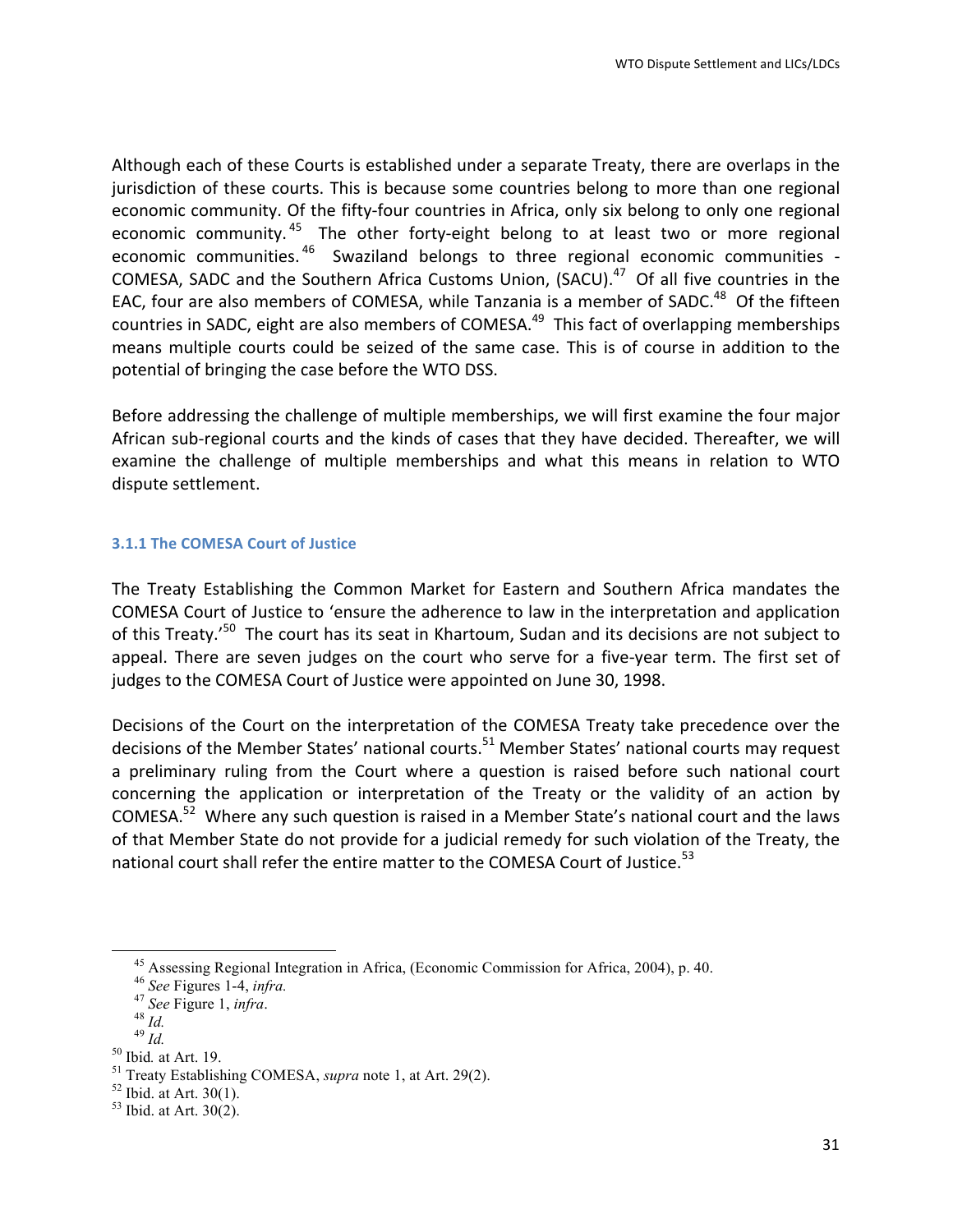Suits to the COMESA Court of Justice can be brought by natural and legal persons, as long as they involve actions or omissions of the COMESA Council of Ministers or a Member State, which violate the Treaty.<sup>54</sup> The Court also has jurisdiction to entertain arbitral proceedings where COMESA, or any of its institutions, is a party to an agreement, and such agreement allows the Court to serve as the arbitral forum. Member States' national courts may also request a preliminary ruling from the COMESA Court of Justice where a question is raised before such national court concerning the application or interpretation of the Treaty or the validity of an action by COMESA.<sup>55</sup> Where any such question is raised in a Member State's national court and the laws of that Member State do not provide for a judicial remedy for such violation of the Treaty, the national court shall refer the entire matter to the COMESA Court of Justice.<sup>56</sup>

To date, the COMESA Court of Justice has primarily decided labour disputes between COMESA employees and COMESA itself. Some of these cases have involved the Eastern and Southern African Development Bank, otherwise known as the COMESA Bank. In 2002 the COMESA Court of Justice dismissed *Republic of Kenya and Commissioner of Lands v. Coastal Aqualculture* on the grounds that Coastal Aqualculture had not exhausted domestic remedies. This case involved a challenge of the legality of the acquisition of Coastal Aqualculture's land by the Kenyan government. Two cases involving companies that sued their governments in the COMESA Court were removed from the Court's calendar for failure by the companies to further pursue the cases as required by the rules of the Court.

#### **3.1.2 The East African Court of Justice**

The East African Court of Justice, ('EACJ'), is established under the Treaty Establishing the East African Community.<sup>57</sup> The EACJ has jurisdiction over the interpretation and application of the EAC] Treaty under Article 27(1). Article 27(2) provides that the Council of Ministers shall confer human rights jurisdiction at future date. That has not yet happened. Decisions of the EACJ are 'final, binding and conclusive and not open to appeal  $^{58}$ 

The EAC Treaty provides that the judges on the EACJ are to be appointed by the Summit on recommendation by the Partner States.<sup>59</sup> Before the 2006 amendments, the EAC Treaty provided that the EACJ would consist of no more than six judges with no more than two from each of the original three Partner States.<sup>60</sup> The EAC Treaty as amended split the EAC into a First Instance Division and an Appellate Division and provides that the court shall be composed of a

 

<sup>&</sup>lt;sup>54</sup> Treaty Establishing COMESA, *supra* note 1, at Art. 26.<br><sup>55</sup> Treaty Establishing COMESA, *supra* note 1, at Art. 30(1).<br><sup>56</sup> Ibid. at Art. 30(2).<br><sup>57</sup> Treaty Establishing the East African Community (Adopted Nov. 30, Amended Dec. 14, 2006 and Aug. 20, 2007) (establishing a regional economic community between Kenya, Uganda, Rwanda, Burundi, and Tanzania).<br><sup>58</sup> Ibid. at Art. 35(1).

<sup>&</sup>lt;sup>59</sup> EAC Treaty, *supra* note 37, at Art. 24(1). <sup>60</sup> Ibid. at Art. 24 (as adopted Nov. 30, 1999).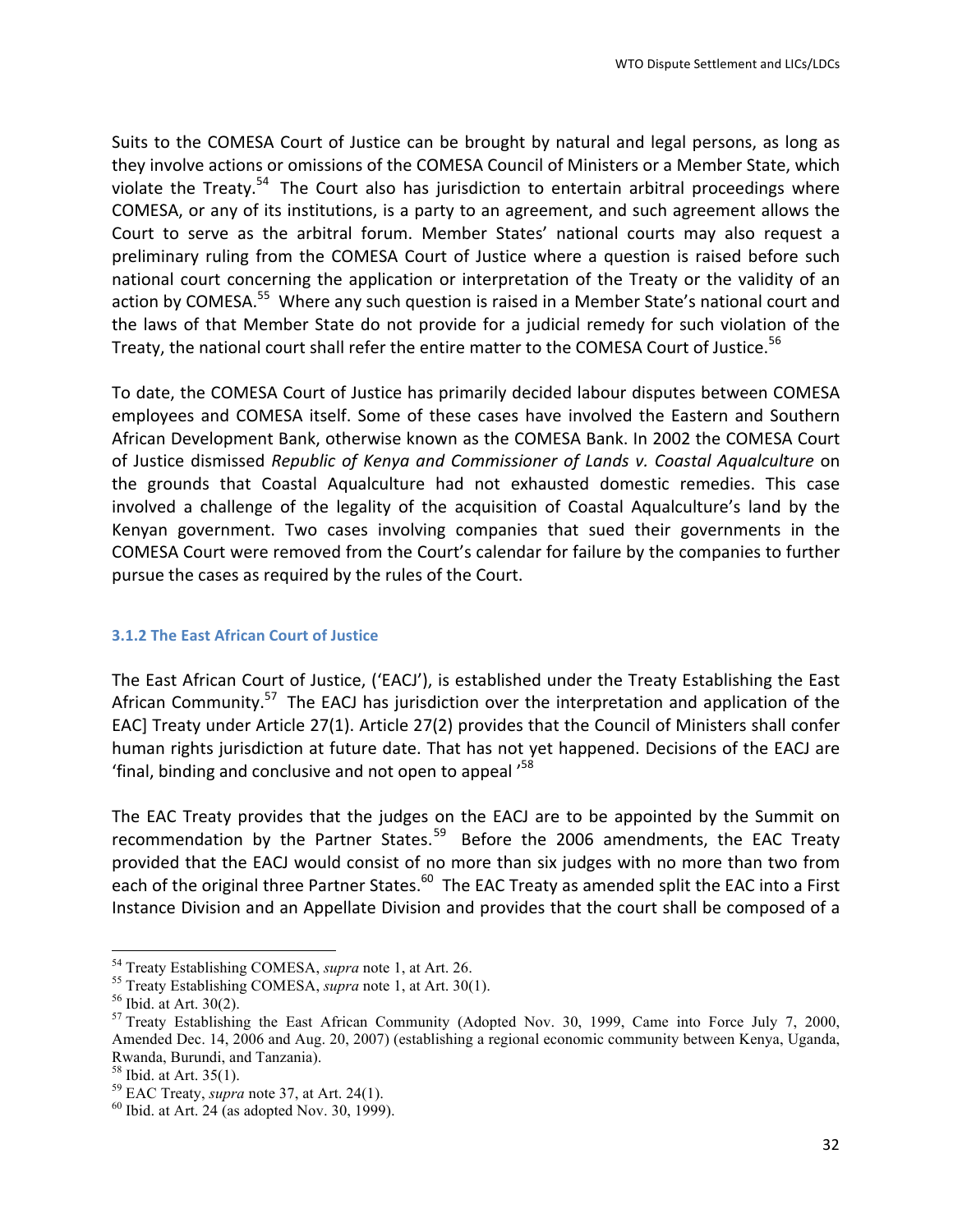maximum of fifteen judges with a maximum of ten for the First Instance Division and five for the Appellate Division. $61$  No more than two judges from each of the now five Partner States can be appointed to the First Instance Division and no more than one from each Partner State to the Appellate Division.<sup>62</sup> The seat of the EACJ is to be determined by the Summit.<sup>63</sup>

The EAC Treaty states that the decisions of the EACJ on the interpretation and application of the EAC Treaty have precedence over the decisions of the national courts.<sup>64</sup> Where jurisdiction is conferred upon the EACJ the national courts have no jurisdiction.<sup>65</sup> A natural or legal person within East Africa has standing to bring a case before the EACJ. In addition, no exhaustion of domestic remedies is required prior to filing suit in the EACJ. These liberal access rules have resulted in several cases alleging violations of the preambular provisions relating to human rights, the rule of law and democracy.

In the case of *James Katabazi and 21 Others v. Secretary General of the East African Community* and Another, the EACJ was petitioned to determine the lawfulness of the detention of Ugandan prisoners.<sup>66</sup> Sixteen people had been brought before the Ugandan High Court and charged with treason. $67$  The Ugandan Court had granted bail to fourteen of them and the court was immediately surrounded by security personnel who re-arrested the men, interfered with the preparation of the bail documents, and took the men back to jail.<sup>68</sup> They were taken before a military General Court Martial and charged with unlawful possession of firearms and terrorism stemming from the same facts as the previous charges.<sup>69</sup> The issues of interference with court process and conducting simultaneous civil and military prosecutions was brought before the Constitutional Court of Uganda which ruled that the interference was unconstitutional and that bail had to be granted the men.<sup>70</sup> They were not released and the issue was brought before the EACJ. $^{71}$ 

The respondents, the Secretary General of the East African Community and the Attorney General of Uganda, challenged the EACJ's jurisdiction to deal with matters of human rights considering that no such jurisdiction had been granted by the EAC Treaty or by the Council under Article 27(2).<sup>72</sup> The Court held it had jurisdiction. In so doing it held that while it was not explicitly authorized to decide human rights cases, "it will not abdicate from exercising its

<sup>&</sup>lt;sup>61</sup> Ibid. at Art. 24(2) (Adopted Nov. 30, 1999, Amended Dec. 14, 2006 and Aug. 20, 2007).<br><sup>62</sup> Ibid. at Art. 24(1).<br><sup>63</sup> Ibid. at Art. 47.<br><sup>64</sup> EAC Treaty, *supra* note 37, at Art. 33(2).<br><sup>65</sup> Ibid. at Art. 33(1).<br><sup>65</sup> J Court of Justice Judgment Ref. No. 1 of 2007 (Nov. 1, 2007).

<sup>67</sup> Ibid. at 1. <sup>68</sup> Ibid. at 2. <sup>69</sup> Ibid. <sup>70</sup> Ibid. <sup>71</sup> *James Katabazi and 21 Others v. Secretary General of the East African Community and Another* , *supra* n. 109 at 2.

 $72$  Ibid. at 12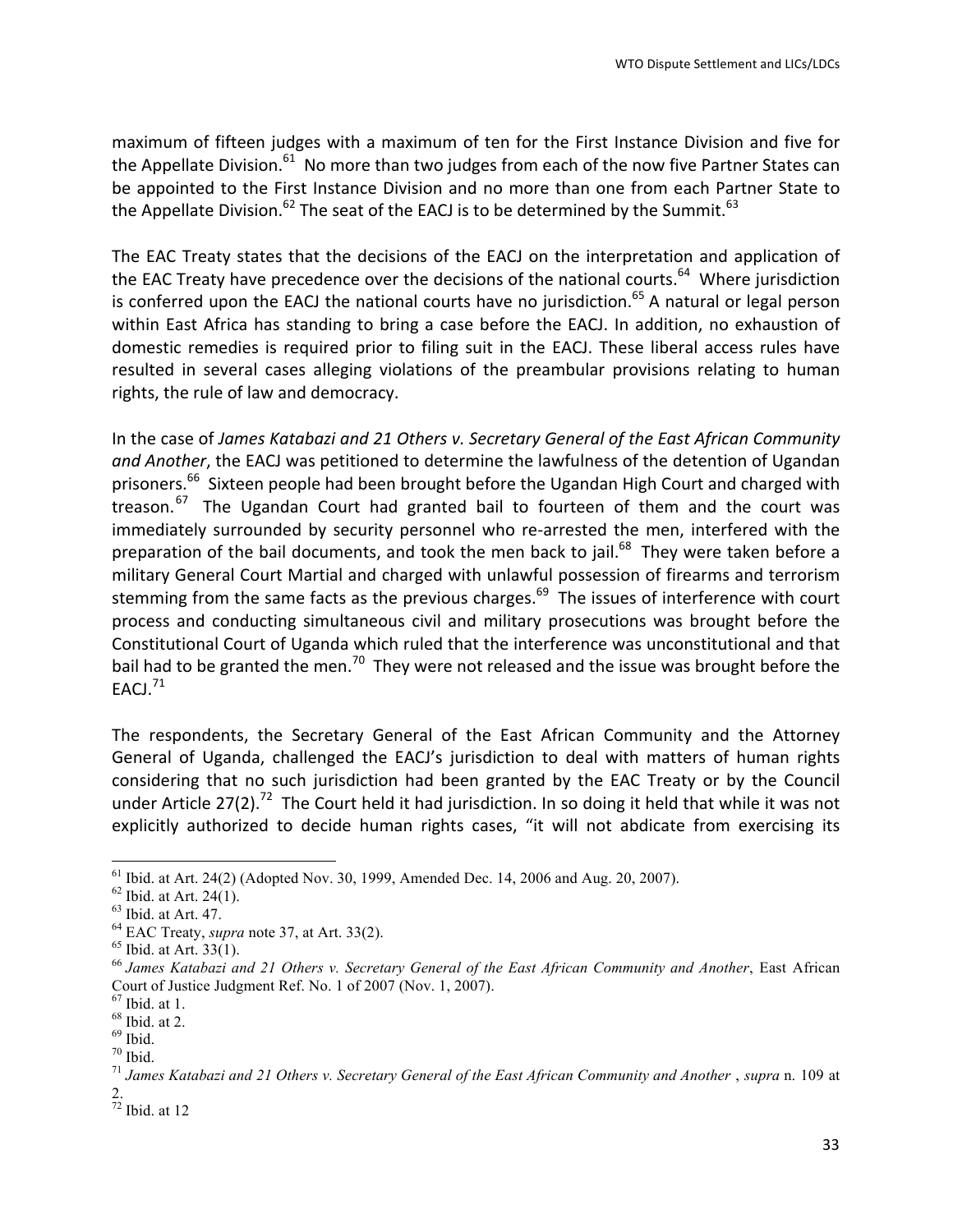jurisdiction of interpretation under Article 27(1) merely because the reference includes allegation of human rights violation.<sup>73</sup> In other words, as long as a dispute gives the EACJ jurisdiction under Article 27, the fact that the dispute involves human rights is merely incidental. Further, it held that:

[T]he intervention by the armed security agents of Uganda to prevent the execution of a lawful Court order violated the principle of the rule of law and consequently contravened the Treaty. Abiding by the court decision is the corner stone of the independence of the judiciary which is one of the principles of the observation of the rule of law.<sup>74</sup>

The EACJ based its decision in *Katabazi* on the objectives and purposes clauses of the Treaty which are regarded as preambles that do not create binding obligations. Objectives and purposes clauses are therefore not thought of as creating independent or substantive grounds for granting relief. Rather, they are meant to give the treaty context. In 2000, the Iran-United States Claims Tribunal put it this way:

[W]hen one is dealing with the object and purpose of a treaty, which is the most important part of the treaty's context, the object and purpose does not constitute an element independent of that context. The object and purpose is not to be considered in isolation from the terms of the treaty; it is intrinsic to its text. It follow that, under Article 31 of the Vienna Convention<sup>75</sup>, a treaty's object and purpose is to be used only to clarify the text, not to provide independent sources of meaning that contradict the clear text.<sup>76</sup>

<u> 1989 - Jan Samuel Barbara, margaret e</u>

(*b*) any instrument which was made by one or more parties in connection with the conclusion of the treaty and accepted by the other parties as an instrument related to the treaty.

3.There shall be taken into account, together with the context:

<sup>&</sup>lt;sup>73</sup> Ibid. at 16.<br><sup>74</sup> Ibid.<br><sup>75</sup> Vienna Convention on the Law of Treaties, (Signed May 23, 1969, Entered into Force Jan. 27, 1980), at Art. 31.

<sup>1.</sup>A treaty shall be interpreted in good faith in accordance with the ordinary meaning to be given to the terms of the treaty in their context and in the light of its object and purpose.

<sup>2.</sup>The context for the purpose of the interpretation of a treaty shall comprise, in addition to the text, including its preamble and annexes:

<sup>(</sup>*a*) any agreement relating to the treaty which was made between all the parties in connection with the conclusion of the treaty;

<sup>(</sup>*a*) any subsequent agreement between the parties regarding the interpretation of the treaty or the application of its provisions;

<sup>(</sup>*b*) any subsequent practice in the application of the treaty which establishes the agreement of the parties regarding its interpretation;

<sup>(</sup>*c*) any relevant rules of international law applicable in the relations between the parties.

<sup>4.</sup> A special meaning shall be given to a term if it is established that the parties so intended. <sup>76</sup> United States v. Iran, No. 130-A28-FT, ¶ 58 (Iran-U.S. Cl. Trib. Rep. 2000).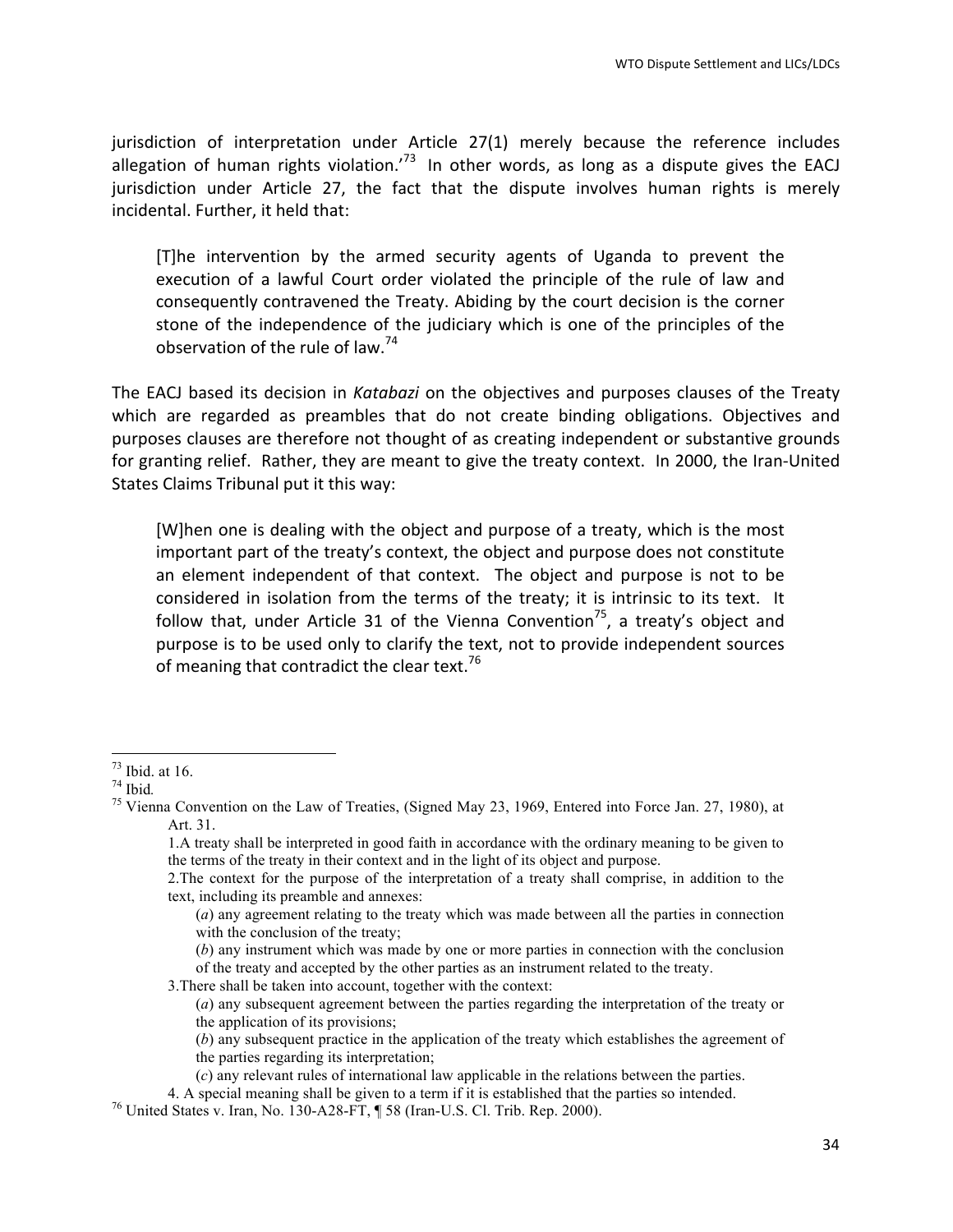Notwithstanding this, the EACJ determined that Article 5(1), which spells out one of the objectives of the Community, requires Partner States to abide by the decisions of their courts. The Katabazi decision illustrates the interpretive boldness of the EACJ not only in seizing jurisdiction over cases that raise sovereignty questions for the member states as well as in creatively using preambular provisions of the Treaty Establishing the EACJ to determine cases brought before it when such cases involve human rights which are not an enumerated base for the exercise of jurisdiction by the ground.

Since the Katabazi case, several other cases have been decided under the EACJ's jurisdiction not to abdicate in deciding human rights cases.

To date, cases involving commercial actors suing their governments under the terms of the EAC Treaty have been rare in the EACJ. One such exceptional case involved protection of crossborder investment.<sup>77</sup> The only other case involved waiver of customs ware house rent and loss of consignment.<sup>78</sup> None of the two cases was decided on the merits. They were dismissed on procedural grounds including that both cases were not brought against an organ of the East African Community or a Partner State.

#### **3.1.3 The ECOWAS Community Court of Justice**

The ECOWAS Treaty establishes the ECOWAS Court of Justice hereinafter 'ECCJ').<sup>79</sup> The jurisdiction of the ECCJ includes: the interpretation and application of the Treaty, Conventions and Protocols of the Community; the interpretation and application of the regulations, directives, decisions and other subsidiary legal instruments adopted by ECOWAS as well as deciding the legality of regulations, directives, decisions and other subsidiary legal instruments adopted by ECOWAS.

The ECCJ consists of seven judges, appointed by the Authority of Heads of States and Government from a pool of nominees, two from each state.<sup>80</sup> Members of the CCJ are appointed for a five-year term and may be reappointed only once. The Protocol allows national courts to present certified questions on issues of interpretation and application of the Treaty and other ECOWAS texts.<sup>81</sup>

Individuals and corporate bodies may also bring a proceeding before the ECCJ 'for the determination of an act or inaction of a Community official that violates the rights of the

<sup>&</sup>lt;sup>77</sup> Alcon International Limited v The Standard Chartered Bank of Uganda & 2 Others, Appeal No. 2 of 2011 EACJ<br><sup>78</sup> Modern Holdings (EA) Limited v Kenya Ports Authority, No.1 of 2008 EACCJ<br><sup>79</sup> Treaty Establishing the Eco

Government, (Adopted and Enacted July 24, 1993) (replacing the 1975 Treaty of Lagos as the Treaty Establishing ECOWAS), at Arts.  $7(1)(e)$ ,  $15(1)$ .<br><sup>80</sup> Community Court Protocol A/P.1/7/91, *supra* note 135, at Art. 2.

 $81$  Community Court Protocol A/P.1/7/91, *supra* note 135, at Art. 10(f).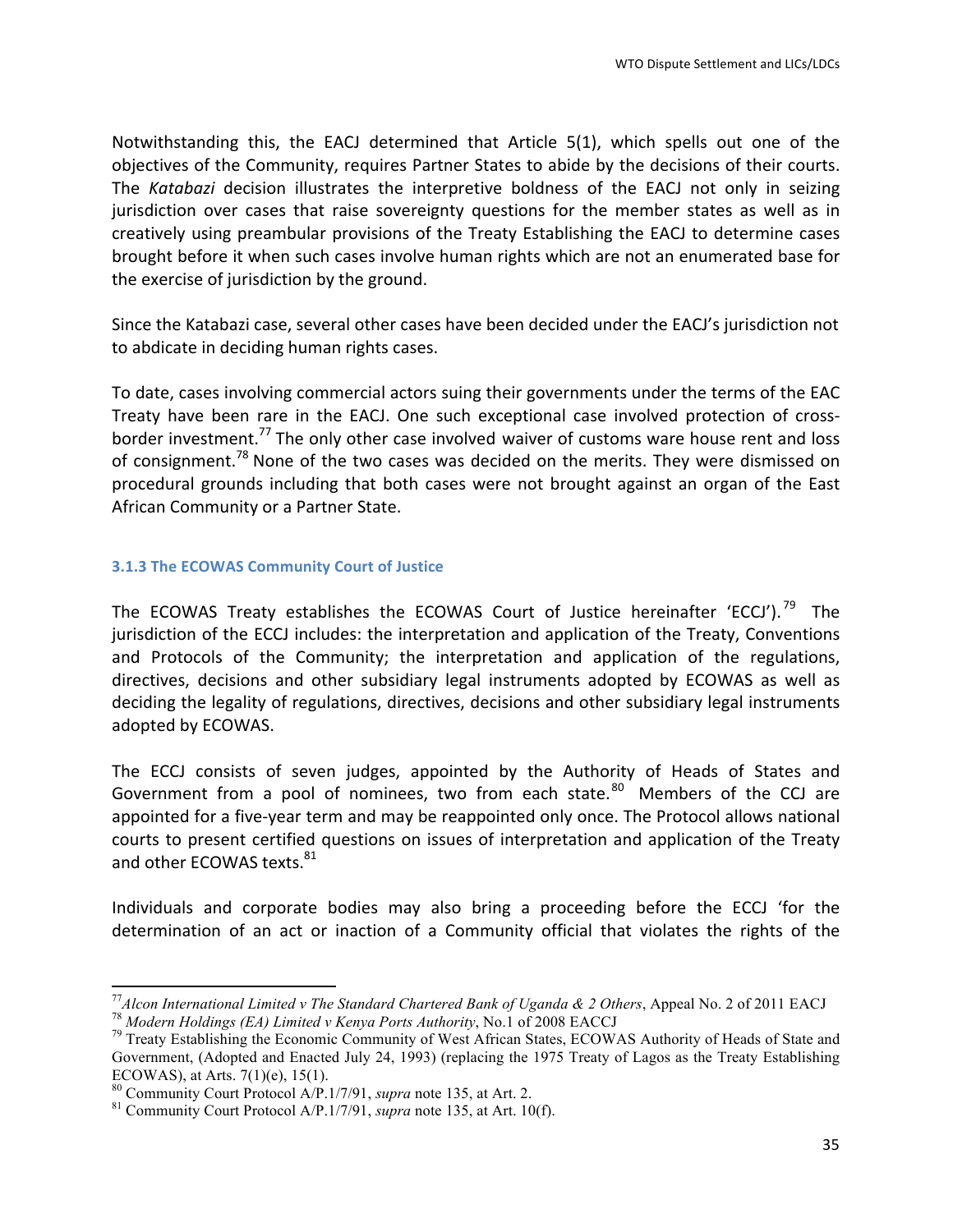individuals or corporate bodies.<sup>'82</sup> Individuals are also explicitly granted the right to bring cases of violations of human rights before the ECCJ. $83$ 

Prior to the 2005 amendment of the Protocol by the Supplemental Protocol<sup>84</sup>, individuals were not allowed to bring suit in the CCJ.<sup>85</sup> This was a heavy restriction on the power of the CCJ to enforce the Treaty upon ECOWAS Member States and ECOWAS stood apart from other RTA judiciaries which allow such cases.<sup>86</sup> The 2003 case of *Olajide Afolabi v. Federal Republic of Nigeria*<sup>87</sup> and the 2004 case of *Frank Ukor v. Rachard Lalaye*<sup>88</sup>, emphasize this fact.<sup>89</sup>

In 2003 Nigeria closed its common border with Benin, which hurt many of the businesses along the border.<sup>90</sup> A Nigerian citizen applied to the ECCJ to have his suit heard on the ground that the border closure had caused loss to his business in violation of the Treaty.<sup>91</sup> Nigeria objected to the ECCJ's jurisdiction to hear the case under the Treaty and the Protocol.<sup>92</sup> The ECCJ agreed and dismissed the case. In 2004 Benin seized a national's truck and goods.<sup>93</sup> The citizen applied to the ECCJ to quash the order that his truck and goods be seized as violative of the Treaty. $94$  Benin objected to jurisdiction and, again, the ECCJ dismissed the case.  $95$  These cases are, in large part, the reason why the Supplemental Protocol was established in 2005.<sup>96</sup>

Since the 2005 amendments to the Protocol many citizens of Member States have brought cases before the CCJ, and many have won. In 2008, a citizen of Niger brought suit in the ECCJ against Niger for failing to protect her human rights, as she had been a slave for almost her entire life.<sup>97</sup> The citizen won the case and was awarded about \$17,000.<sup>98</sup>

A more controversial decision of the ECCJ came in 2009 in the case of *Socio-Economic Rights* and Accountability Project (SERAP) v. Federal Republic of Nigeria and Universal Basic Education Commission.<sup>99</sup> In this case, SERAP, a human rights NGO, brought suit in the CCJ as a legal

<sup>&</sup>lt;sup>82</sup> Community Court Protocol A/P.1/7/91, *supra* note 135, at Art. 10(c).<br>
<sup>84</sup> Sbid. at Art. 10(d).<br>
<sup>84</sup> Supplementary Protocol A/SP.1/01/05, *supra* note 134.<br>
<sup>85</sup> Enabulele, *supra* note 133, at 116-19.<br>
<sup>86</sup> Dai*de* www.guardian.co.uk/world/2008/oct/27/niger-slave-court; *see also Hadijatou Mani Koraou v. Republic of Niger*, Judgment No. ECW/CCJ/APP/08/08, unofficial translation of Judgment No. ECW/CCJ/JUD/06/08 (Oct. 27, 2008). <sup>98</sup> Ibid. <sup>99</sup> Judgment No. ECW/CCJ/APP/0808, *supra* note 167.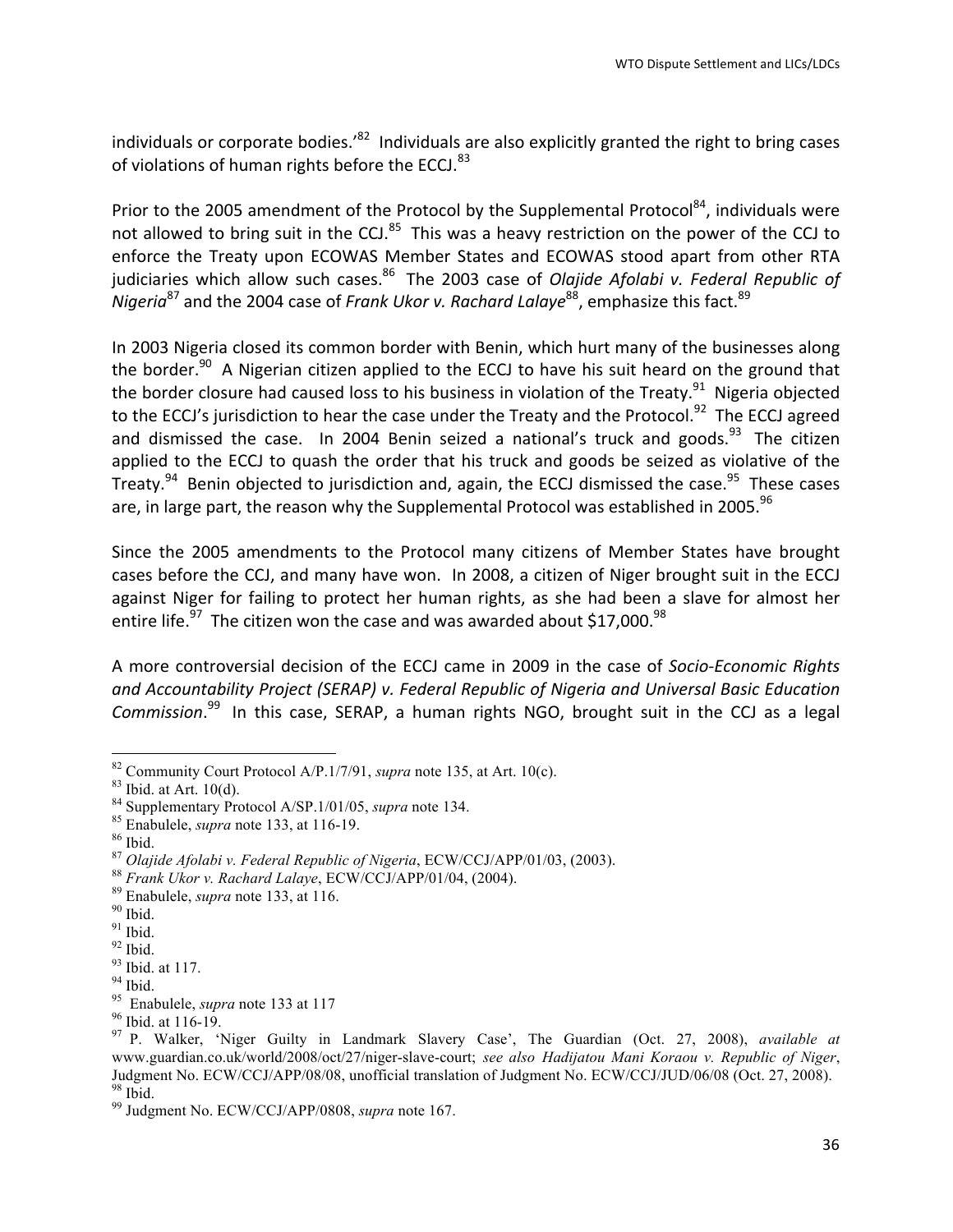person against Nigeria for human rights violations on the ground that Nigeria had not adequately implemented Nigeria's Basic Education Act and Child's Rights Act of 2004, and had thus violated both the African Charter and the ECOWAS Treaty.<sup>100</sup> Nigeria alleged that the ECCJ did not have jurisdiction, notwithstanding the express provision of the Protocol.<sup>101</sup> The ECCJ noted that Article 9(4) of the Protocol states '[t]he [CCJ] has jurisdiction to determine cases of violation of human rights that occur in any Member State'; that Article 4(g) of the ECOWAS Treaty affirms that the Member States must adhere to the 'recognition promotion and protection of human and peoples' rights in accordance with the provisions of the African Charter on Human and Peoples' Rights'; and that Article 17 of the African Charter states that '[e]very individual shall have the right to education'.<sup>102</sup> Thus, the ECCJ determined that it had jurisdiction, but there is yet to be a decision on the substantive issues of the case, namely whether Nigeria had actually violated its citizens' right to an education.<sup>103</sup>

To date, the *Afolabi* case noted above has been the only case filed in the ECCJ involving a claim from a trader. When the ECCJ's rules were changed in 2005, private party access to the Court was only given for human rights cases. Private access to the Court for trade, economic and commercial disputes for private parties was however not permitted.<sup>104</sup>

#### **3.1.4 The SADC Tribunal**

The Treaty of the Southern African Development Community (hereafter Treaty) establishes the Tribunal to ensure adherence to and the proper interpretation of the provisions of the SADC Treaty and subsidiary instruments and to adjudicate upon such disputes as may be referred to it.<sup>105</sup> Further emphasis is given to this objective in Article 32: 'Any dispute arising from the interpretation or application of this Treaty, the interpretation, application or validity of Protocols or other subsidiary instruments made under this Treaty, which cannot be settled amicably, shall be referred to the Tribunal.'<sup>106</sup> The Treaty mandates '[t]he decisions of the Tribunal shall be final and binding.<sup>'107</sup> Furthermore, subsection 2 of Article 16 of the Treaty states '[t]he composition, powers, functions, procedures and other related matters governing the Tribunal shall be prescribed in a Protocol, which shall, notwithstanding the provisions of Article 22 of this Treaty, form an integral part of this Treaty, adopted by the Summit.'<sup>108</sup> Article

<sup>100</sup> ESCR-Net, *Socio-Economic Rights and Accountability Project (SERAP) v. Federal Republic of Nigeria and Universal Basic Education Commission*, Judgment No. ECW/CCJ/APP/0808, (International Network for Economic, Social and Cultural Rights, 2009), *available at* www.escr-net.org/caselaw/caselaw\_show.htm?doc\_id=1143047.<br><sup>101</sup> Ibid.<br><sup>102</sup> Ibid.<br><sup>103</sup> Ibid.<br><sup>103</sup> Laurence Helfer, Karen Alter and Jacqueline McAllister, "A New Internati

Africa: The ECOWAS Community Court of Justice", forthcoming American Journal of International Law (2013) 105 Treaty Establishing the Southern African Development Community, (Adopted and Came into Force on Aug. 17,

<sup>1992,</sup> Amended on Aug. 14, 2001), at Arts. 1(g) and 16(1).<br><sup>106</sup> Ibid. at Art. 32.<br><sup>107</sup> Ibid. at Art. 16(5).<br><sup>108</sup> Ibid. at Art. 16(2).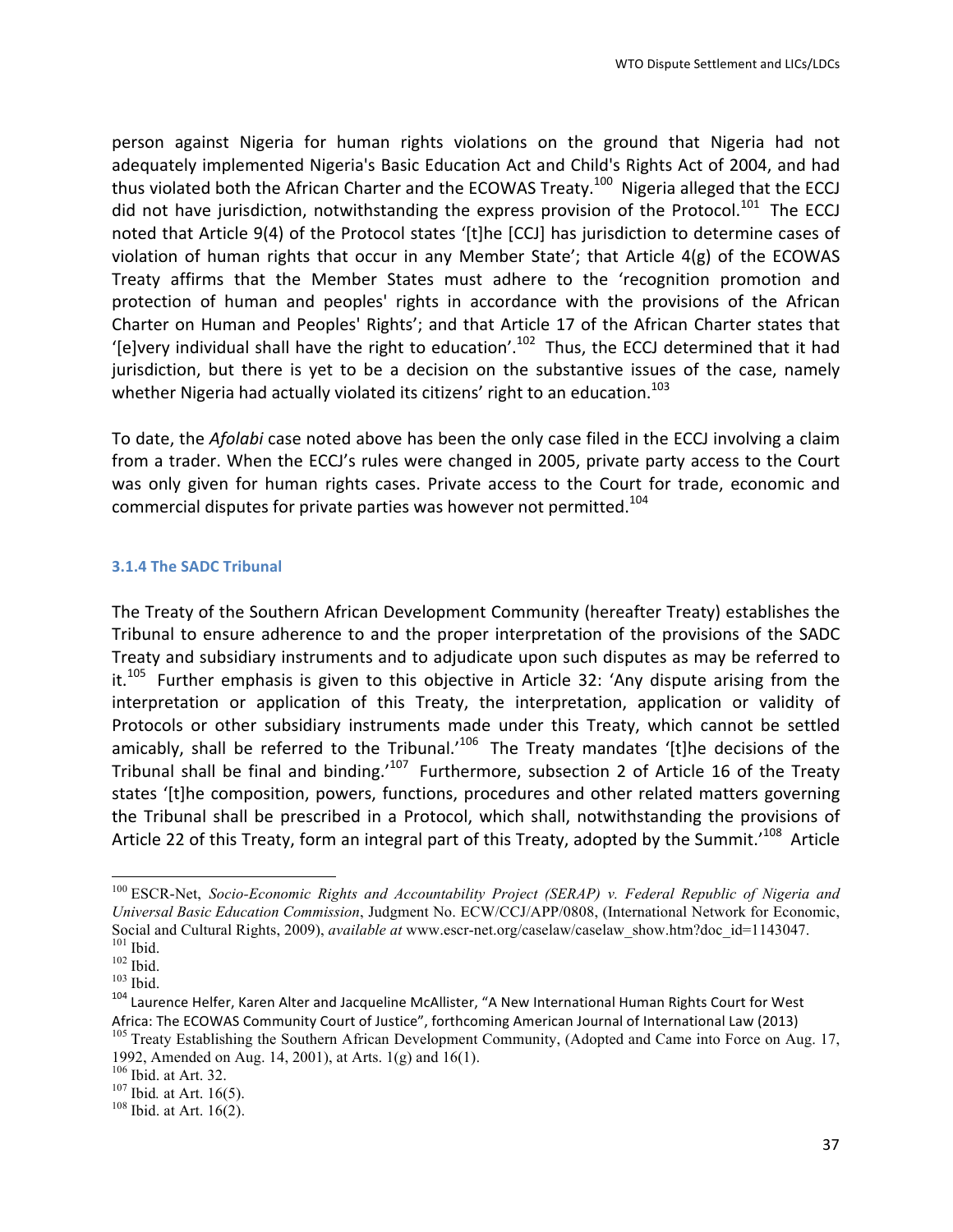22 is the article that addresses the requirements of ratification process for protocols to the treaty.<sup>109</sup>

The Protocol on Tribunal and the Rules of Procedure Thereof was passed by the Summit in August 2000 in accordance with Article 16 of the Treaty.<sup>110</sup> While the Tribunal has begun operating, the Protocol on Tribunal has not yet been ratified by two-thirds of Member States as required by Article 22.<sup>111</sup> There is much dispute over whether this protocol in particular can be given effect without such ratification. This together with the Tribunals decision in the Campbell case resulted in its indefinite suspension in 2012. The Protocol on Tribunal mandated the Council to determine where the seat of the Tribunal would be located.<sup>112</sup> The Council eventually chose Windhoek, Namibia.<sup>113</sup>

The Treaty for the Establishment of SADC states 'Members of the Tribunal shall be appointed for a specified period.<sup>'114</sup> The Protocol mandates 'The Tribunal shall consist of not less than ten (10) Members, appointed from nationals of States who possess the qualifications required for appointment to the highest judicial offices in their respective States or who are jurists of recognised competence. $115$  The Summit, on recommendation of the Council, is to appoint the ten members<sup>116</sup>, five of which it is to designate as 'regular Members', those who 'shall sit regularly on the Tribunal'.<sup>117</sup> The other five 'constitute a pool from which the President [of the Tribunal] may invite a Member to sit on the Tribunal whenever a regular Member is temporarily absent or is otherwise unable to carry out his or her functions.'<sup>118</sup> The Protocol states that the Tribunal is constituted by three members, but it may decide to constitute all five for any case.<sup>119</sup> The Tribunal only sits when there is a case submitted to it<sup>120</sup> and the President of the Tribunal gets to decide who shall sit for any case.<sup>121</sup> The Council may increase the number of members on a proposal from the Tribunal.<sup>122</sup>While, the Members of the Tribunal serve a fiveyear term and may only be re-appointed for an additional five-year term.<sup>123</sup> The Tribunal only

<sup>&</sup>lt;sup>109</sup> Ibid. at Art. 22.<br><sup>110</sup> Protocol on Tribunal and the Rules of Procedure Thereof, South African Development Community, (Adopted Aug. 7, 2000).

<sup>&</sup>lt;sup>111</sup> Press Release, 'Status and Meaning of Ratification of SADC Treaty and Tribunal Protocol', Zimbabwe Human Rights NGO Forum (Sept. 6, 2009), *available at* www.zimbabwedemocracynow.com/2009/09/06/status-andmeaning-of-ratification-of-sadc-treaty-and-tribunal-protocol/.<br><sup>112</sup> SADC Protocol on Tribunal, *supra* note 183, at Art. 13.<br><sup>113</sup> SADC Web Site, 'SADC Tribunal', *available at* www.sadc.int/tribunal/.<br><sup>114</sup> SADC Treaty,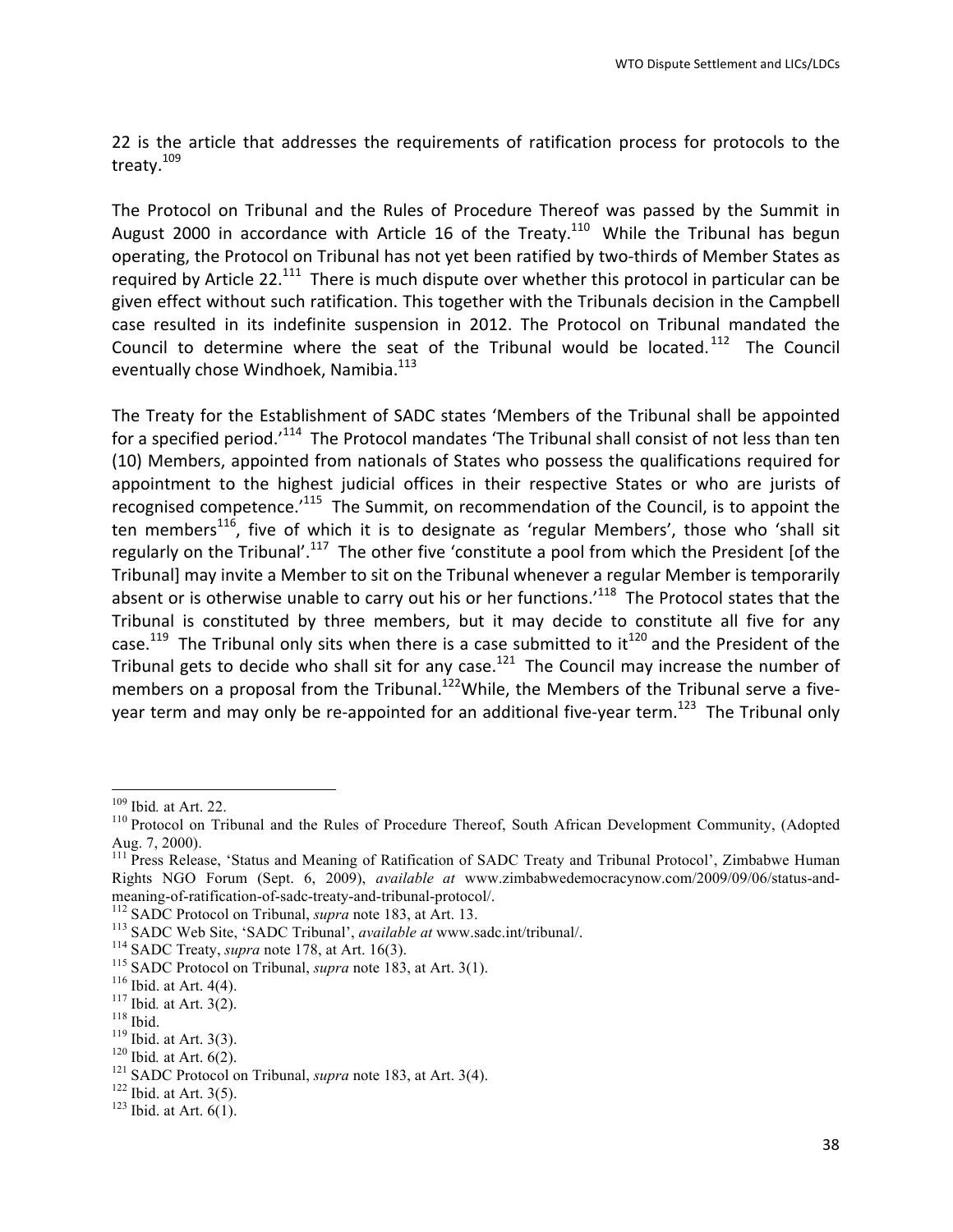sits when there is a case, the Council may decide to make it a full-time position and, if it does, Members would no longer be allowed to hold any other office or employment.<sup>124</sup>

With regard to the relationship between the tribunal and Member States, the Treaty for the Establishment of SADC provides that 'the members of the Tribunal . . . shall be committed to the international character of SADC, and shall not seek or receive instructions from any Member States, or from any authority external to SADC.<sup>125</sup> The Tribunal 'may rule on a question of interpretation, application or validity of the provisions in issue if the question is referred to it by a court or tribunal of a State.<sup>'126</sup>

The Tribunal also has original jurisdiction over all disputes and all applications referred to it in accordance with the Treaty and this Protocol which relate to:

- (a) the interpretation and application of the Treaty;
- (b) the interpretation, application or validity of the Protocols, all subsidiary instruments adopted within the framework of the Community, and acts of the institutions of the Community; [and]
- (c) all matters specifically provided for in any other agreements that States may conclude among themselves or within the community and which confer jurisdiction on the Tribunal.<sup>127</sup>

The Tribunal is directed to develop its own case law, 'having regard to applicable treaties, general principles and rules of public international law and any rules and principles of the law of States.<sup>'128</sup> The Protocol provides 'Where a dispute is referred to the Tribunal by any party the consent of other parties to the dispute [is] not . . . required.'<sup>129</sup> The Tribunal does not have original jurisdiction, but it may give preliminary rulings in certain cases.<sup>130</sup>

A natural or legal person may only bring suit against a Member State 'unless he or she has exhausted all available remedies or is unable to proceed under the domestic jurisdiction.<sup>131</sup> Finally, the Tribunal has 'exclusive jurisdiction over all disputes between the Community and its staff relating to their conditions of employment.<sup> $132$ </sup> The Tribunal's legitimacy has been brought into sharp focus as a result of its decision on Zimbabwe's land reform program. Following that decision, many officials within Zimbabwe's government argued that the Tribunal does not currently exist and as noted above, the Tribunal's operations were suspended in 2012.

<sup>&</sup>lt;sup>124</sup> Ibid. at Arts. 6(2) and (3).<br><sup>125</sup> SADC Treaty, *supra* note 178, at Art. 17(2).<br><sup>126</sup> SADC Protocol on Tribunal, *supra* note 183, at Art. 16.<br><sup>127</sup> Ibid. at Art. 14.<br><sup>128</sup> Ibid. at Art. 15(3).<br><sup>129</sup> Ibid. at Art. section.<br><sup>131</sup> Ibid. at Art. 15(2).<br><sup>132</sup> Ibid. at Art. 19.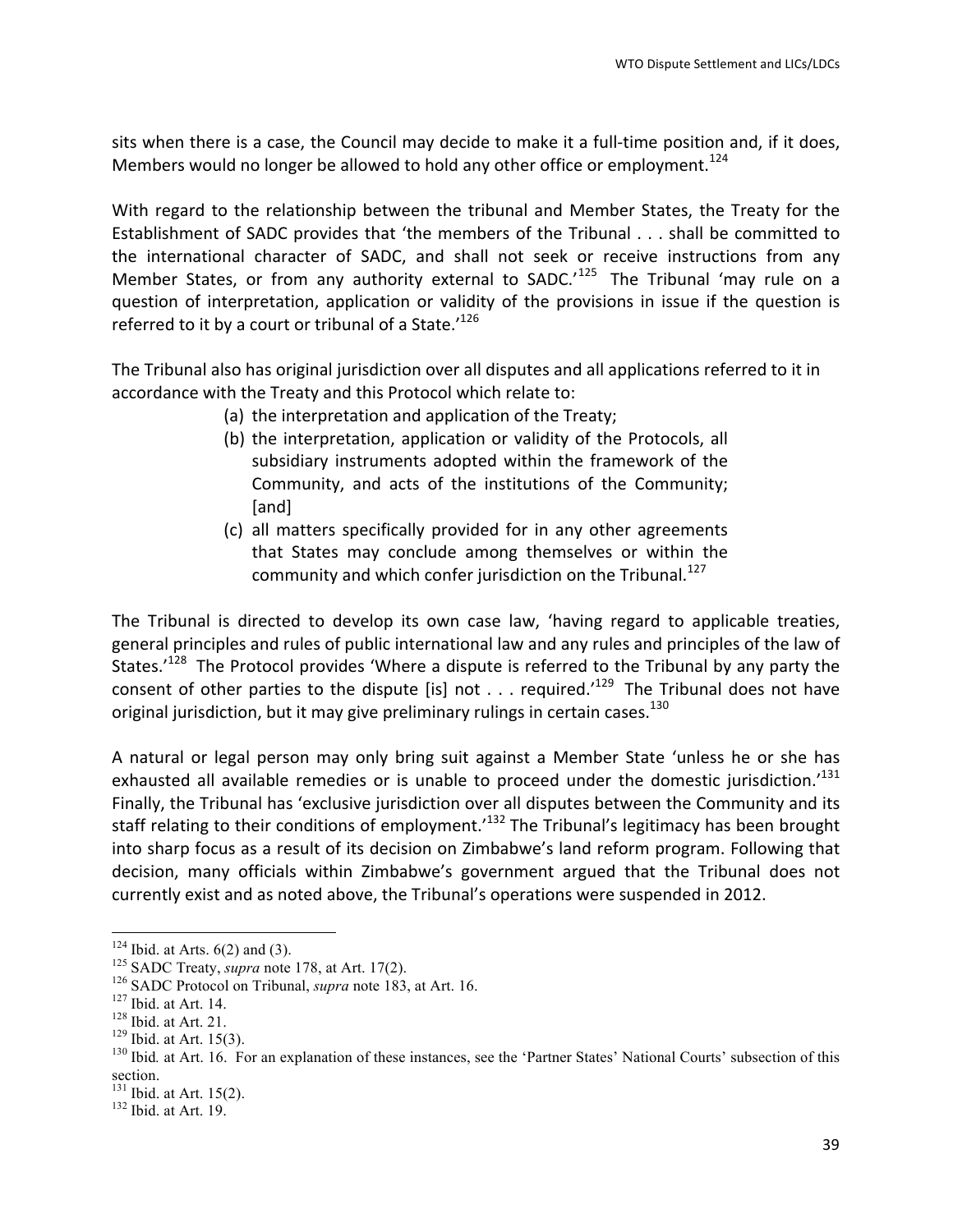The case that started the controversy over the SADC Tribunal's legitimacy is Mike Campbell (Pvt) Ltd. and 78 Others v. The Republic of Zimbabwe.<sup>133</sup> The applicants, natural and legal persons, in that case were land-owners challenging Zimbabwe's land reform program which essentially permitted taking the applicants' land from them and redistributing it.<sup>134</sup> The Tribunal determined that it had jurisdiction to hear and determine the case. It dismissed Zimbabwe's objections to the admissibility of the case because of non-exhaustion of domestic remedies and held:

The rationale for exhaustion of local remedies is to enable local courts to first deal with the matter because they are well placed to deal with the legal issues involving national law before them. It also ensures that the international tribunal does not deal with cases which could easily have been disposed of by national courts.<sup>135</sup>

Therefore, the Tribunal reasoned:

[W]here the municipal law does not offer any remedy or the remedy that is offered is ineffective, the individual is not required to exhaust local remedies. Further, where  $\dots$  the procedure of achieving the remedies would have been unduly prolonged, the individual is not expected to exhaust local remedies.<sup>136</sup>

The Tribunal thus determined that if an applicant's local remedies suffered from *de facto* exhaustion, the Tribunal would have jurisdiction. In fact, the Supreme Court of Zimbabwe had already rendered a decision in the applicants' case.<sup>137</sup>

The Tribunal further held that it had jurisdiction to determine human rights cases because Article 21(b) of the SADC Treaty mandates the Tribunal to develop its own jurisprudence and to do so having regard for general principles and rules of public international law.<sup>138</sup> Article 4(c) requires Member States to act in accordance with 'human rights, democracy and the rule of law.' $^{139}$  Therefore, as long as one of these interconnected principles had been violated by Zimbabwe the Tribunal held it had jurisdiction to hear the dispute under Article 15(2) of the Treaty. The Tribunal noted that Amendment 17 of the Constitution of Zimbabwe denied the respondents access to the courts and the right to a fair hearing and so determined that their

 

<sup>133</sup> *Mike Campbell (Pvt) Ltd. and 78 Others v. The Republic of Zimbabwe*, SADC (T) Case No. 2/2007 [2008] SADCT 2 (28 Nov. 2008).

<sup>&</sup>lt;sup>134</sup> Ibid. at 4-7.<br><sup>135</sup> Ibid. at 20.<br><sup>136</sup> Ibid. at 21 (internal quotations omitted). 137 *Minister of National Security Responsible for Land, Land Reform and Resettlement* (124/06) [2008] ZWSC 1 (22 Jan. 2008).<br><sup>138</sup> Ibid. at 24.

 $139$  Ibid. at 25.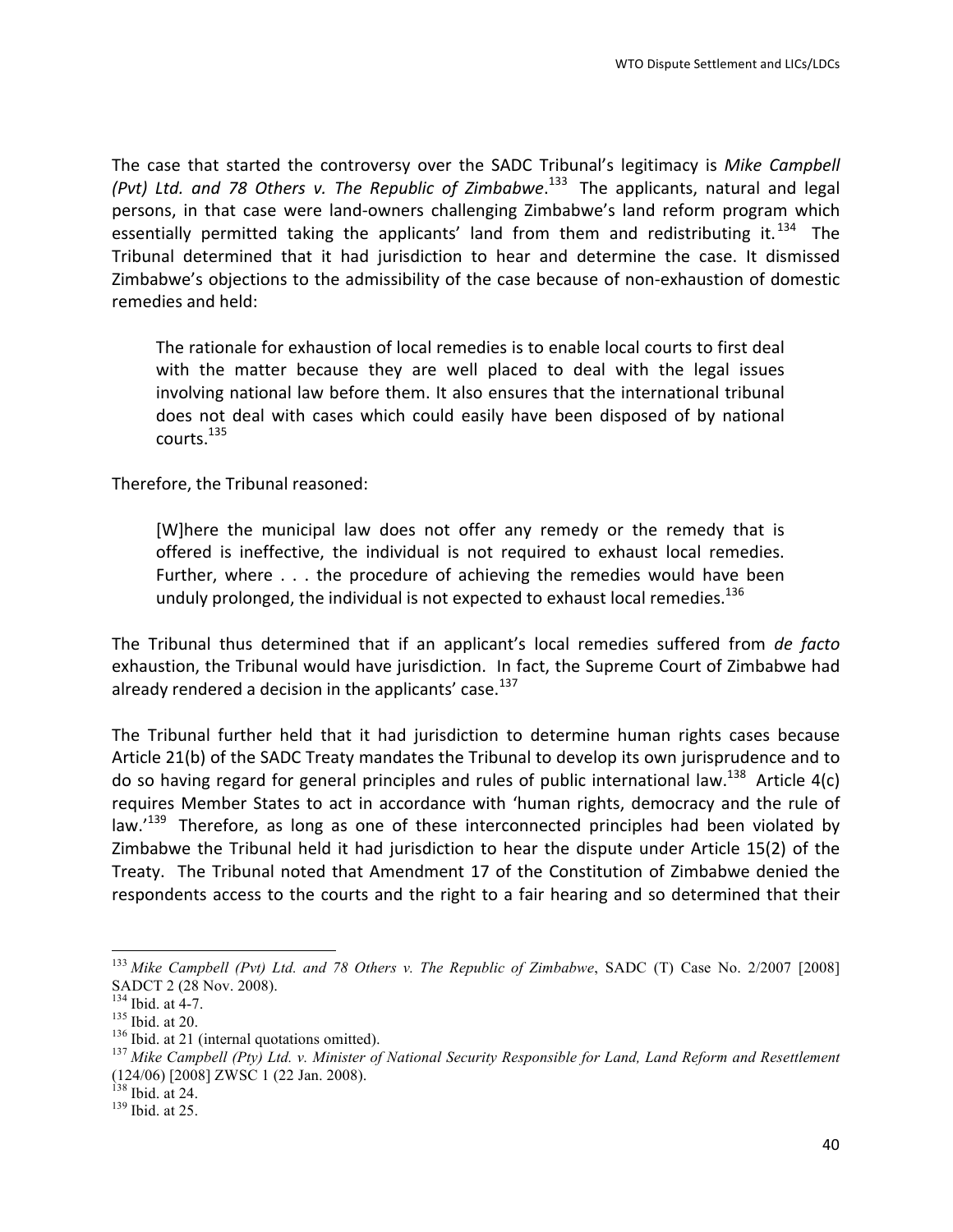human rights, democracy, and the rule of law had been violated and that the Tribunal had jurisdiction.<sup>140</sup>

After granting jurisdiction the Tribunal went on to discuss the substantive questions raised in the case. In its ruling, it held that the applicants had been discriminated against on the ground of race, the respondent owed the applicants fair compensation for the lands that had been taken from them, and both the respondent and Amendment 17 itself were in breach of Articles 4(c)<sup>141</sup> and 6(2)<sup>142</sup> of the Treaty.<sup>143</sup>

Zimbabwe did not comply with the Tribunal's ruling.<sup>144</sup> Following Zimbabwe's objections about the expansionist law-making authority exercised by the Tribunal in violation of Zimbabwe's sovereignty, in 2011 the highest decision making body in SADC declined to re-appoint the Judges to the Tribunal. In 2012, they suspended the Tribunal pending a review of its jurisdiction. 

The Campbell case that resulted in the SADC Tribunal's suspension was brought by investors challenging the expropriation of their land. The SADC Tribunal did not, like the other subregional African trade courts, handle more disputes of a commercial or trade nature.

## **3.2 Jurisdictional Overlaps and Multiple Membership Challenges**

Africa's four sub-regional trade courts are relatively young courts. These courts have primarily decided a burgeoning number of cases particularly in the area of human rights and much less so trade cases. The SADC Tribunal's decision in the Campbell case resulted in its suspension in 2012. In addition, the EACJ's early decisions on election of members to the East African Legislative Assembly (EALA) resulted in amendments that introduced a two-month limitation for cases coming before the EACJ.

For purposes of deciding cases, the jurisdictional overlaps that result from the multiple memberships of African countries in more than one regional economic community as noted above, has not had an adverse impact on these functioning of these courts. Clearly, there are administrative burdens imposed on LDCs and LICs that have multiple memberships in the four major sub-regional trade communities. As noted above, for example, Swaziland belongs to

<sup>&</sup>lt;sup>140</sup> Ibid. at 26-41.<br><sup>141</sup> 'SADC and its Member States shall act in accordance with the following principles: human rights, democracy and the rule of law.' SADC Treaty, *supra* note 178, at Art. 4(c).<br><sup>142</sup> 'SADC and Member States shall not discriminate against any person on grounds of gender, religion, political

views, race, ethnic origin, culture, ill health, disability, or such other ground as may be determined by the Summit.'

SADC Treaty, *supra* note 178, at Art. 6(2).<br><sup>143</sup> Mike Campbell (Pvt) Ltd. and 78 Others v. The Republic of Zimbabwe, supra note 219, at 57-59.<br><sup>144</sup> N. Nkomo, 'South African High Court Approves Legal Action Against Harar News (Jan. 13, 2010), *available at* www1.voanews.com/zimbabwe/news/human-rights/Zimbabwe-South-African-Group-Granted-Right-to-Sue-Zimbabwe-13Jan10-81347412.html.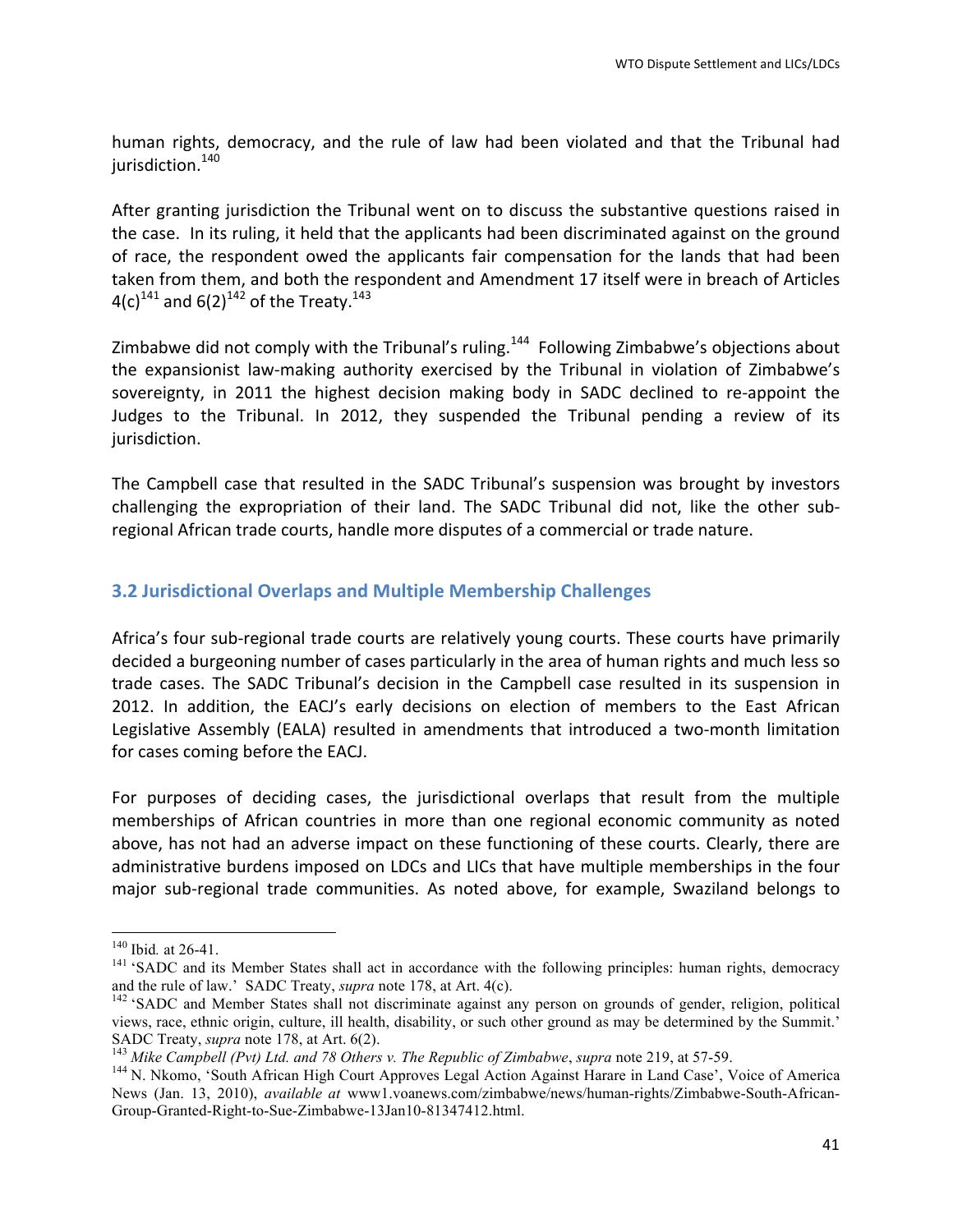three regional trade communities. There are benefits to be derived from one regional trade community that may not be available in another trade community. Thus Swaziland gets preferential trade benefits from its SACU membership, that are not available from its SADC membership.<sup>145</sup>

What is problematic is that for the most part regional trade courts have primarily decided human rights cases.<sup>146</sup> There have been extremely few, if any cases, brought to enforce the trade mandates of these regional economic communities. One could surmise that the human rights practitioners and movements are far more organized in terms of mobilizing these courts than trade associations and entrepreneurs. What is needed now is a continuing to expand the number legal practitioners who can advice their clients on how these African economic community regimes offer them opportunities to use the remedies these RTA judiciaries are empowered to give. Such remedies, of course, include the trade remedy regimes of antidumping and countervailing duty law that have been borrowed from the WTO. They, of course, also include the possibility of challenging the broad range of non-tariff barriers that exist in trade between African countries. The potential for using these African RTA judiciaries is, therefore, quite broad and this potential awaits future use.

The last question to be addressed is the relationship between the WTO DSS and Africa's subregional trade courts. As noted above, Africa's sub-regional courts have hardly been used to decide cases involving trade integration. Hence, no conflicts or parallel proceedings have  $147$ arisen that would raise questions about the pre-eminence of one system over the other. However, the existence of sub-regional trade courts raises important questions. This is because many LDCs and LICs in Africa and elsewhere are members of regional economic communities in their own regions as well as members of the World Trade Organization. The potential for conflict between overlapping jurisdictions in the regional trade courts and the WTO therefore arises. For example, can a trade remedy authorized by a regional trade court that is inconsistent with WTO rules be sustained?<sup>148</sup> This kind of legal question can best be answered by examining the flexibilities that regional economic communities enjoy under Article XXIV of the GATT 1994 and/or Article V of the GATS. Another kind of question that arises is which mechanism a country that is both a member of a regional trade community and the WTO should/could use to bring a complaint about non-compliance with a trade obligation. Would it be better to resort to the geographically proximate regional trade court, or to go to the more experienced DSS of the

<sup>&</sup>lt;sup>145</sup> James Gathii, *African Regional Trade Agreements as Legal Regimes* (Cambridge University Press, 2011).<br><sup>146</sup> See James Gathii, "Mission Creep or a Search for Relevance: The East African Court of Justice's Human Righ Strategy", forthcoming, Duke Journal of Comparative an International Law; Karen Alter et al, "A New International Human Rights Court for West Africa: The ECOWAS Community Court of Justice", forthcoming American Journal of International Law.

<sup>&</sup>lt;sup>147</sup> For one view see, Joost Pauwelyn, "Going Global, Regional or Both? Dispute settlement in the Southern African Development Community (SADC) and Overlaps with the WTO and Other Jurisdictions", 13 Minnesota Journal of Global Trade 231-304 (2004).<br><sup>148</sup> Gabrielle Marceau and Jillian White, "Dispute Settlement Regimes Intermingled: Regional Trade Agreements

and the WTO", 1 Journal of International Dispute Settlement, 67-95 (2010)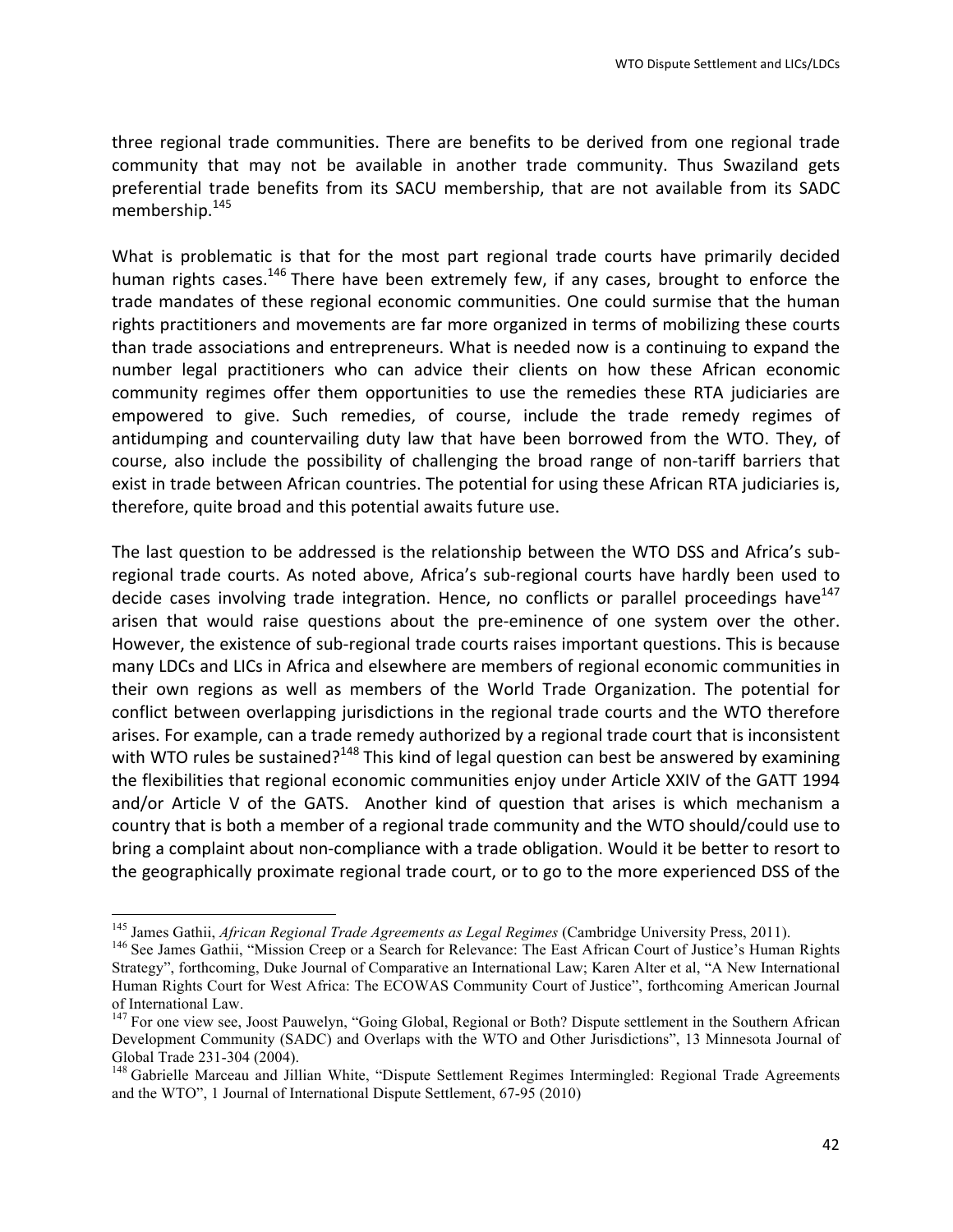WTO? There is another related question: Since the SADC Tribunal, as the other three regional trade courts, is designed to have exclusive jurisdiction over member states on questions that fall within each treaty regime, does that exclusivity preclude WTO dispute settlement? The answer to this question depends on whether the WTO DSS would consider exclusive jurisdiction clauses in non-WTO treaty when deciding on its own jurisdiction in a dispute.

Some commentators have argued that a dispute brought before the WTO DSS would hardly yield to another forum since the WTO's dispute settlement forum is always the convenient forum for trade cases arising out of WTO law.<sup>149</sup> According to this view, pursuant to Article 23 of the Dispute Settlement Understanding, the WTO's Dispute Settlement Body has exclusive and compulsory jurisdiction over any dispute relating to matters covered by any WTO agreement.<sup>150</sup> Notably, in *Mexico— Taxes on Soft Drinks (2006)*, Mexico argued that the WTO panel should refuse to resolve the dispute in light of its efforts to begin proceedings under NAFTA Chapter 20. The Appellate Body held that the panel could not decline to exercise jurisdiction and that the WTO had no basis to determine whether or not the United States had acted consistently with its NAFTA obligations.<sup>151</sup>

At the moment, the relationship between WTO and regional trade dispute settlement can be stated as follows  $-$  the WTO dispute settlement process covers disputes covering any WTO treaty. As such, the WTO dispute settlement process cannot exercise jurisdiction to determine whether or not a WTO member country acted in/consistently with its regional trade obligations. Ultimately, as long as a dispute raises a WTO legal question, the WTO DSS can exercise jurisdiction over the case even if one of the parties intends to use a regional dispute settlement system over the same legal dispute. As noted above, as a matter of practice, WTO member states who are parties to regional trade agreements with dispute settlement systems seem to prefer the WTO's DSS to determine their disputes.<sup>152</sup> The familiarity of WTO DSS, broader scope of WTO remedies, the predictability of WTO jurisprudence and existence of appellate review among other benefits appears to have made it the default option for resolving trade disputes that would otherwise be resolved under regional trade dispute mechanisms.<sup>153</sup> Further, regional trade judiciaries are new and untested and do not enjoy the legitimacy of the

<sup>&</sup>lt;sup>149</sup> Gabrielle Marceau and Kyung Kwak, "Overlaps and Conflicts of Jurisdiction between the World Trade Organization and Regional Trade Agreements", 41 Canadian Yearbook of International Law, 83 (2003)<br><sup>150</sup> Debra P. Steger, "The Jurisdiction of the World Trade Organization", 98 AM. SOC'Y INT'L L. PROC. 142, 143

<sup>(2004).&</sup>lt;br><sup>151</sup> See Appellate Body Report, *Mexico – Taxes on Soft Drinks (2006)*, para. 53 and 56.

<sup>&</sup>lt;sup>152</sup> WTO, *World Trade Report 2011*, The WTO and Preferential Trade Agreements: From Co-Existence to Coherence, 15 (2011) 

<sup>&</sup>lt;sup>153</sup> A Porges, "Dispute Settlement", in J. Chauffour and J. Maur (eds.) Preferential Trade Agreement Policies for *Development*, 492 (2011)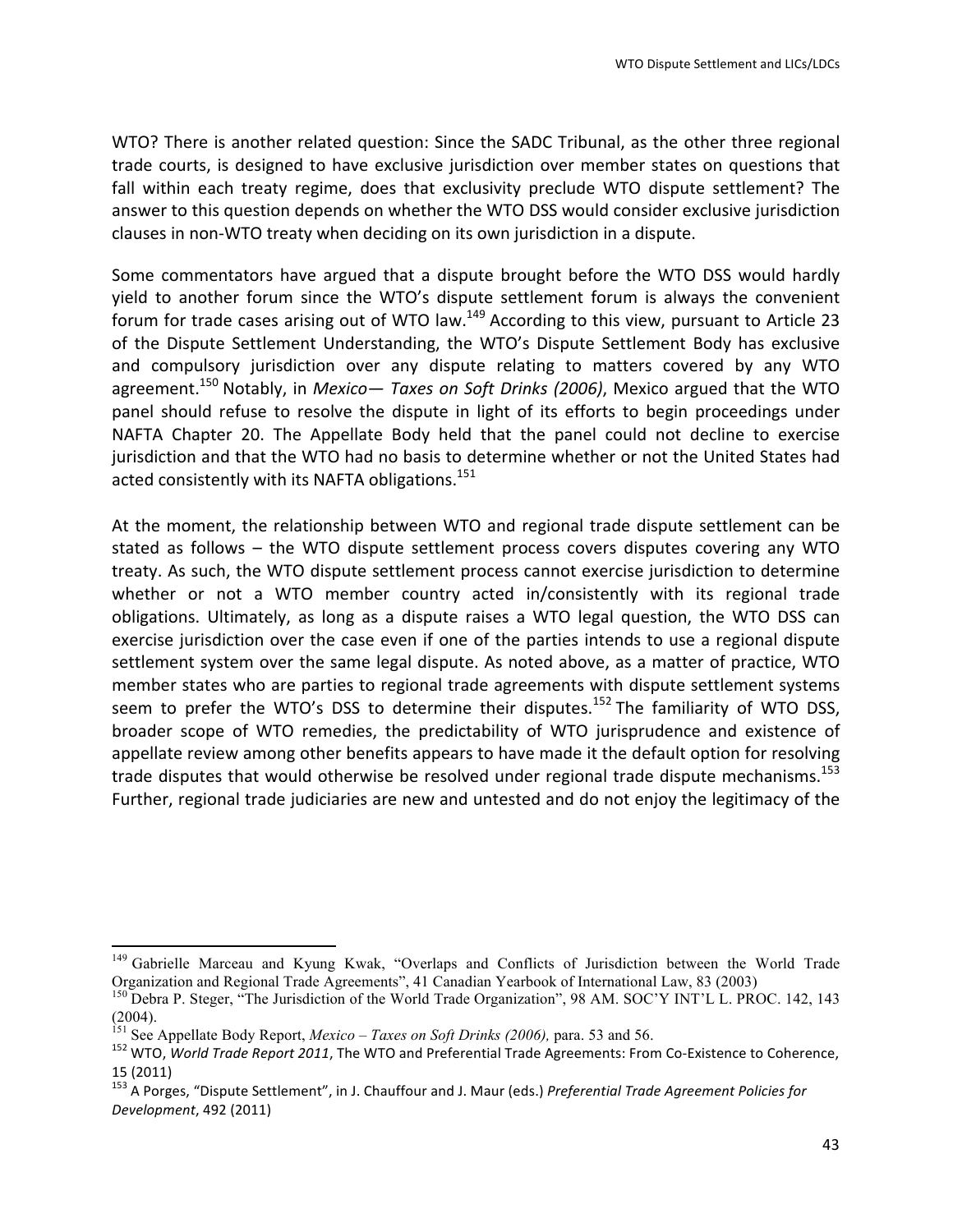WTO's DSS.<sup>154</sup> Further, the WTO's DSS offers reputational costs at a multilateral rather than bilateral or even regional level, making it a more preferred alternative.<sup>155</sup>

At this point, it is appropriate to point out the provisions of Annex VI of Concerning the Settlement of Disputes Between the Member States of the Southern African Development Community, (SADC).<sup>156</sup> This Annex establishes an ad hoc dispute settlement process and body that closely mirrors the WTO DSS that was designed to resolve trade disputes. This body which parallels the SADC Tribunal discussed above has never been used in practice. Article 1bis of Annex IV precludes SADC member states from utilizing any other dispute settlement procedures once it has invoked the provisions of Annex IV.<sup>157</sup> Suffice it to say, the provisions of Annex VI raise more questions than they answer especially given that they have never been invoked.<sup>158</sup> Perhaps the current review of the suspended SADC Tribunal will address the existence of multiple possible forums for trade dispute settlement in Southern Africa.

Since no definitive legal pronouncement has been made about whether the WTO DSS supersedes regional trade dispute systems, it is important to note other proposals that have been discussed to resolve the overlapping jurisdictions of regional and multilateral dispute settlement systems. These other proposals have been summarized as follows. First, permit and or require WTO Panels to apply regional economic community law as a defence: WTO panels could be permitted, where appropriate, to recognize defences available under an RTA. This could result in the same law being applied by panels of the WTO or a regional economic community. Second, *forum conveniens*: Article 23 of the Dispute Settlement Understanding could be amended to permit members to determine the most convenient forum for resolving a given dispute. Third, exhaustion of remedies: Members could agree to require parties to either exhaust their RTA remedies before bringing a WTO dispute or to exhaust their WTO remedies before bringing an RTA dispute. Fourth, required suspension of other forum process: Members could negotiate rules to permit or require the suspension of proceedings in one forum while the other forum hears the matter. Fifth, Article 13 of the DSU: Article 13 of the DSU, which permits panels to request information from parties or any other source, could be invoked to seek information, or evidence, or even rulings from an RTA tribunal. Sixth, res judicata: Article

<sup>&</sup>lt;sup>154</sup> P. Van den Bossche and M. Lewis, "What to Do When Disagreement Strikes? The Complexity of Dispute Settlement Under Trade Agreements", in S. Frankel and M. Lewis, (eds.) Trade Agreements at the Crossroads, (forthcoming Routledge 2013)

<sup>&</sup>lt;sup>155</sup> W. Davey, "Dispute Settlement in the WTO and RTAs: A Comment", in L. Bartels and R. Ortino, (eds.) Regional Trade Agreements and the WTO Legal System, 343 (2006)

<sup>&</sup>lt;sup>156</sup> Available at http://www.tralac.org/files/2011/11/SADC-Trade-protocol-Amendment-to-Annex-VI.pdf 157 See Clement Ng'ong'ola, "Replication of Dispute Settlement Processes in SADC", 1 SADC Law Journal 35 (2011);

See also Joost Pauwlyn, "Going Global, Regional or Both? Dispute settlement in the Southern African Development Community (SADC) and Overlaps with the WTO and Other Jurisdictions", 13 MINNESOTA JOURNAL OF

<sup>&</sup>lt;sup>158</sup> See Jan Bohanes, "A Few Reflections on Annex VI to the SADC Trade Protocol", Tralac Working Paper No. 3/2005 (June 2005) available at http://www.tralac.org/wp-

content/blogs.dir/12/files/2011/uploads/WP32005\_Bohanes\_Jan.pdf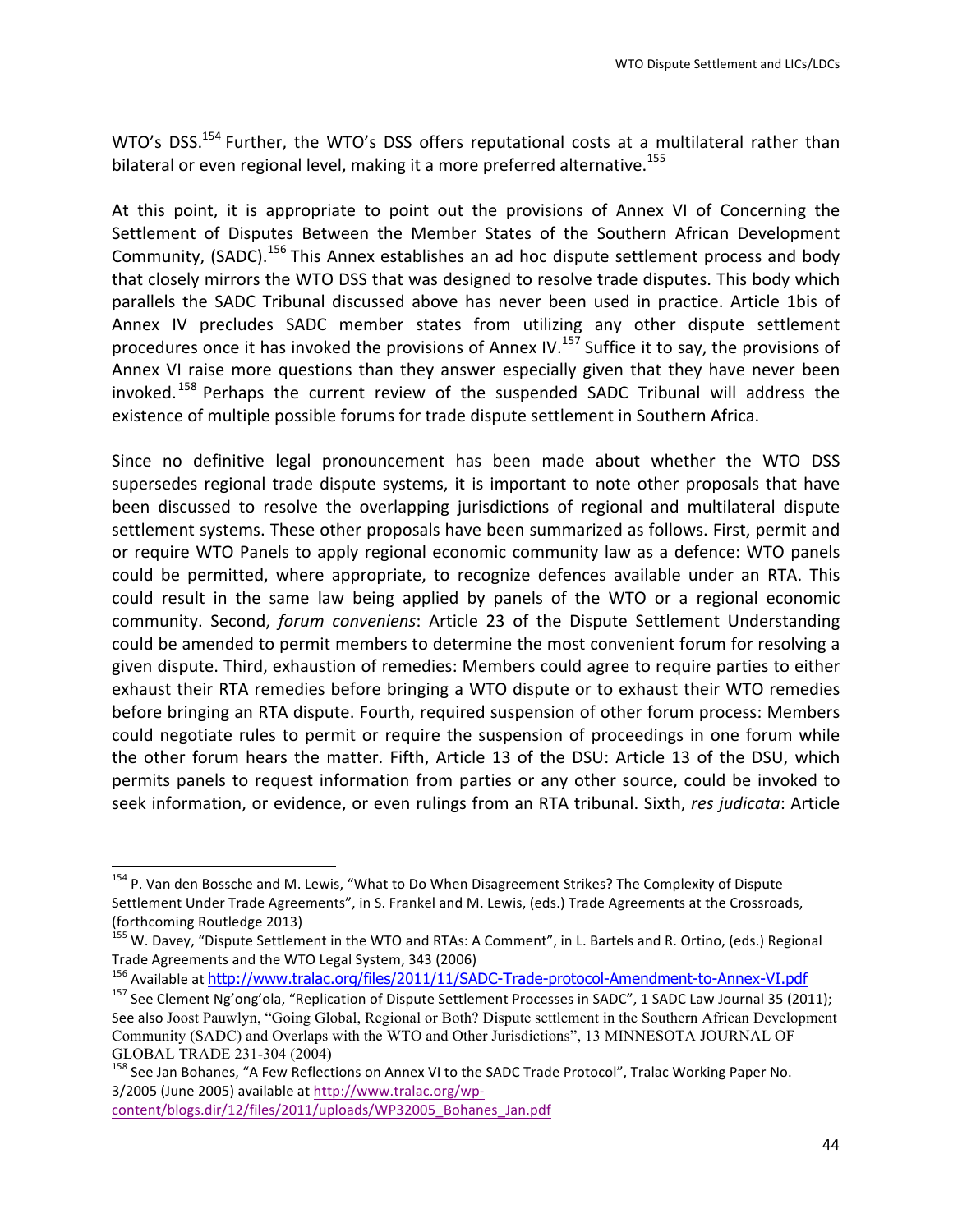23 could be amended to permit a WTO panel to decline jurisdiction if a regional trade court has already adjudicated the same matter.

# **Part 4: Strategies for the Effective Use of the WTO DSS**

In this part, we outline some strategies that LDCs and LICs can adopt to be able to effectively use WTO dispute settlement. These strategies can be divided in in three categories: (1) learning and borrowing from successful developing country experiences (i.e. experiences-based strategies); (2) making better use of existing resources or mobilizing new resources to enable LDCs and LICs to use the WTO DSS (i.e. resources-based strategies); and (3) increasing reliance on mediation and conciliation under Article 5 of the DSU, fully utilizing the existing DSU rules providing for special and differential treatment for developing countries and LDCs, and improving the DSU to allow LDCs and LICs to make more effective use of the WTO DSS (i.e. rules-based strategies).

## **4.1 Experiences-based strategies**

<u> 1989 - Jan Samuel Barbara, margaret e</u>

Brazil has successfully used the WTO's dispute settlement process using what has been referred to as 'three pillars.' These are, an office in Geneva, a special WTO legal division in Brazil, and well-organized relations with the private sector, think tanks academics and interest groups. The Brazilian government has effectively used joint ventures with academia, think tanks, consultancies and civil society groups. Brazilian trade associations coordinated their work and then communicated their needs and priorities to the Brazilian government. These public private partnerships have in turn helped the Brazilian government to develop positions on its  $intermational trade negotiations and cases.<sup>159</sup> Collective action through trade associations is$ critical to effective participation in the WTO's dispute settlement process. Strong public-private sector collaboration not only provides information, but resources to support dispute settlement proceedings. LDC and LIC governments should create mechanisms of effectively engaging the private sector in all trade matters from negotiations, to dispute settlement as well as in periodic WTO Trade Policy Reviews. This would expose the private sector and a cadre of government officials to trade policy and legal matters that could translate to effectively monitoring violations or potential violations of WTO rules.

Another factor critical to the success of countries like South Africa is strong inter-ministerial coordination. In South Africa, the Department of Trade and Industry coordinates all trade maters within the South African government including in the Permanent Mission in Geneva. The International Trade Administration Commission takes responsibility for trade disputes. Thailand is another country that maintains a dedicated international trade law unit. Argentina

<sup>&</sup>lt;sup>159</sup> Gregory Shaffer, Michelle Ratton Sanchez and Barbara Rosenberg, "The Trials of Winning at the WTO: What Lies Behind Brazil's Success", 41 Cornell International Law Journal 446 (2008)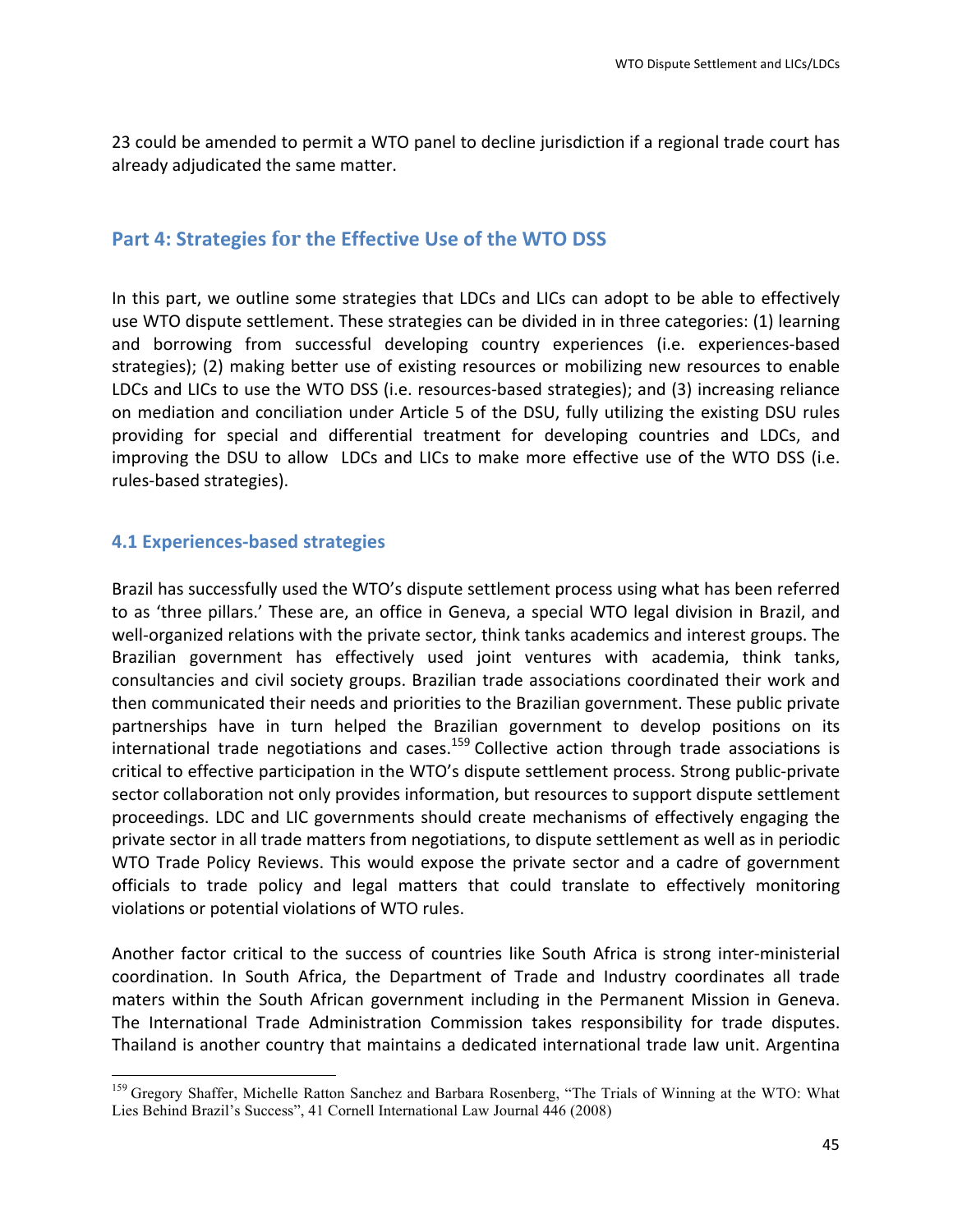has formed a dispute settlement division in its Ministry of Foreign Affairs and International Trade. This division has been representing Argentina in important dispute settlement cases at the WTO. Institutionalization has helped to create consensus among various government ministries to defend Argentina in the WTO DSS. This has helped to create expertise that, in turn, has led Argentina to begin launching its own disputes against other WTO members.

A number of developing countries have filed cases before the WTO's dispute settlement body and prevailed over developed countries. The examples include Costa Rica's case against the United States involving underwear; Thailand and Pakistan's case against the United States involving shrimp; India's case against the United States involving wool shirts; Venezuela and Brazil's case against the United States involving gasoline; Peru's case against the European Communities involving sardines; and two Brazilian cases  $-$  one against the United States involving cotton and another against the European Communities involving poultry.

Although LDCs and LICs have not had similar successful experiences with the WTO DSS, they could learn from the experience of developing countries that have used the system have had some success. For example, the case brought by Peru and Chile against the European Communities involving scallops, *EC* – *Scallops (Peru and Chile) (1996),* illustrated in the very first years of the WTO DSS already how a developing country can use the WTO DSS effectively and successfully. Peru and Chile challenged a French regulation on the labelling of scallops. The regulation prohibited the marketing under the label '*noix de coquille Saint-Jacques*.' Since Canada's scallops were also affected by the labelling regulation, Peru and Chile banded together with Canada against the European Communities in their case at the WTO DSS. Canada offered advice and guidance to Peru and Chile. Working with Canada on the case, Peru and Chile negotiated  $-$  while the case was before the panel  $-$  an agreement with the European Communities to allow them to continue exporting their scallops under the *noix de coquille Saint-Jacques* label as long as they indicated the country of origin. The European Communities decided to compromise rather than risk the prospect of a negative panel determination.

One of the main fears LDCs and LICs face in using the WTO's dispute settlement system is the fear of losing preferential access to developed country markets. Costa Rica's experience in US -*Underwear* (1997) demonstrates that fears of initiating dispute settlement proceedings will jeopardize foreign relations and result in adverse trade consequences. Before this case could be brought, there was disagreement between the Costa Rican Ministry of Foreign Affairs and the Ministry of Trade about whether or not the government should bring a complaint to the WTO concerning the United States' restrictions on textile imports from Costa Rica.<sup>160</sup> As would most Foreign Ministries in developing countries, the Ministry of Foreign Affairs was hesitant to file a complaint for fear of harming Costa-Rican-US foreign relations.<sup>161</sup> However, the Trade Ministry

<sup>&</sup>lt;sup>160</sup> J. Breckenridge, "Costa Rica's Challenge to US Restrictions on the Import of Underwear", in P. Gallagher, P. Low and A. Stoler (eds.), *Managing the Challenges of WTO Participation: 45 Case Studies* (Cambridge: Cambridge University Press, 2005), pp. 182-183.<br><sup>161</sup> Id. 182. Among the lawyers in this group were Anabel Gonzales, currently Costa Rica's Minster of Trade, and

Irene Arguedas, Director of Foreign Investment in Costa Rica.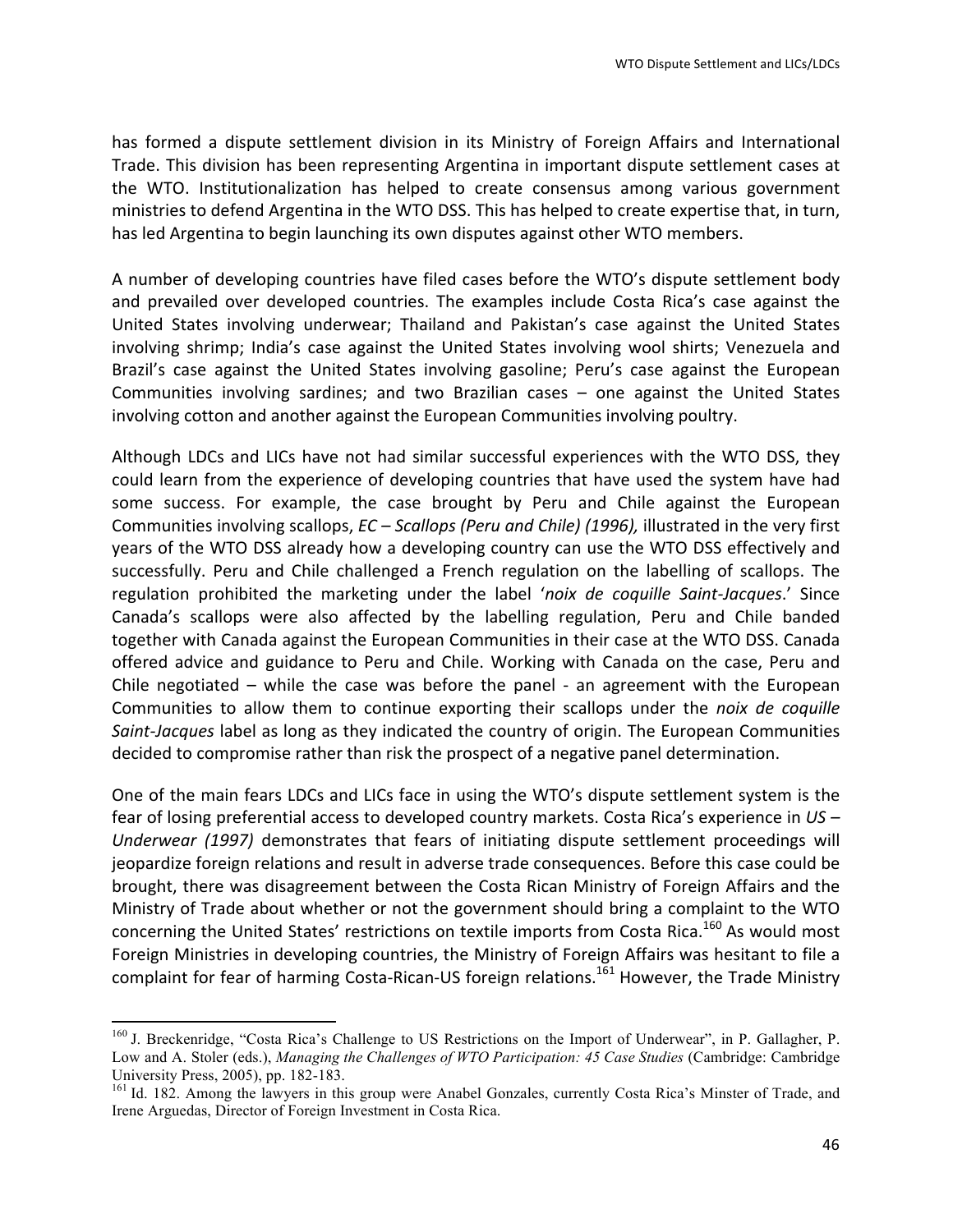argued that Costa Rica's participation in the WTO dispute settlement system was essential to the country's economic future.<sup>162</sup> The Trade Ministry prevailed and Costa Rica filed a WTO complaint against the United States measures on cotton underwear. Led by a team of local lawyers, rather than from an international law firm, Costa Rica won the case when the United States' restraints were found to be inconsistent with the U.S.'s WTO obligations. The United States complied with the ruling almost immediately.<sup>163</sup> Hence, rather than damage its relations with the United States, 'Costa Rica gained an increased level of respect from the United States and more generally among WTO members'.<sup>164</sup>

Learning through experience is one of the best ways to creatively address and in some cases overcome capacity constraints. Using the WTO dispute settlement system as third parties helps LDCs and LICs gain first hand knowledge about how the system works as well as establishing a closer collaboration with private sector actors. In short, as some authors have noted, knowledge, collaboration, and experience reduce start-up costs for subsequent litigation.<sup>165</sup>

# **4.2 Resources-based strategies**

#### **4.1.1 The Advisory Centre on WTO Law**

The Advisory Centre on WTO Law (ACWL) is a Geneva-based legal service organization that provides subsidized legal assistance to developing countries. It was established in 2001 to provide developing countries, which are members of the ACWL or LDCs with legal capacity necessary to enable them to take full advantage of their WTO membership. The Centre helps developing countries analyse their legal rights and obligations under WTO law and whether or not to bring dispute settlement claims. In addition to providing legal advice (in the form of written or oral opinions), the ACWL provides comprehensive assistance in all stages of WTO dispute settlement, i.e. consultations, panel and Appellate Body proceedings and implementation and enforcement. The ACWL can prepare written submissions and/or represent a developing country in panel meetings and Appellate Body hearings. To date, the ACWL has been involved in 38 WTO dispute settlement proceedings. The ACWL also provides for capacity building support in the form of training on WTO law and a secondment programme

<sup>&</sup>lt;u> 1989 - Jan Samuel Barbara, margaret e</u>

<sup>162</sup> Id. <sup>163</sup> See WTO, *Dispute Settlement: Dispute DS24*, available at: <http://www.wto.org/english/tratop\_e/dispu\_e/cases\_e/ds24\_e.htm>, accessed on 21 December 2012. <sup>164</sup> J. Breckenridge, "Costa Rica's Challenge to US Restrictions on the Import of Underwear", in P. Gallagher, P.

Low and A. Stoler (eds.), *Managing the Challenges of WTO Participation: 45 Case Studies*, 186, (Cambridge: Cambridge University Press, 2005). Argentina's experience further suggests that foreign policy considerations may be overstated, see Diana Tussie and Valentina Delich, "Dispute Settlement Between Developing Countries: Argentina and Chilean Price Bands", in Peter Gallagher, Patrick Low and Andrew Stoler, Managing the Challenges of WTO Participation: 45 Case Studies, 36-37 (2005)<br><sup>165</sup> C.L. Davis and S.B. Bermeo, "Who Files? Developing Country Participation in GATT/WTO Adjudication", 71

The Journal of Politics, 1036 (2009)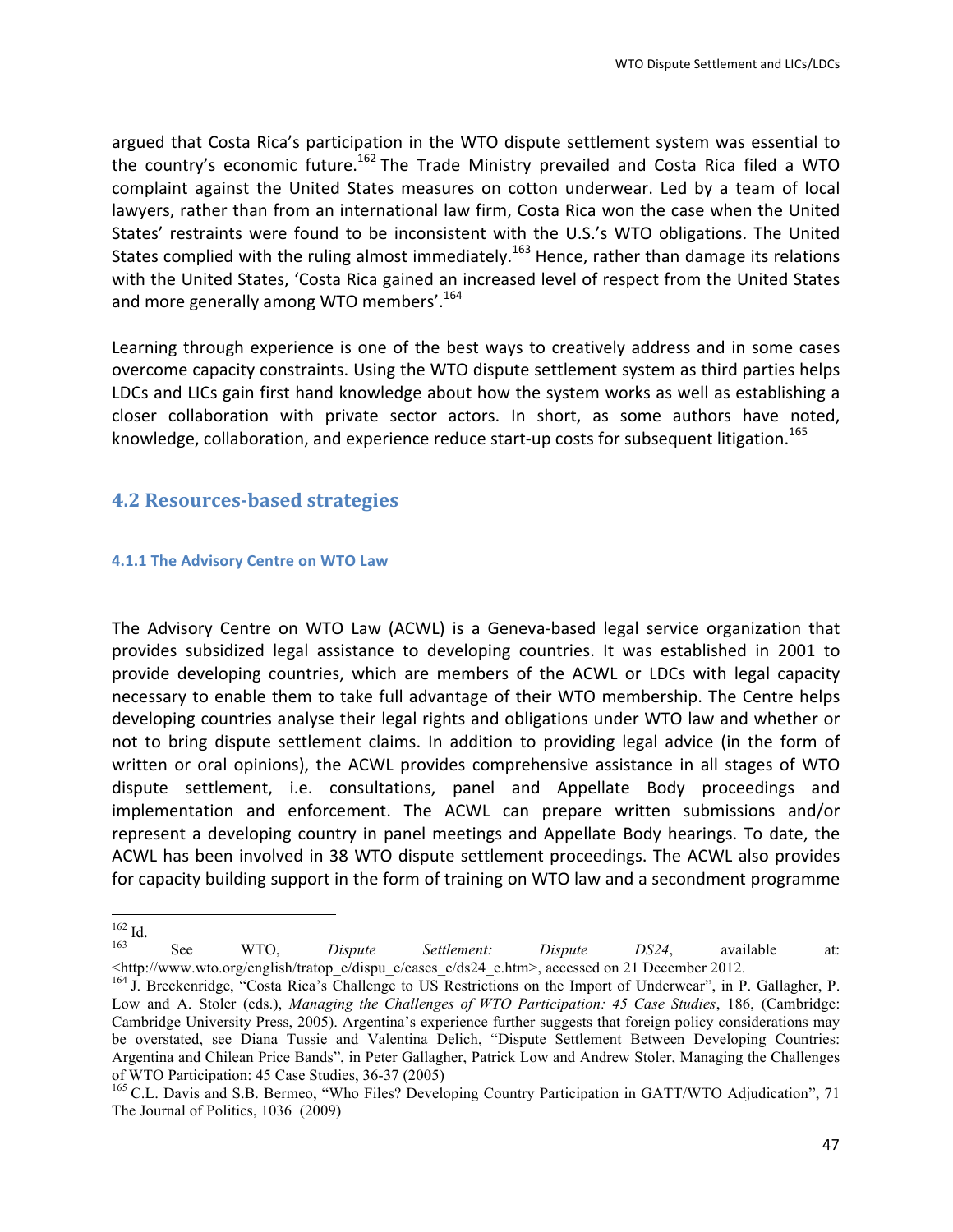for trade officials of developing countries. While all developing countries are eligible for membership of the ACWL, to date 30 of them have become ACWL members (which requires the payment of a one-off membership fee). All LDCs are eligible for the assistance of the ACWL without becoming a ACWL member.

The ACWL's legal advice and capacity building support is free for all its developing country members. For assistance in dispute settlement proceedings, LDCs pay a mere symbolic fee. The maximum fees for LCDs an entire dispute, including consultations, panel proceedings and Appellate Body proceedings, amounts to less than CHF 35,000.<sup>166</sup> Developing countries other than LDCs pay more for this assistance, but LICs would pay a maximum of about CHF 140,000. The fees charged by the ACWL to LICs are reportedly only 15 to 20 per cent of what the major commercial law firms specialized in WTO law charge. However, even these low fees are occasionally referred to as an obstacle to the use of the WTO DSS by LICs. According to Bohanes and Garza, there is however no evidence that these fees do indeed constitute a genuine constraint on the use of the WTO DSS.<sup>167</sup> Bown and McCulloch found in 2011 that the value of lost exports due to the trade barrier at issue in cases litigated by the ACWL in the period from 2001 to 2008 was on average  $$ 1.9$  m. per year. The fees charged by the ACWL are a mere fraction of the value of lost exports.<sup>168</sup> It should be noted that the operational costs and other financial needs of the ACWL are primarily covered by donations of ACWL developed country members, and not by the fees it charges for its legal assistance. The fees are charged to discourage frivolous disputes.

The ACWL also has a Technical Expertise Fund, which operates externally from the regular budget of the ACWL's budget. The Fund's budget is supported by Denmark, Norway and the Netherlands. Developing countries can access support from the Fund at any point in the process of a dispute including the early investigative stage prior to the filing of a dispute.

According to a 2009 study by Bown and McCulloch, the ACWL did not 'introduce' new countries to the WTO DSS. However, according to this study, the ACWL: (a) did increase the use of the system by developing countries which had used it before; (b) allowed developing countries to litigate a case to the end, rather than accepting an early settlement; (c) allowed developing countries to act as sole complainants, rather than as a co-complainant (often of a developed country); and (d) allowed developing countries to initiate disputes over smaller values of lost trade.<sup>169</sup>

**4.1.2 Building domestic legal capacity**

<sup>&</sup>lt;sup>166</sup> Bohanes & Garza (2012), 74.<br><sup>167</sup> *Ibid.,* 73.<br><sup>168</sup> Bown & McCulloch (2011), 39.<br><sup>169</sup> Bown & McCulloch (2009), 4.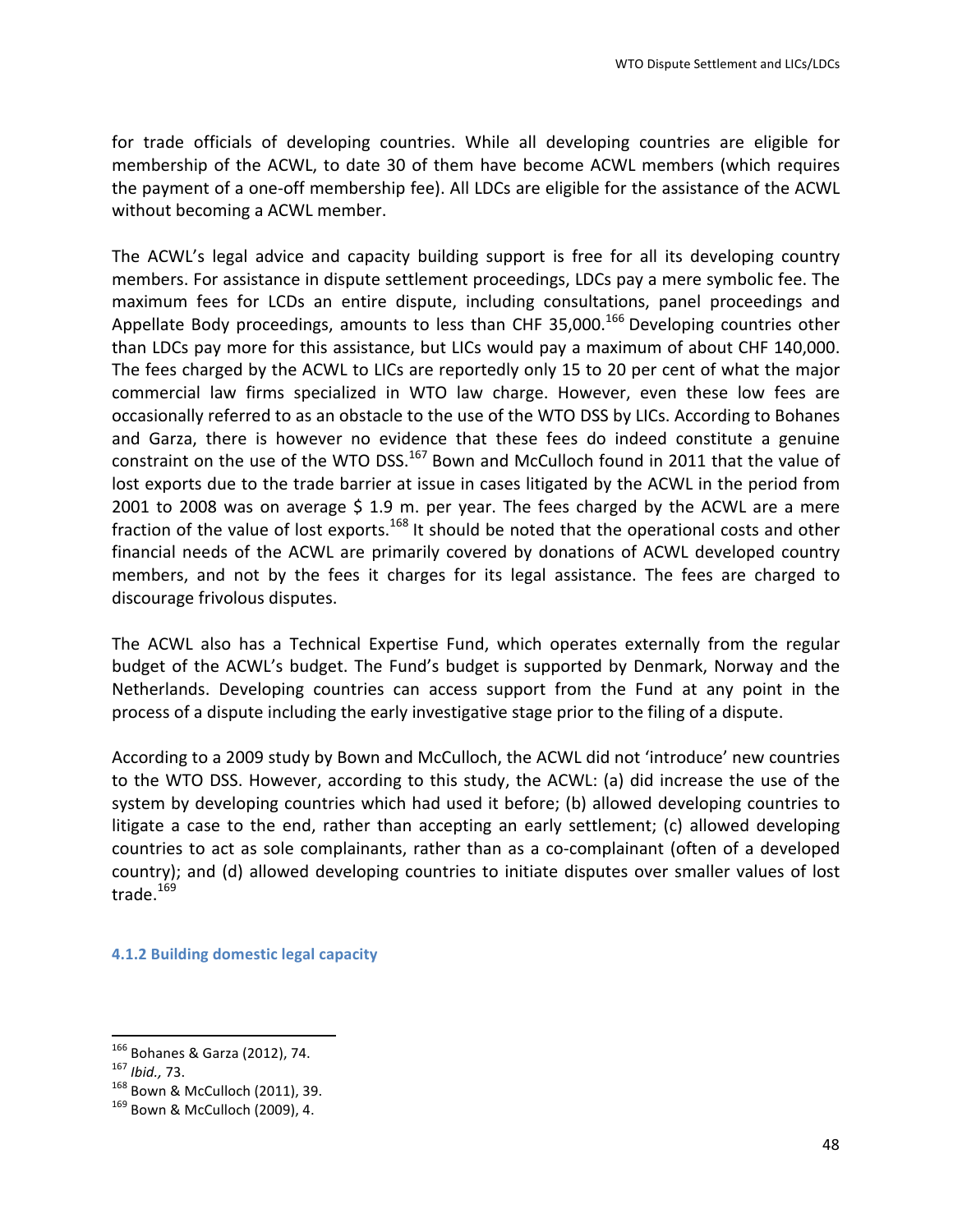As discussed above, with the exception of the EU and the US, most WTO Members feel that they lack the highly specialized expertise required to effectively engage in WTO dispute settlement proceedings and that they need to hire such expertise. As noted by Kessie and Addo in 2008, for smaller countries that participate only occasionally or rarely in WTO dispute settlement, it is not efficient to maintain highly specialized experts on their staff when they cannot expect to use them often. $170$  Shaffer concluded in 2003 already that training internal counsel requires significant allocation of resources that makes little sense for a country that will use the WTO DSS only occasionally.<sup>171</sup> Moreover, as noted by Bohanes and Garza in 2012:

[T]he availability of developing country government staff often being very limited, assigning an official full time to a particular dispute, away from his or her other responsibilities, could affect the functioning of the entire administrative section.<sup>172</sup>

However, while most countries, and in particular LICs and LDCs, should not aspire to have inhouse WTO legal experts or dedicated WTO litigation teams, with the necessary expertise to argue cases before panels and the Appellate Body, all countries, including LICs and LDCs, should have the expertise to identify WTO-inconsistent measures, and to act as a liaison between the outside legal experts and the national political decision-makers.

A variety of mechanisms exist for developing the legal capacity to be able to monitor and detect violations, to initiate consultations and eventually to decide when to launch dispute settlement proceedings. As noted above, building inter-ministerial coordinating offices as well as forming effective public-private partnerships has proved an effective means of building legal capacity.

Other options include joining disputes as third parties as well as taking advantage of technical capacity building programs offered by the World Trade Organization and institutions in developing countries such as the Trade Policy Training Institute in Africa (trapca), which is based in Arusha, Tanzania. There are other opportunities for advanced legal training in trade law including Masters Degree programs in African universities such as the University of Pretoria and University of the Western Cape. Opportunities for advanced study in trade law with support for LDC and LIC participants exist in institutions such as the World Trade Institute in Bern as well as in many Law Schools in Europe and North America. While these are expensive options, there are often designated scholarships to support developing country participants. Further, many institutions including the Dispute Settlement Body and the Secretariat of the WTO offer internships that LDC and LIC participants can take advantage of to build their legal capacity. The Advisory Center on WTO Law has a Secondment Program for Trade Lawyers. Launched in 2005, this program trains lawyers from LDCs and developing country members for a nine-month period on WTO legal issues and dispute settlement proceedings. The Center also offers seminars on cases decided by the WTO's dispute settlement body. It offers specialized training on WTO upon request to LDCs and developing countries.

<sup>&</sup>lt;sup>170</sup> Kessie & Addo (2008), 4.

 $171$  Shaffer (2003).<br> $172$  Bohanes and Garza (2012), 71.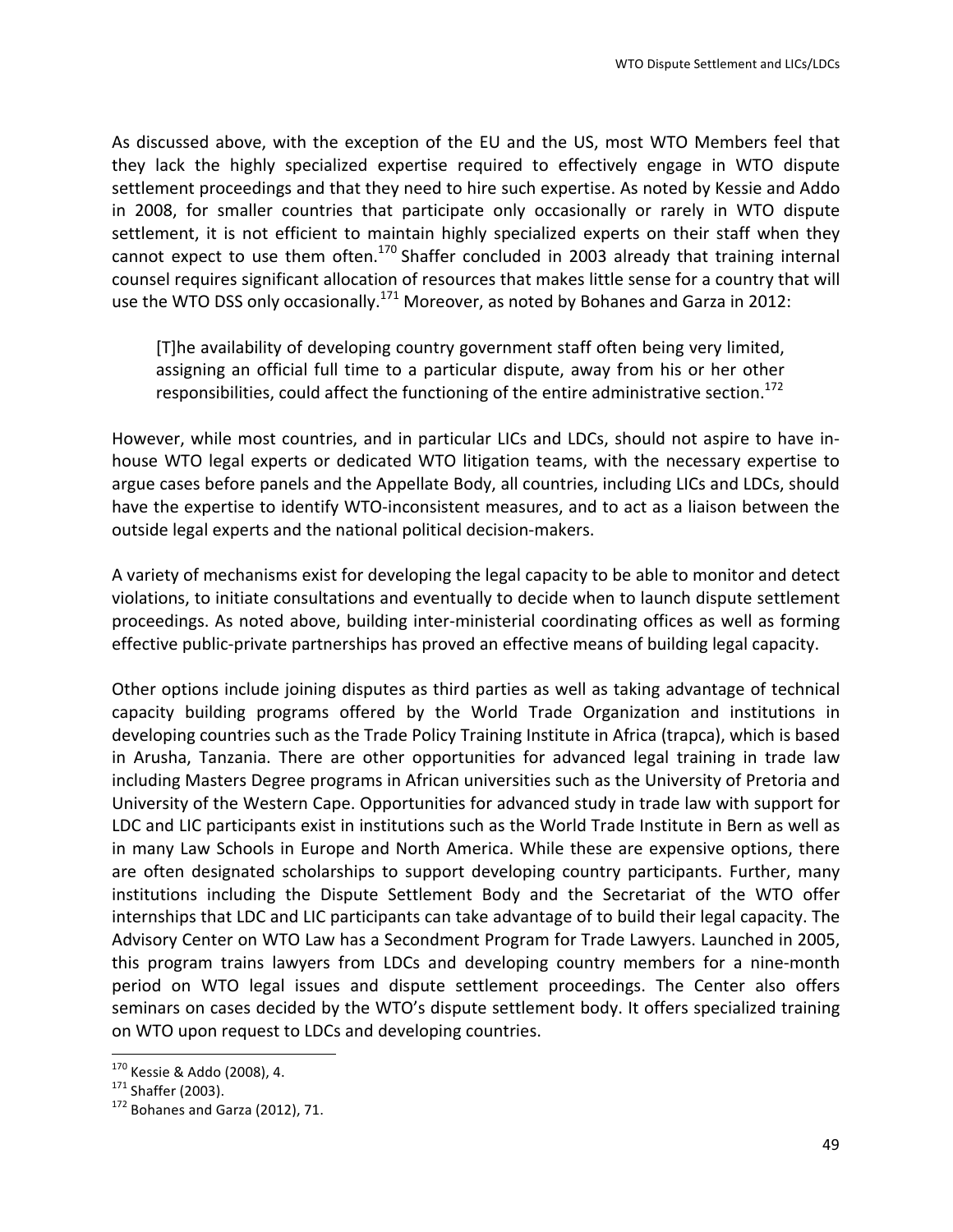A particular problem relating to the training of government officials in WTO matters is the brain-drain of such officials to much better paid jobs in the private sector or international organizations after these officials have finished their training.

#### **4.1.3 Support by civil society and** *pro bono* **support**

LDCs and LICs can also benefit from support from civil society groups like the South Center and Oxfam. Civil society groups have accumulated expertise and experience in dealing with WTO legal matters as well as in dispute settlement. For example, Oxfam played an important role with a coalition of other civil society groups in helping Brazil in the US-Cotton case. These civil society groups provided expertise to evaluate the impact of US subsidy programs on West African cotton farmers. Using this evidence, Brazil prevailed in demonstrating that the U.S. subsidy program was inconsistent with the WTO's anti-subsidy rules. Civil society groups also filed an amicus brief in the European Union's case in support of Brazil in a case involving retreaded tires. These NGOs helped publicize the case in their support for Brazil. Similarly, Peru's successful case against the United States involving Sardines included assistance from a British consumer group. This example shows the potential for LDCs and LICs entering into alliances with foreign trade associations and consumer groups. Notably, in the US-Cotton case, Benin and Chad were represented on a *pro bono* (free) basis by a leading global law firm (White & Case). The opportunities for such *pro bono* representation can result in successful litigation on behalf of LDCs and LICs as it did in the *US-Cotton* case.

#### **4.1.4 The WTO Secretariat's role**

Article 27(2) of the Dispute Settlement Understanding provides that the Secretariat of the WTO may provide legal advice and assistance to developing countries during the dispute settlement process. A developing country must make a request for such legal expertise to be provided from the WTO's Institute for Training and Technical Cooperation. In providing such assistance, the Secretariat is required to maintain its impartiality. Thus, unlike the ACWL, the Secretariat is prevented from assuming an advocacy role on behalf of a developing country. The limitation here is that technical assistance is provided after a dispute has been submitted. While the Secretariat assists Members in respect of dispute settlement at their request, there may also be a need to provide additional legal advice and assistance in respect of dispute settlement to developing country Members. To this end, the Secretariat shall make available a qualified legal expert from the WTO technical cooperation services to any developing country Member which so requests. This expert shall assist the developing country Member in a manner ensuring the continued impartiality of the Secretariat.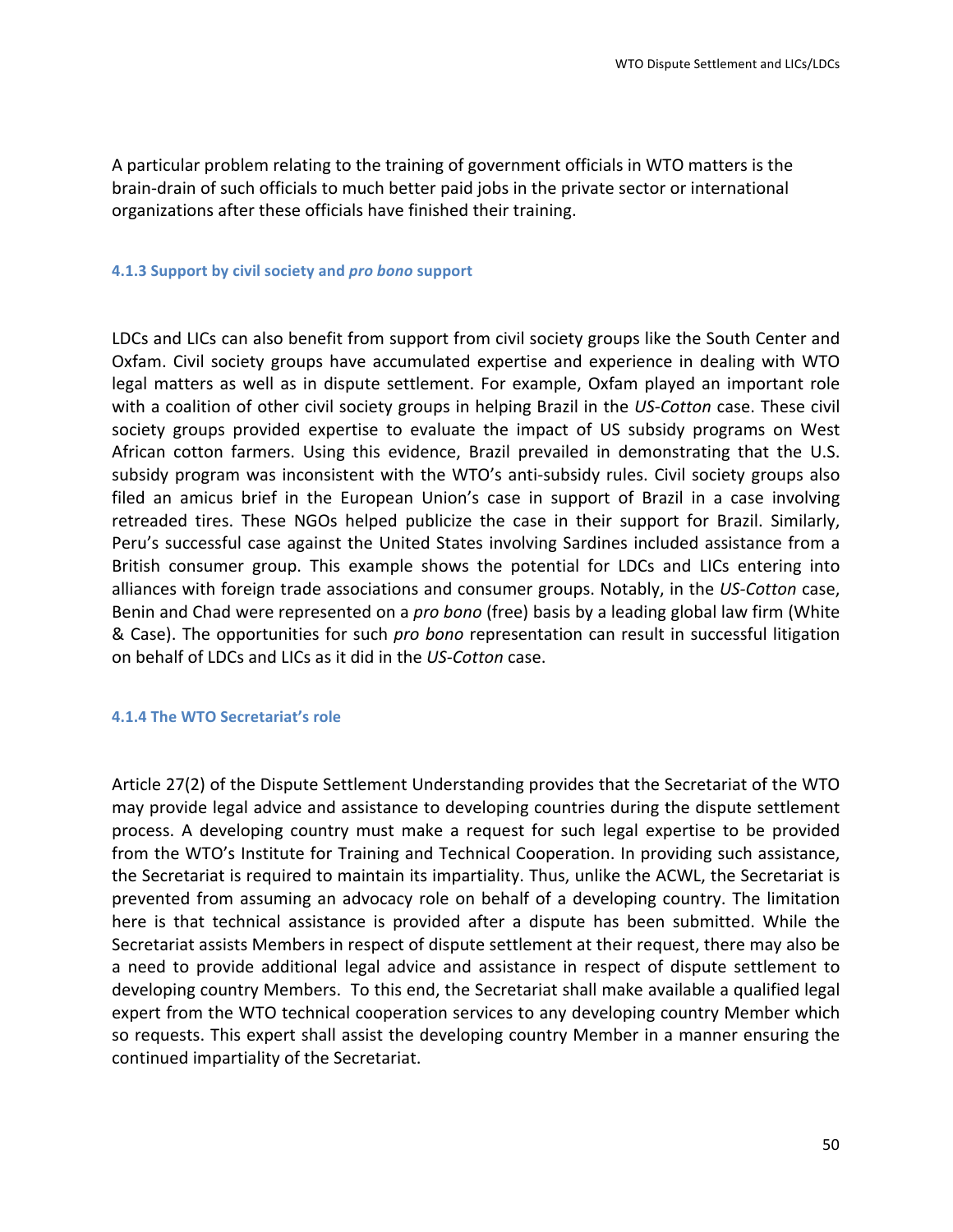#### **4.1.5 Coalitional Strategies**

LDCs and LICs often consider adopting common negotiating positions in the WTO. The African Group at the WTO often adopts common positions in negotiations. The East African Community has adopted a common negotiating mandate in trade negotiations. Such a coalitional strategy could be adopted in WTO dispute settlement. Building coalitions would help in terms of raising funding to pursue a case at the WTO without having one country disproportionately assume the financial burden. Coalitional strategies may involve coalitions of developing countries, as was the case in *US* – *Shrimp* (1998), in which the complainants were India, Pakistan, Thailand and Malaysia. Such strategies may also involve coalitions of developing and developed countries, as was the case in *EC* - *Bananas III* (1997), in which the complainants were Ecuador, Guatemala, Honduras, Mexico and the United States. Another example of such coalition between developed and developing countries was *EC* – *Approval and Marketing of Biotech Products* (2006), in which the complainants were Argentina, Canada and the United States.

## **4.3 Rules-based strategies**

#### **4.3.1 Increasing reliance on conciliation and mediation or discussions in WTO Committees**

In some cases LDCs and LICs may be able to settle their trade disputes through the good offices, conciliation and mediation procedures provided for in Article 5 of the DSU. While dispute resolution through these procedures may be less costly and faster in some cases, it is to be expected that the voluntary nature of these procedures and their non-binding outcome will not be an attractive alternative in most disputes.

Another possibility available for LDCs and LICs, which want to avoid, costly and time-consuming litigation, is to raise trade concerns in the political bodies of the WTO, such as the TBT Committee and the SPS Committee with regard to technical barriers to trade and SPS measures respectively. Such a strategy of raising concerns in WTO Committees has been relatively successful in recent years and avoids expensive dispute settlement proceedings, which many LDCs and LICs can hardly afford.

#### **4.3.2 Fully utilizing existing DSU rules providing for special and differential treatment**

Another strategy that LDCs and LICs can use to get the most out of WTO dispute settlement is to fully utilize the range of flexibilities in WTO rules for developing countries and LDCs. These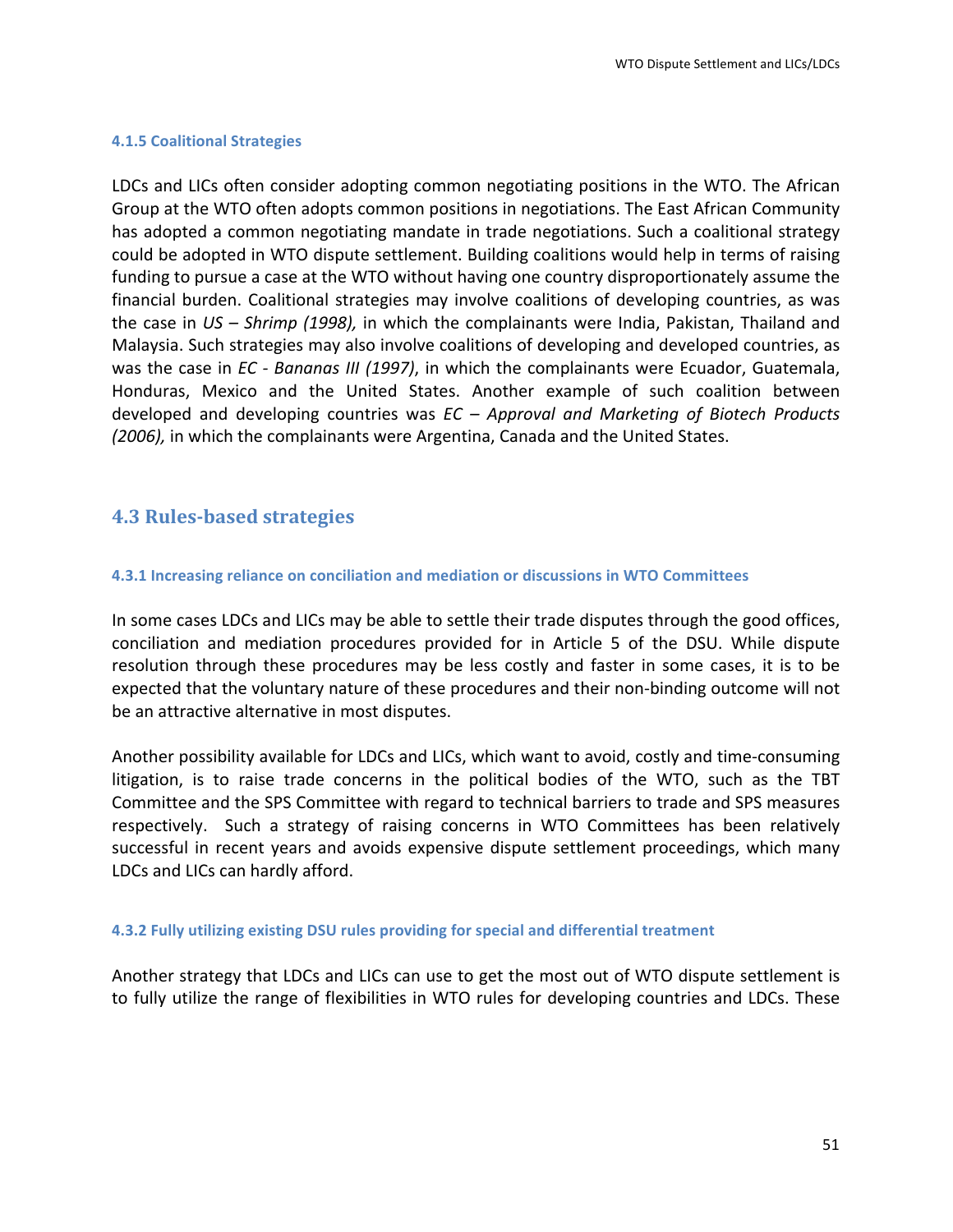flexibilities must be actively sought since they are not automatically applicable or even mandatory. $173$  They include:

- (a) In disputes involving a developing country, a panellist from a developing country is allowed to sit (Article 8.10 of the Dispute Settlement Understanding);
- (b) Developing countries entitled to use alternative dispute settlement procedures, that is procedures other than regular panels (Article 3.12 of the Dispute Settlement Understanding)
- (c) Article 27.3 of the Dispute Settlement Understanding provides that the Secretariat shall conduct special training sessions on WTO dispute settlement procedures for interested developing country Members.
- (d) Article 3.12 of the Dispute Settlement Understanding provides that if a developing country Member brings the complaint, it has the option of invoking the provisions of the GATT Decision of 5 April 1966 as a partial alternative to the DSU. This entitles the developing country complainant to the good offices of the Director-General and a shortened panel procedure. In addition, it entitles a developing country to have a developing country panellist.
- (e) Article 12.10 of the Dispute Settlement Understanding allows developing countries to extend the time limits for consultations and requires that the panel accord the developing country sufficient time to prepare and present its argumentation.
- (f) Article 12.11 of the Dispute Settlement Understanding requires the panel to explicitly indicate how it took into consideration any and all relevant WTO provisions on differential and more-favourable treatment for developing countries from covered agreements that were raised in the course of the dispute settlement procedures.
- (g) When a dispute has moved beyond the panel stage, Article 21.2 of the Dispute Settlement Understanding provides that particular attention should be paid to matters affecting the interests of developing countries in the implementation of any rulings or recommendations.
- (h) Under Articles 21.7 and 21.8, the Dispute Settlement Body is required to consider whether further action should be taken in cases involving developing countries, and shall take into account not only the trade issues involved, but also the potential impact on the developing country's economy.
- (i) Article 24.1 of the Dispute Settlement Understanding provides that particular consideration shall be given to the special situation of least-developed countries, and further requires that other WTO Members exercise "due restraint" in raising matters against a least-developed country.<sup>174</sup>

 

<sup>&</sup>lt;sup>173</sup> For an overview of how some of these flexibilities have been used so far, see Sonia E. Rolland, "Considering Development in the Implementation of Panel and Appellate Body Reports", 1 Trade, Law and Development, 150-199 (2012) 

<sup>&</sup>lt;sup>174</sup> Notably, F. Roessler, "Special and Differential Treatment of Developing Countries under the WTO Dispute Settlement System", in F. Ortino and E-U. Petersmann (eds.), The WTO Dispute Settlement System 1995-2003 (The Hague: Kluwer Law International, 2004), p. 90, argues that these procedural safeguards do not overcome the capacity difficulties LDCs and LICs face. Gerhard Erasmus similarly argues that 'these provisions are not of direct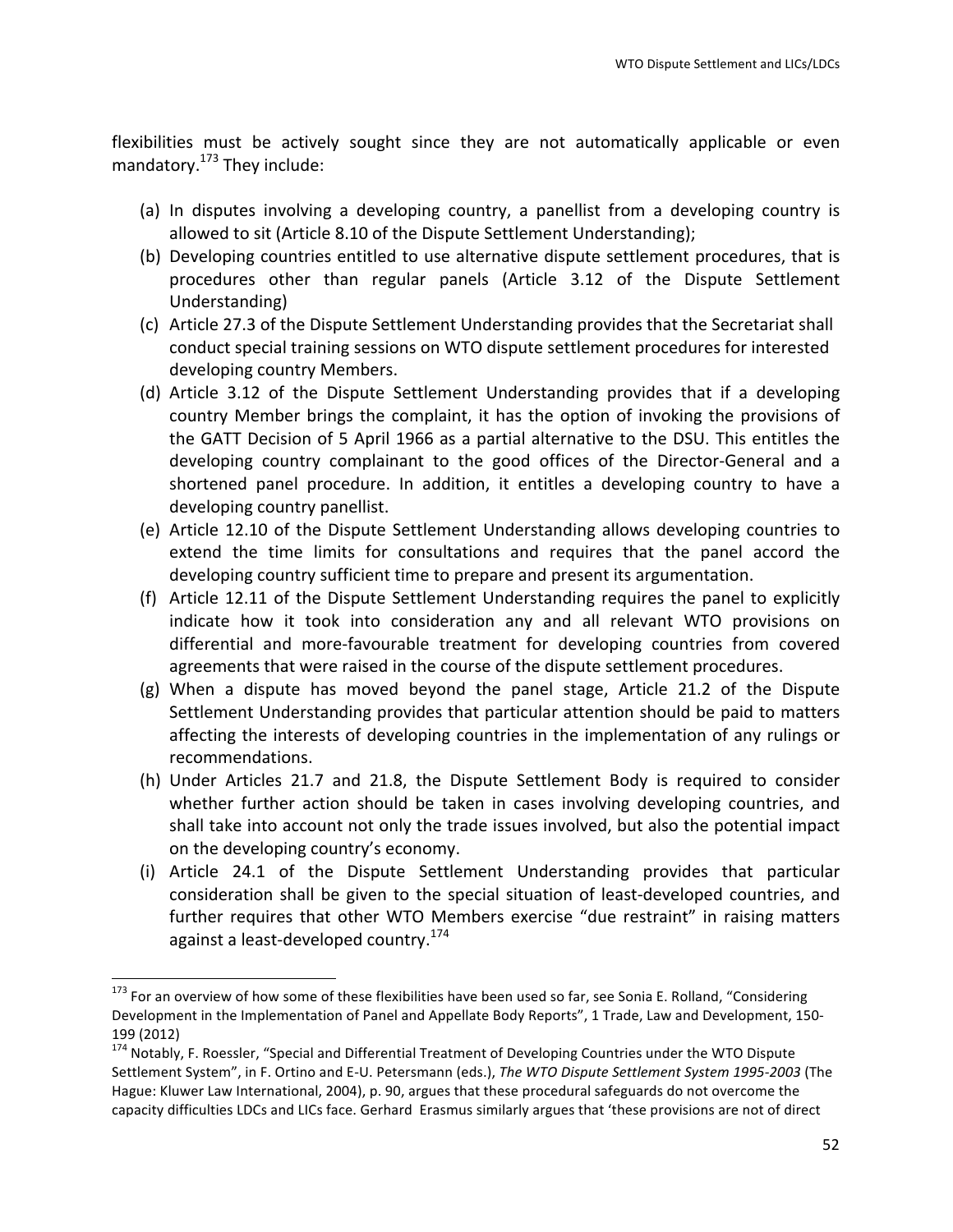#### **4.3.3 DSU reform negotiations and improvements to the benefit of LICs and LDCs**

At the Marrakesh Ministerial Conference of April 1994, at which the WTO Agreement, including the DSU, was signed, it was also agreed that WTO Members would review the DSS within four years of the entry into force of the *WTO Agreement*. This review did not lead to any agreement on changes to the existing DSS. However, it was agreed in 2001 to continue discussions on the reform of the WTO DSS in the context the Doha Round negotiations. Under paragraph 30 of the Doha Ministerial Declaration of 2001, negotiations on improvements and clarifications of the DSU were supposed to be completed by May 2003. The negotiations on DSU reform are still ongoing.

Here we briefly examine some of the proposals that have been made for reforming the WTO DSS to make it more beneficial to LICs and LDCs:

- (a) Making it easier for countries to be joined in consultations. This would require changing the DSS rule that requires a 'substantial trade interest' for a country to be joined in consultations. In addition, the rules provide for a ten-day window from the date of the circulation of a request for a panel for a country to be included in consultations as well as to demonstrate a 'substantial trade interest.'
- (b) Further, there is a proposal to define what constitutes a substantial interest in Article 10(2) of the DSU in a manner that acknowledges that it means an trade impact on major macro-economic indicators such as employment, national income and foreign exchange reserves as well as protecting the long-term development interests of developing countries;
- (c) Combining the language of Articles 4.10 and 12.11 of the DSU to require demonstration of how the special interests of developing counties have been taken into account during consultations;
- (d) Enhancing third party rights under Article  $10(3)$  of the DSU to improve access to meetings and documentation except those containing confidential documentation;
- (e) Enhancing the rights of third parties who have a substantial interest to be heard and to make written submissions in Appellate Proceedings by amending Article 10(2)
- (f) To have a panellist from a developing or least developed country in any dispute involving developing or least developed countries;
- $(g)$  Amending Article 13 of the DSU to make it clear that the DSS should exercise restraint in its decision-making and should not exceed its authority by adopting powers best

<u> 1989 - Andrea Santa Andrea Andrea Andrea Andrea Andrea Andrea Andrea Andrea Andrea Andrea Andrea Andrea Andr</u>

value with respect to the question as to how to engage in the system in the first place or how to reap the perceived benefits.' See G. Erasmus, "The Non-Participation by African Countries in the Dispute Settlement System of the WTO: Reasons and Consequences", in T. Hartzenberg (ed.), *WTO Dispute Settlement an African Perspective* (London: Cameron May, 2008), p. 185.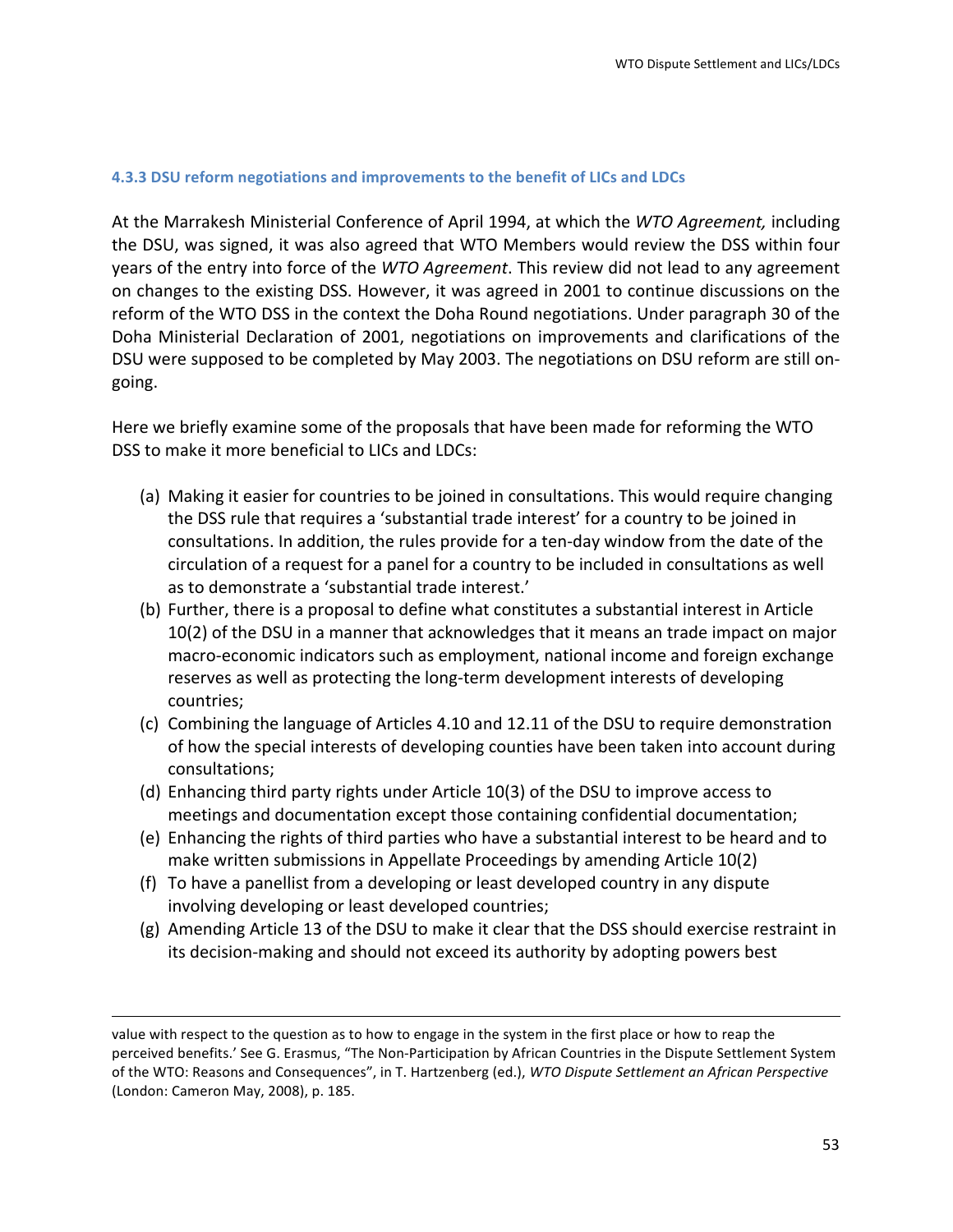exercised by WTO members through negotiations in the Ministerial Council and the Trade Negotiating Committee;

- (h) Amending Articles 14.3 and 17.11 to make it possible for each panellist and AB Member to issue their own separate written opinion thereby ending anonymous decisions;
- (i) Amending Article 21.2 with regard to taking into account the special situation of developing countries in implementing recommendations and rulings of the DSB. Notably, in *Indonesia-Autos*,<sup>175</sup> an arbitrator took into account Indonesia status as a developing country and noted its submission that its economy was in 'near collapse', in giving Indonesia six additional months to come into compliance;
- (i) Amending Article 21.8 of the DSU to introduce monetary compensation in cases brought by a developing country against a developed country; Amending Article 27.2 to authorize the Secretariat ensure geographical balance in the roster of legal experts from which developing and least developed countries could consult and to have such experts fully discharge the functions of counsel to such a country when it is party to a dispute;
- (k) Amending Article 28 of the DSU to establish a fund financed by the WTO's regular budget to facilitate the effective utilization of the WTO DSS by developing and least developed countries

Cote d'Ivoire proposed on behalf of the African Group the establishment of a 'WTO Fund on Dispute Settlement'. This Fund would be to pay for the litigation costs of developing countries.<sup>176</sup> Developed country Members are unlike to agree with this proposal for a 'WTO Fund on Dispute Settlement'. Under the current proposal, all developing countries, including upper-middle income countries such as Argentina and Brazil, would benefit from this Fund. Moreover, it is likely that any additional money available for financial support to facilitate the use of the WTO DSS is better and more efficiently channelled to developing countries through the ACWL, an independent institution with 12 years of experience in providing legal assistance to developing countries.

Cuba, Egypt, India, Malaysia and Pakistan tabled a joint proposal to require in a dispute between a developed and a developing country to make the former pay the litigation costs of the former if the panel or the Appellate Body ruled in favour of the developing country.<sup>177</sup> However, why should a upper-middle income country not be required to pay to litigation of a LIC if the panel or the Appellate Body ruled in favour of the latter?

 $175$  Indonesia – Certain Measures Affecting the Automobile Industry, Award of the Arbitrator, WT/DS54/15, para. 24 at page 10<br> $^{176}$  TN/DS/W/92, dated 5 March 2008.

 $177$  TN/DS/W/47, dated 11 February 2003.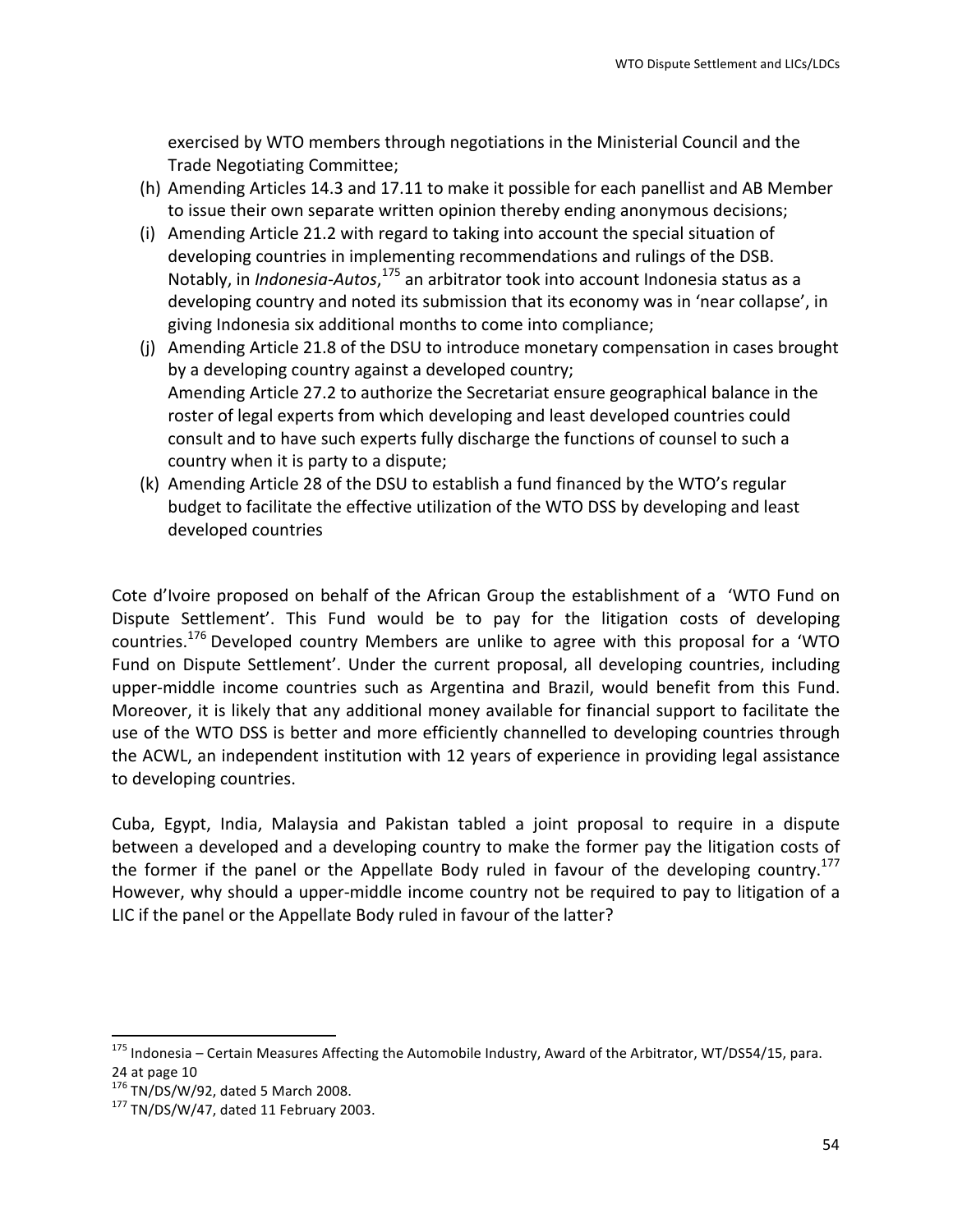#### **Part 5: Simulation Exercise**

## *European Union – Ban on Roses* **(DS 657)**

FlowerPower, a flower producer from Lombia, a least developed country in Eastern Africa, has exported flowers to the European Union since the late seventies. As a party to the Economic Partnership Agreement between the European Union and Eastern Africa, Lombia benefits from duty-free and quota-free access for flowers to the EU market. The freshly cut flowers are flown in every night to Schiphol to be sold in the early morning at the Aalsmeer flower auction near Amsterdam, and then distributed over the rest of Europe. Until last year, the quantities of flowers imported from Lombia were quite modest and concerned primarily varieties not grown in Europe. Since last year, however, FlowerPower (and other flower producers from Lombia and neighbouring countries), have also started to export roses, and they have done so with considerable commercial success. However, at the end of last year the Dutch customs authorities have prohibited the importation of roses from Lombia (as well as the roses of Benkya and Sooland, two other East African countries). The Dutch Customs refuse the importation of flowers from Lombia on the basis of EU Regulation 5436/15, concerning the protection of public health against ROSE RXX 5-IN-1. ROSE RXX 5-IN-1 is a new, cheap, very effective but highly toxic pesticide to protect rose plants from aphids, thrips, rose midges, caterpillars and beetles, which all love roses and are widespread in Eastern Africa. In July of last year a study of the University of Wageningen, financed by the European Association of Flower Producers, showed that even small quantities of ROSE RXX 5-IN-1 present on the thorns of roses could cause severe allergic reactions to persons who get harmed by the thorns.

As the expansion of FlowerPower's production of roses has required significant investments, the EU's import ban on roses has put the future of FlowerPower at risk causing Abasi Oginga, FlowerPower's General Manager a lot of concern and anxiety. FlowerPower, directly or indirectly, employs more then 10,000 people in one of the poorest regions of Lombia. As a corporate taxpayer, FlowerPower obviously also 'contributes' to the Government's budget. At a family reunion, Abasi Oginga hears from his nephew, who just returned from Europe (where he did an LL.M.), that this ban is most likely inconsistent with the law of the World Trade Organization. He advised his uncle to challenge the legality of this import ban. Abasi Oginga is happy to hear that there may be something that can be done to save his company but his nephew had not taken a course on WTO law and had to admit that he had no idea where and how FlowerPower could challenge the EU import ban. If possible, Abasi Oginga would prefer FlowerPower itself to challenge the EU import ban in a Dutch court or at the WTO in Geneva. This might be expensive because lawyers do not come cheap, but FlowerPower had successfully challenged a breach of contract by a Dutch supermarket chain a few years ago. Having been in the flower export business since the late seventies, Abasi Oginga has good contacts at Ministry of Trade of Lombia, and this Ministry had been quite supportive in the past. The latter could not be said of the Ministry of Agriculture, and especially the current Minister of Agriculture, who is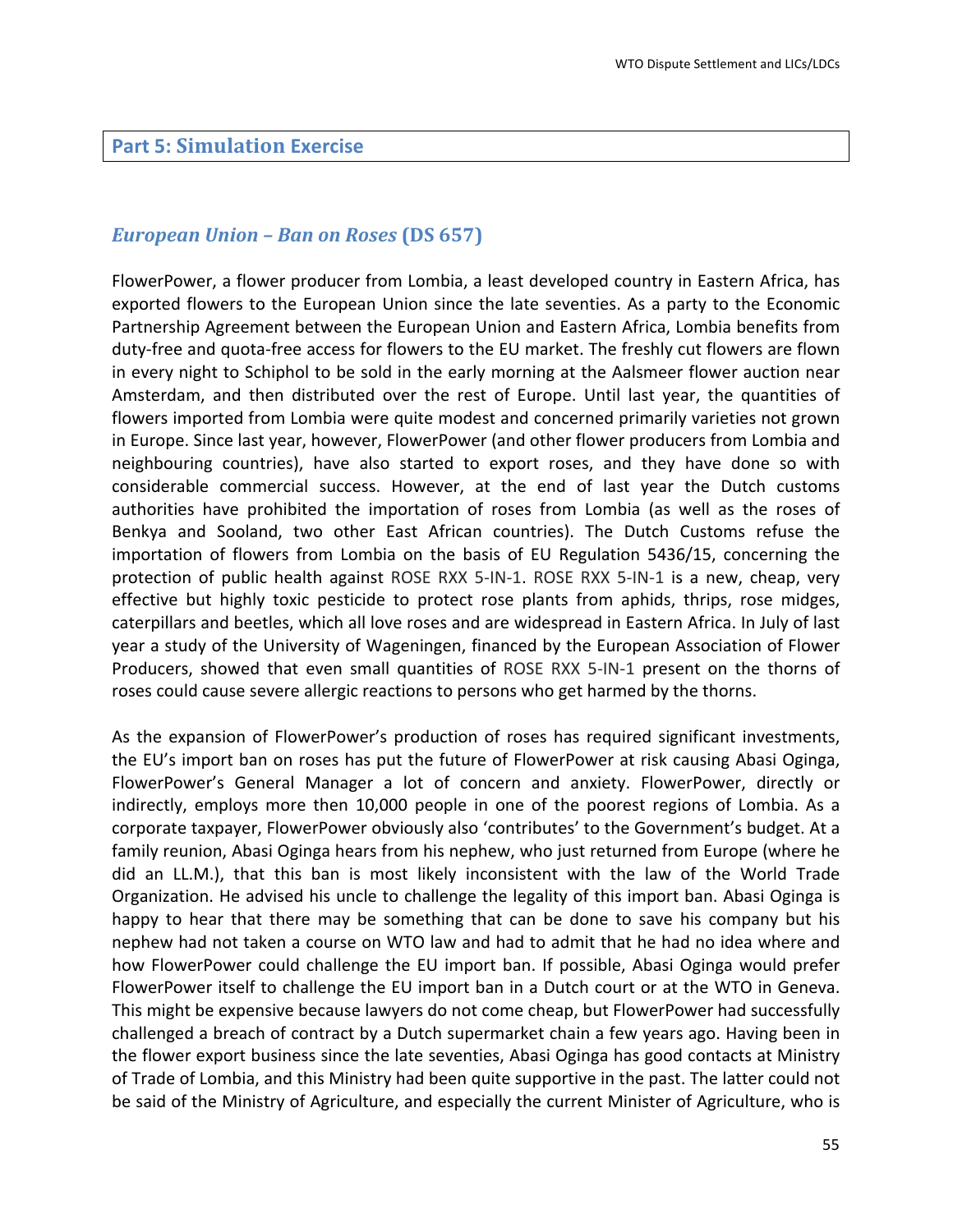known to be opposed to the exportation of flowers (as he considers that Lombia should focus on the production of food for domestic consumption rather than the production of flowers for export). Neither the Ministry of Trade nor the Ministry of Agriculture has any scientific expertise with regard to the health risks related to ROSE RXX 5-IN-1. Only the Ministry of Public Health of Lombia has some expertise in this field. More expertise is present at the Ministry of Public Health of neighbouring Sooland, also a flower exporting country. While proudly independent, Lombia has in recent years followed a 'pro-European' foreign policy, so as not to put at risk the many development assistance programmes in Lombia by the European Union and its Member States.

Assume that FlowerPower is a company producing flowers in your country. You are Abasi *Oginga.* What would you do? What can you do? What do you think will happen? What in your *opinion should happen?*

After much internal debate, the Government of Lombia decided to challenge the EU import ban on roses treated with ROSE RXX 5-IN-1, at the WTO in Geneva. As already much valuable time was lost in coming to the decision to challenge the EU measure, the Ministry of Trade wishes to table a request for the establishment of a panel as soon as possible. It is also wishes to 'involve' both Benkya and Sooland, two other East African countries that are affected by the EU import ban. Note, however, that Benkya exports roses primarily to the United States and that the quantities exported to the European Union have been marginal to date. FlowerPower has informed the Government of Lombia that it has sought legal advice from Sadley Easton LLP, a New York-based law firm specialized in international trade law, and that it wishes this firm to be involved in the preparation and presentation of the position of Lombia in this case. On the basis of its preliminary assessment of the case, Sadley Easton is of the opinion that the EU import ban at issue is inconsistent with Articles I, III and XI of the GATT 1994, Articles II, XVI and XVII of the GATS, Articles 2.2, 5.1, 5.6 and 5.7 of the *SPS Agreement* and Articles 2.1, 2,2 and 2.4 of the *TBT* Agreement. Rumour has it that the fees of Sadley Easton are paid by Cargo Express, a large German airline company specialized in the transport of fruits and flowers from Africa to Europe, and Bexo, Europe's largest supermarket chain. The Government of Lombia desperately needs, and therefore welcomes, the specialized legal advice given by Sadley Easton. However, it (also) wishes to engage its own private legal counsel, since its interests and those of FlowerPower (and Cargo Express and Bexo) may not always coincide. The services of a specialized law firm are, however, prohibitively expensive for a least-developed-country as Lombia. In addition, after considering the costs of WTO litigation, Lombia considers that it should do all that is possible to resolve the dispute with the European Union in this first phase of WTO dispute settlement. However, Lombia is  $-$  at least at this time - unwilling to drop or water-down its claims of WTO inconsistency. Further the European Union, angered by the accusations of illegal conduct made by Lombia, is unwilling to come to any form of comprise.

*Where can the Government of Lombia find private legal counsel it is able to afford? What role, if* any, can Sadley Easton LLP, play in the WTO dispute settlement proceedings? Can the Government of Lombia initiate WTO dispute settlement proceedings by requesting the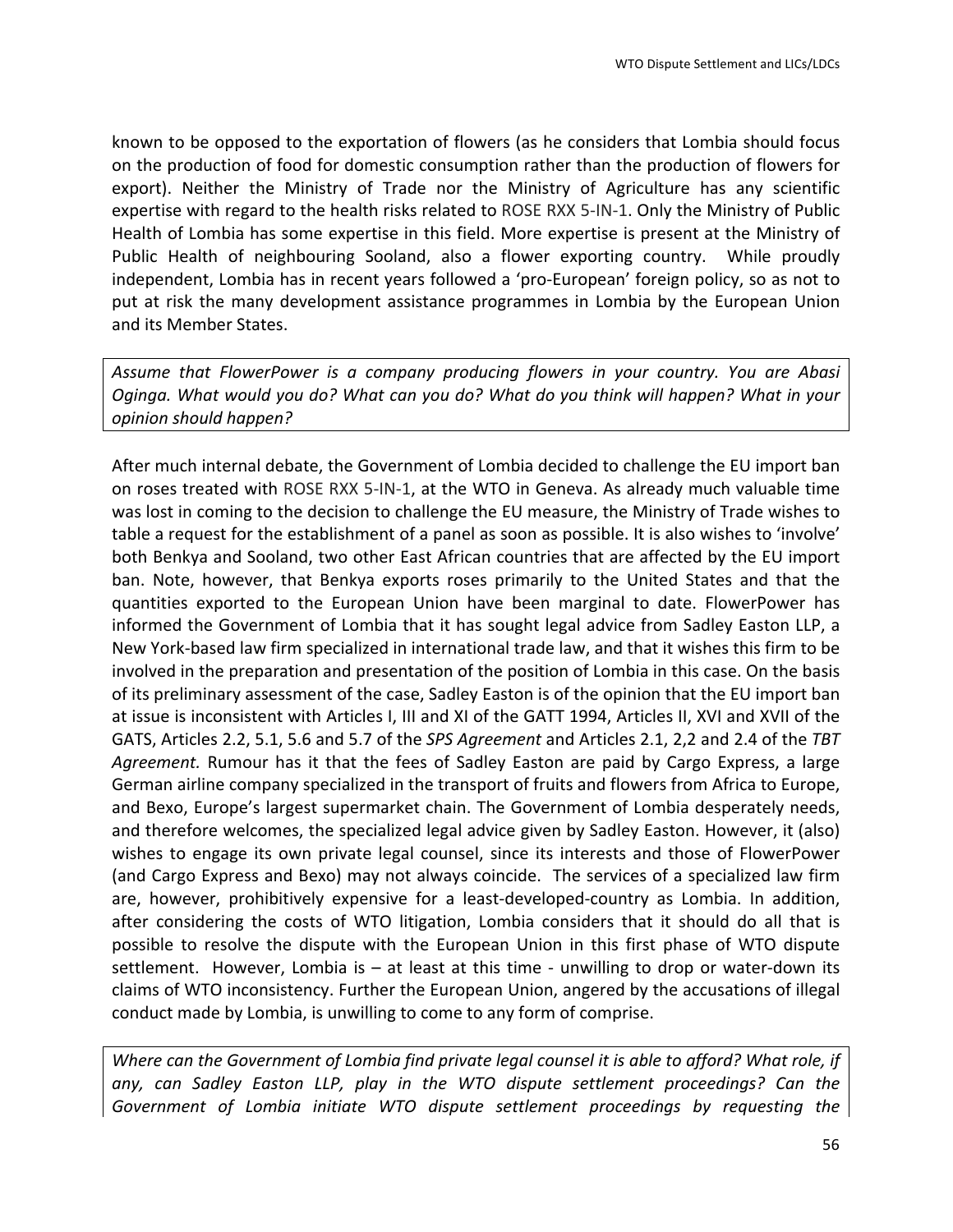*establishment* of *a* panel? If not, why not? What should be Lombia's first step in these proceedings? Please draft the relevant document? Should the preparation for these first steps *in the proceedings be left to the Ministry of Trade or should there be broader involvement? If so,* how should this involvement of other ministries, government departments and other stakeholders be organized? Please draft the document that will start the WTO dispute settlement proceedings in this dispute. Remember that the Government of Lombia is of the *opinion that it would benefit if Benkya and Sooland also got involved in this dispute. What do* you think is most likely to happen after the document referred to above is sent out and received by the addressee? Does the Permanent Representation of Lombia to the United Nations and other International Organizations in Geneva have a role to play at this first stage of the dispute *settlement process?*

After five months of fruitless attempts to reach an amicable solution to the dispute on the WTO legality of the EU import ban on roses, the Government of Lombia decides it has no option but to take the next step in the WTO dispute settlement process. As much time was lost in the previous phase of the process, the Government of Lombia gives its Ambassador in Geneva, the instruction to speed up the process. The European Union, on the contrary, is not in a hurry at all. More, it attempts to block any further progress in the dispute settlement process. After the WTO Dispute Settlement Body established at its meeting of 25 May 2018, the panel in *European Union* – *Ban on Roses*, there is disagreement between the European Union and Lombia. However, at the same time, she is told to insist that this dispute will be heard and decided by three nationals from developing-country Members of the WTO, one of which should be is a national of Lombia and a scientist specialized in roses working for FlowerPower. For that reason and that reason only, the persons proposed by the WTO Secretariat, are not acceptable. For the European Union, the demands of Lombia with regard to the panellists are equally unacceptable. 

*Please draft the document that the Government of Lombia must submit to initiate the next step in* the dispute settlement process. Who will or can be involved in the drafting of this document? To what extent can the European Union frustrate the WTO dispute settlement process at this stage? How do Benkya and Sooland become third parties in the panel proceedings? Can the *European Union or Lombia prevent or ensure this from happening? Who decides the composition* of the panel? What are the required qualifications for panellists? To what extent *can* the demands of Lombia with regard to the composition of the panel be met?

On 3 July 2015, the panel holds its first meeting with the parties to discuss the panel's working procedures and the detailed working schedule. At this meeting, Lombia demands that it should be given extra time to prepare its written submissions; it also suggests  $-$  in order to shorten the overall duration of the panel proceedings -that there will be only one substantive meeting of the panel with the parties. When the panel is established, both Benkya and Sooland have notified the DSB their substantial interest in this dispute. Now Lombia requests that both Benkya and Sooland be allowed to participate in all meetings of the panel with the parties and be entitled to receive all submissions of the parties to the panel. Lombia also wants to be able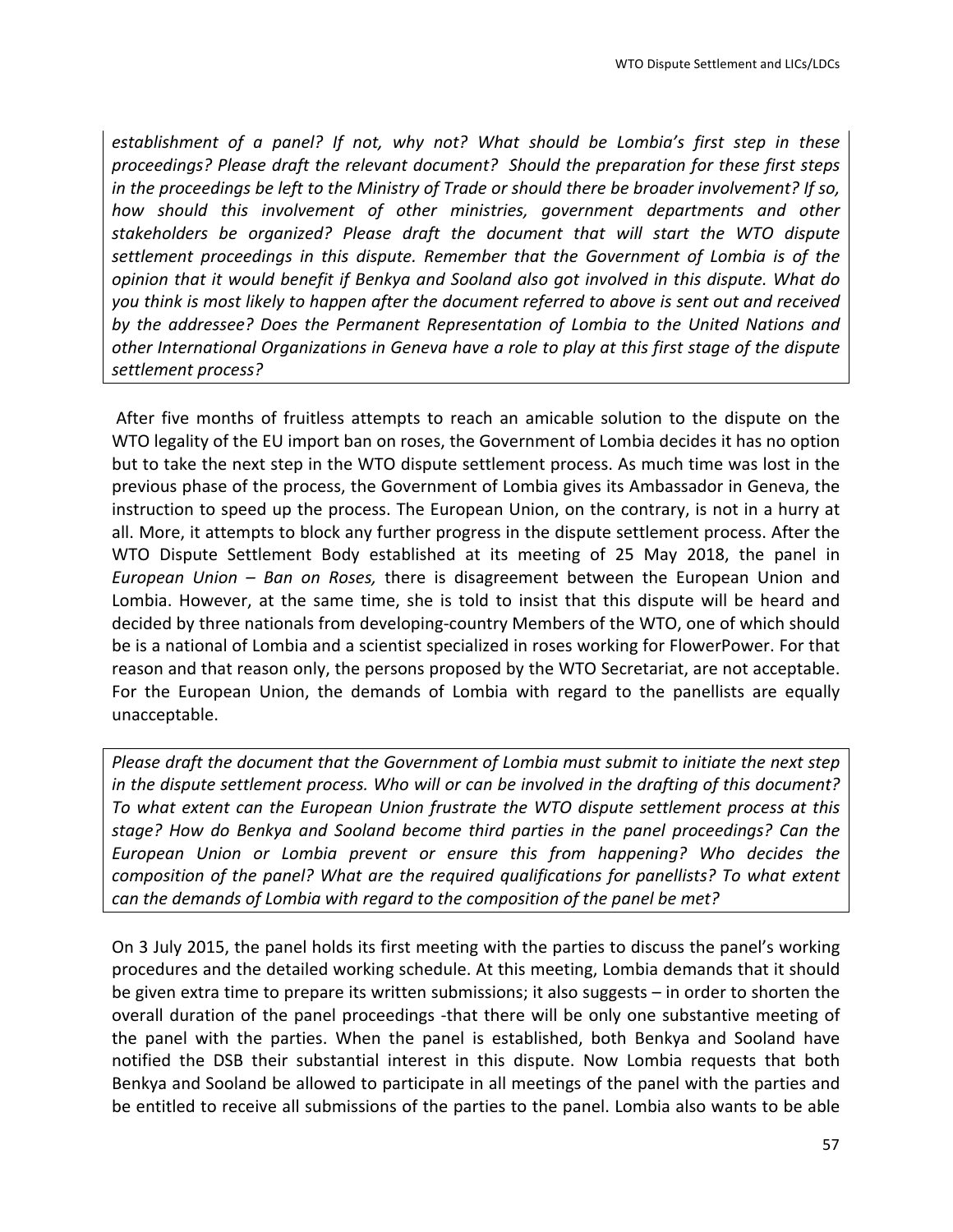to submit new evidence and data at any time during the panel proceedings as it fears that it may problems collecting all relevant evidence and data in time. Moreover, Lombia wants the working procedures of the panel to stipulate that it will have the right to be represented in the panel proceedings by private legal counsel; and that the panel will *not* accept and consider any *amicus curiae* briefs that may be submitted to the panel. Finally, Lombia requests that the panel establishes an expert review group composed of scientists, and it demands that no scientist be appointed to this expert review group without its explicit approval.

Which of these demands or requests of Lombia can the panel agree to? Which demands or requests must the panel reject?

In its first written submission to the panel, Lombia does not include any arguments in support of its claim that the EU import ban on roses is inconsistent with Articles 2.1, 2.2 and 2.4 of TBT Agreement but it reserves the right to make arguments on this claim during the first substantive meeting of the panel with the parties or in its second written submission. While it does not refer to its claims of inconsistency with the TBT Agreement, Lombia makes two claim of inconsistency in its first written submission it has not made before. First, Lombia argues that the EU import ban is also in consistent with Article 4.2 of the *Agreement of Agriculture*. Second, Lombia also argues that a measure closely related to the EU import ban, namely the procedure to assess whether roses have been treated with methyl bromide, is inconsistent with relevant provisions under the *TBT Agreement* and the *SPS Agreement*. With regard to the EU import ban on roses, Lombia argues that it suffices for it to show that this ban is inconsistent with Articles I, III or XI of the GATT 1994 and Article II, XVI or XVII of the GATS and that the burden of proof would then shift to the European Union, which would have to show that the measure is justified under Article XX of the GATT 1994 and Article XIV of the GATS, or is consistent with Articles 2.2, 5.1 and 5.6 of the *SPS Agreement*, Articles 2.1, 2.2 and 2.4 of the TBT Agreement, and/or Article 4.2 of the *Agreement on Agriculture*. If the European Union is unsuccessful in doing so, the panel – according to Lombia – would have to conclude that the EU import ban on roses is  $-$  as claimed by Lombia - inconsistent with the relevant provisions of the GATT 1994, the GATS, the *SPS Agreement*, the TBT Agreement and the Agreement on Agriculture.

*Which* of Lombia's claims of WTO inconsistency will/can the panel examine? On which party, Lombia or the European Union, does the burden of proof rest?

Having filed its first written submission and received the first written submission of the European Union, Lombia now starts preparing for the first meeting of the panel with the parties. Some elements of the panel's working procedures are not clear to Lombia and Lombia's ambassador has been instructed to contact the chair of the panel, a fellow ambassador and old friend, for a private lunch in the restaurant *Perle du Lac*, along the Lake of Geneva, in the hope of getting clarification of the panel's working procedure. Lombia's ambassador also wants to raise with the chair of the panel a very delicate matter. Lombia is possession of information that would indicate that the spouse of one of the other panellists, a journalist, has had access to Lombia's first written submission. Moreover, it has been reported that this spouse has a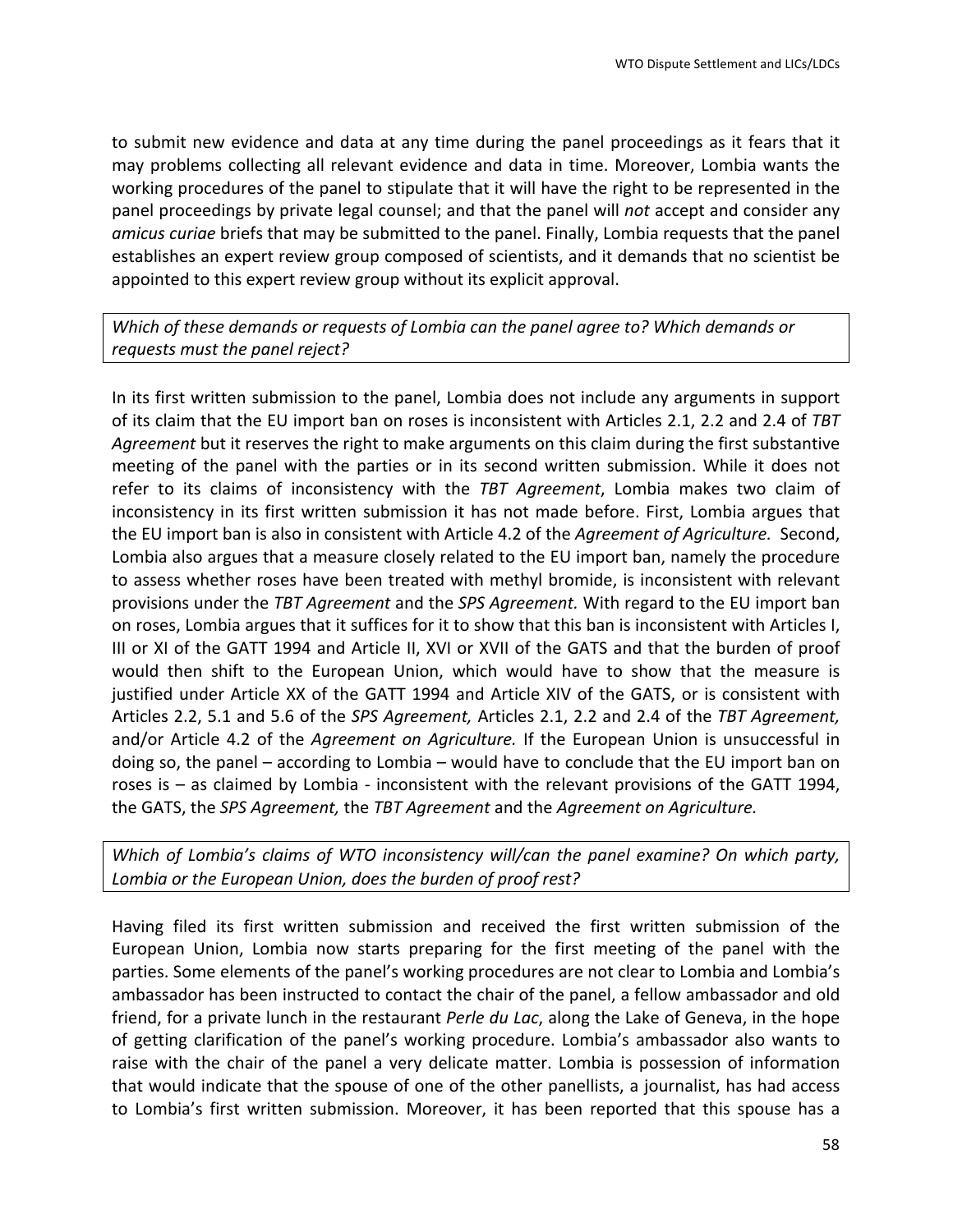considerable financial interest in Cargo Express, a large German airline company, which, as noted above, is specialized in the transport of fruits and flowers from Africa to Europe. This financial interest had not been disclosed at the time of the composition of the panel.

Will the chair of the panel accept the invitation of his colleague and old friend, the ambassador of Lombia, to have lunch at the Perle du Lac? What can and should be done about the situation *involving* the spouse of one of the other panelists? More generally, how should Lombia prepare for the first meeting of the panel with the parties? Who should be involved in that preparation? Who should take the lead?

After the first substantive meeting of the panel with the parties, the latter submit their rebuttal submissions and the panel holds a second substantive meeting with the parties. Thereafter, the panel starts its deliberations and on 19 January 2019 issues its interim report to the parties. The panel rejects Lombia's claims of inconsistency with the relevant arguments under the *SPS* Agreement and the GATS, considers the TBT Agreement to be non-applicable, exercises judicial economy with regard the claims of inconsistency with the GATT 1994, and rules that all other claims of inconsistency are outside the terms of reference of the panel. The Government of Lombia is very disappointed with the panel's conclusions. The Minister of Trade wishes to make a public statement to that effect. According to Lombia, the panel not only made serious mistakes in its interpretation of the legal provisions at issue, it also made numerous typographical and grammatical mistakes as well as factual errors in its report.

## *What should Lombia do (and what should it not do)* at this point of the panel proceedings?

One month later the panel first issues its final report to the parties, and another six weeks later, the panel report is circulated to all WTO Members and made available on the WTO website. The European Union puts the report in *EU* – *Ban on Roses* on the agenda of the DSB meeting of 23 April 2019 for adoption.

*What can Lombia do to prevent the adoption of the panel report? Please draft the relevant document.* If Lombia decides to appeal the panel report, what can it appeal? Is it clear that it *can appeal the panel's interpretation of the relevant provisions of the WTO agreements but can it* appeal the application of the provisions to the facts of this case? Can it appeal the panel's *ruling* that the TBT Agreement does not apply and can it ask the Appellate Body to 'complete *the legal analysis'* on its claims of consistency with the TBT Agreement? Can Lombia appeal the exercise of judicial economy by the panel? Can it appeal the panel's factual findings? When will Lombia have to file its appellant's submission?

On 24 April 2019, the Secretariat of the Appellate Body informs the parties and third parties of the composition of the Division of the Appellate Body that will hear and decide the appeal, as well as of the working schedule for the appeal. To Lombia's dismay, the 'European' Appellate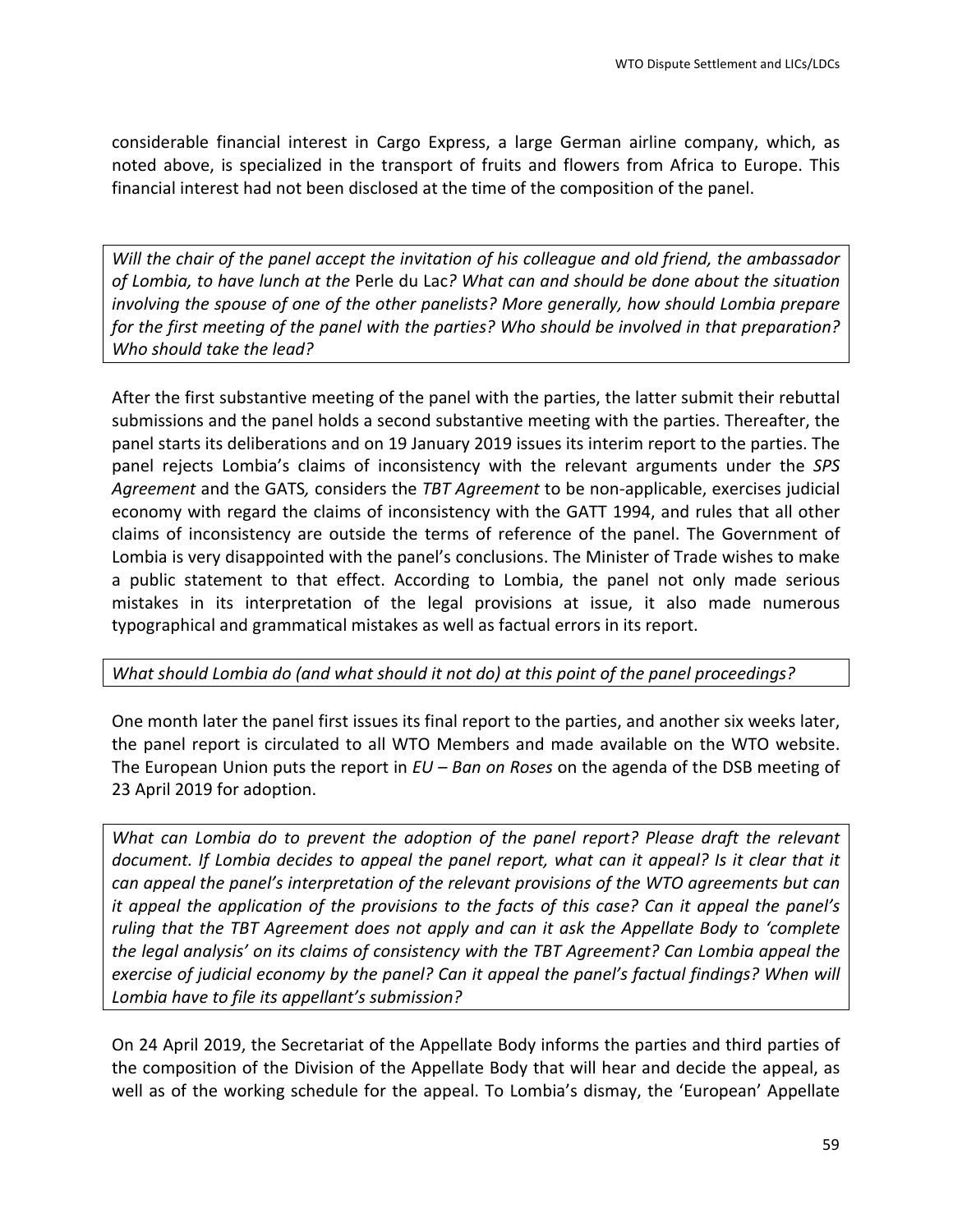Body Member sits on, and even chairs, the Division in this appeal. In fact, Lombia considers that this appeal raises such important issues that it should be dealt with by the Appellate Body *in plenum* and not merely by a division of three Appellate Body Members. Also, Lombia considers that as a least-developed country it will need considerably more time to prepare for the oral hearing than the current working schedule provides for. In case of an 'other appeal' by the European Union it will also need more time to prepare its appellee's submission than is currently allowed for. Benkya, Sooland, another WTO Member, Farland, as well Cargo Express have made it known that they want to be heard by the Appellate Body. The European Union has requested the Appellate Body to allow for webcasting of the Appellate Body oral hearing.

*What can Lombia do to remove the 'European' Appellate Body Member from the Division? Can the Appellate Body in plenum deal with this appeal? What can it do to ensure more time for proper* preparation of the oral hearing and possibly its appellee's submission? How best to *prepare for the oral hearing of the Appellate Body division in this appeal? Can Benkya, Sooland,* Farland and Cargo Express in any way participate in the Appellate Body proceedings? What about the EU's request to webcast the oral hearing?

In its report, circulated on 23 July 2019, the Appellate Body reverses or modifies several of the panel's findings and conclusions, and finds that the EU import ban on roses is WTOinconsistent. Lombia puts the Appellate Body report, and the panel report, as modified by the Appellate Body, on the agenda of the specially convened DSB meeting of 5 August 2019.

#### What will happen at the DSB meeting of 5 August 2019?

In early September 2019 the European Union informs the DSB that it will implement the rulings and recommendations of the Appellate Body, as adopted by the DSB but that it will require two years to do so. Lombia cannot agree that two years constitute a 'reasonable period of time for implementation' within the meaning of Article 21.1 of the DSU. It argues, also in the light of Article 21.2 of the DSU that six months is a more appropriate 'reasonable period of time for implementation'.

*How* will the reasonable period of time for implementation' in this dispute be established? Is it *likely* to be closer to the two years asked by the European Union or the six months considered to be sufficient by Lombia? Why?

Days before the expiration of the 'reasonable period of time for implementation' granted to the European Union, the latter informs Lombia that it has implemented the recommendations and rulings in this dispute. Lombia disagrees since the European Union continues to apply a import ban on roses, although in a slightly modified manner. Pursuant to Article 22 of the DSU, Lombia intends to request the DSB for authorization to suspend concessions and other obligations in relation to the European Union. While it realizes that this may be no more than a symbolic act since such suspension is unlikely to hurt the European Union in any way, it nevertheless wishes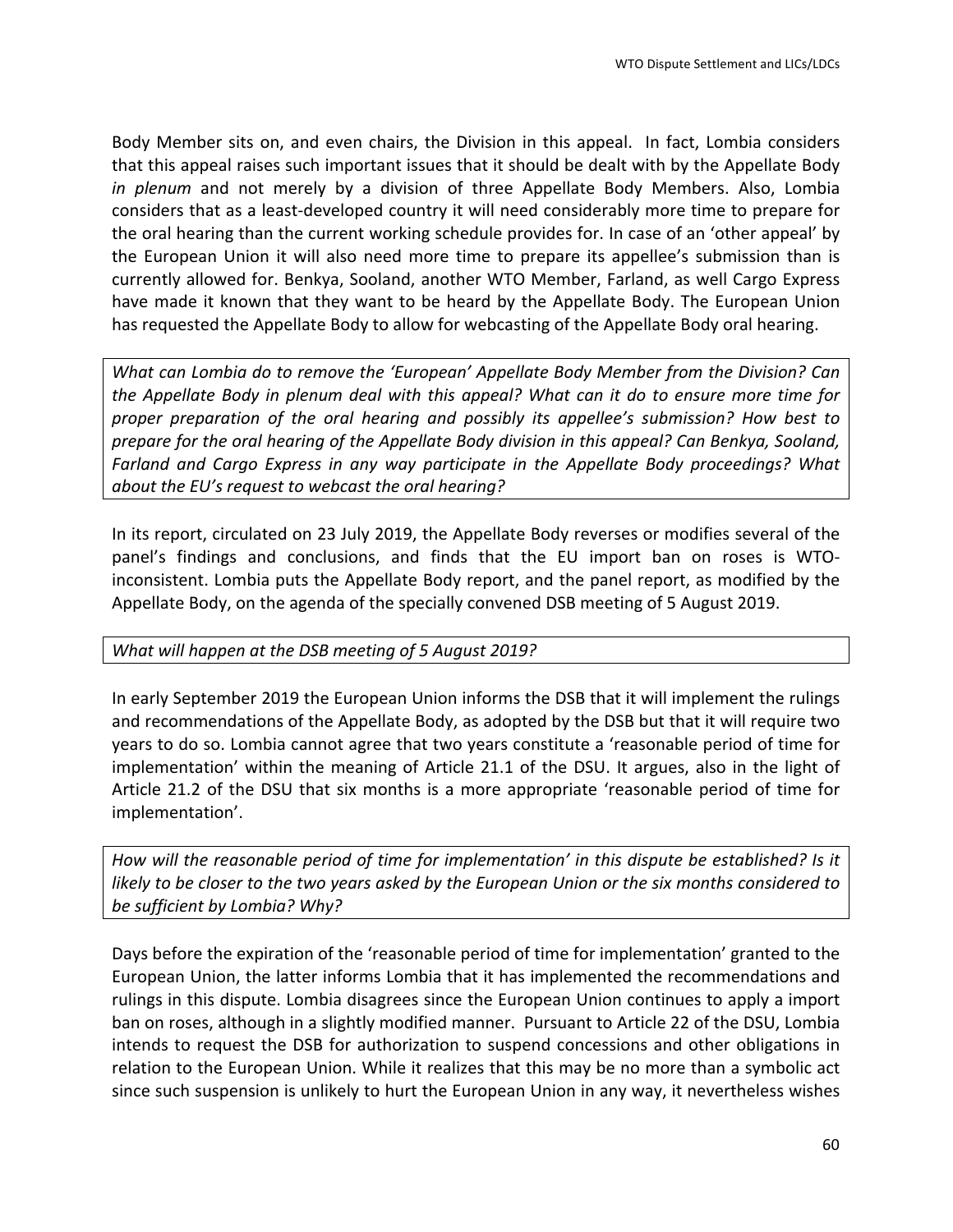to go ahead with such request. Lombia wants to ask in particular authorization to suspend its obligations under the *TRIPS Agreement* for to an amount of Euro 1 bn per year. Not surprisingly, the European Union rejects Lombia's contention that it has not complied with the recommendations and rulings in this case. It also objects to the level of suspension of concessions and other obligations requested.

Can Lombia request the DSB to authorize the suspension of concessions and other obligations? *Who decides on the level of suspension of concessions and other obligations? Is the suspension likely* to *induce the European Union to comply wit the recommendations and rulings in this* case? What can Lombia do to ensure compliance?

# **Selected Bibliography**

#### **Books**

Bown, Chad Self-Enforcing Trade: Developing Countries and WTO Dispute Settlement, The Brookings Institution (2009)

Chauffour, Jean-Christophe Maur, Preferential Trade Agreement Policies for Development: A Handbook, The World Bank (2011)

Gathii, James, African Regional Trade Agreements as Legal Regimes, Cambridge University Press (2011)

Grando, Michelle T., Evidence, Proof, and Fact-Finding in WTO Dispute Settlement, Oxford University Press (2009)

Lee, Donna, Wilkinson, Rorden, The WTO after Hong Kong: Progress in, and Prospects for, the Doha Development Agenda, Routledge (2007)

Lee, Yong-Shik, Horlick, Gary, Choi, Won-Mog, Broude, Tomer, Law and Development Perspective on International Trade Law, Cambridge University Press (2011)

Mshomba, Richard E. Africa and the WTO, Cambridge University Press (2009)

Shadikhodiaev, Sherzod, Retaliation in the WTO Dispute Settlement System, Kluwer Law International (2009)

Shaffer, Gregory C., Melendez-Ortiz, Ricardo, Dispute Settlement at the WTO: The Developing Country Experience, Cambridge University Press (2010)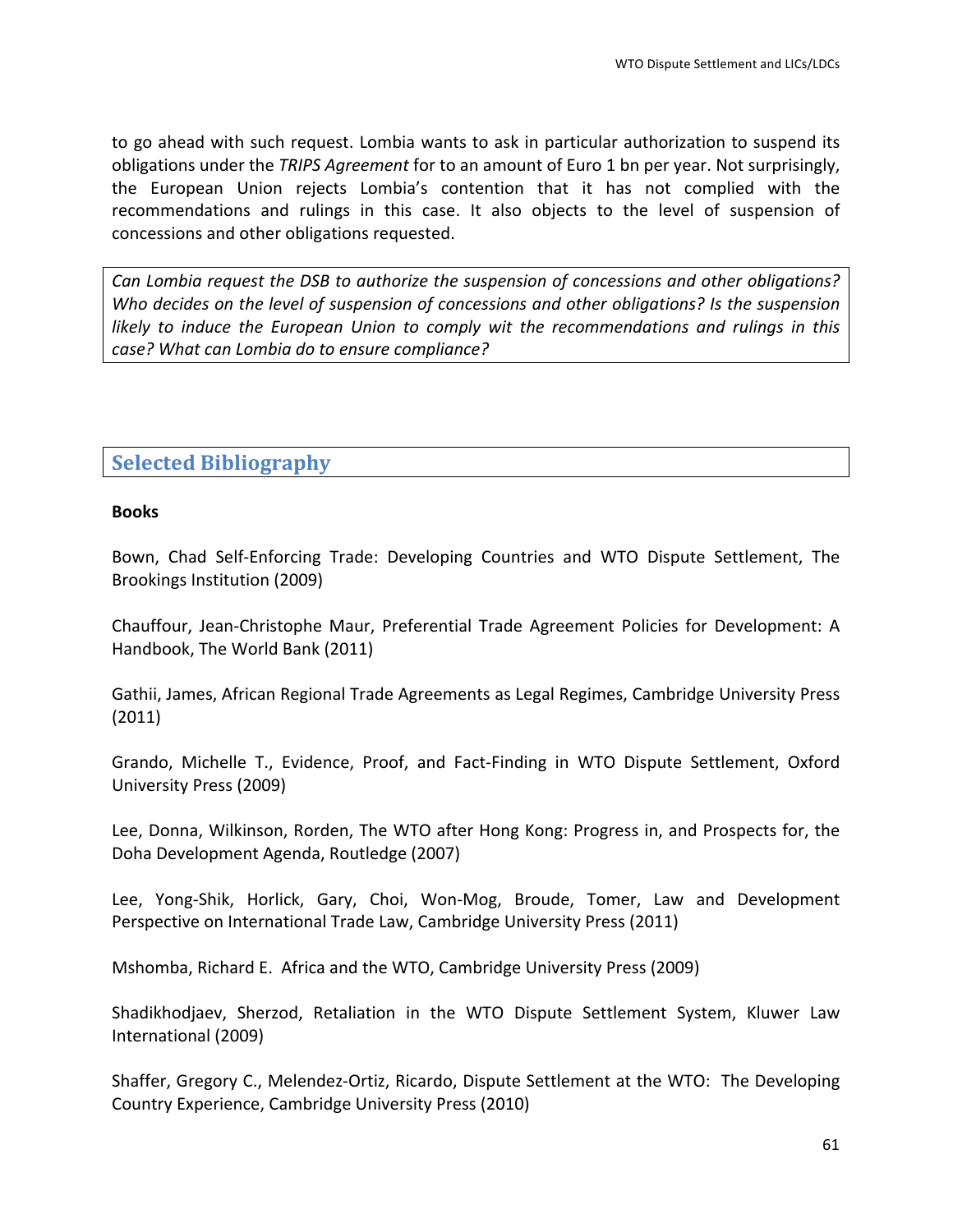Steger, Debra P., Redesigning the WTO for the  $21<sup>st</sup>$  Century, Wilfrid Laurier University Press (2009)

Thomas, Chantal, Developing Countries in the WTO Legal System, Oxford University Press (2009)

Van den Bossche P. & Zdouc W., The Law and Policy of the World Trade Organization, 3rd edition, Cambridge University Press (2013)

Vicuna, Francisco Orrego, International Dispute Settlement in an Evolving Global Society-Constitutionalization, Accessibility, Privatization, Cambridge University Press (2004)

#### **Journal Articles and Book Chapters**

Abbot, Frederick, Are Developing Countries Deterred From Using the WTO Dispute Settlement System? Participation of Developing Countries in the DSM in the Years 1995-1999, ECIPE Working Paper No. 01/2007

Alavi, Amin, African Countries and the WTO's Dispute Settlement Mechanism Development Policy Review, 25-42 (2007)

Andersen, Kym, Valenzuela, Ernesto, The World Trade Organization's Doha Cotton Initiative: A Tale of Two Issues, The World Economy, Volume 30, Issue 8, pages 1281-1304, (August 2007)

Baffes, John, Cotton Subsides, the WTO, and the 'Cotton Problem' The World Economy, Volume 34, Issue 9, pages 1534-1556, (September 2011)

Bown, Chad and Hoekman, Bernard, WTO Dispute Settlement and the Missing Developing Country Cases: Engaging the Private Sector, 8 Journal of International Economic Law 863 (2005)

Busch, Marc L., Reinhardt, Eric, and Shaffer, Gregory, Does Legal Capacity Matter? Explaining Dispute Initiation and Antidumping Actions in the WTO, International Center for Trade and Sustainable Development, (May 12, 2010)

Bohanes, Jan, and Garza, Fernanda, Going Beyond Stereotypes: Participation of Developing Countries in WTO Dispute Settlement, 4 (1) Trade, Law and Development 45 (2012).

Cong, Do Thanh, *Catfish, Shrimp, and the WTO: Vietnam Loses its Innocence*, 43 Vanderbilt Journal of Transnational Law, (2010), 1235-1264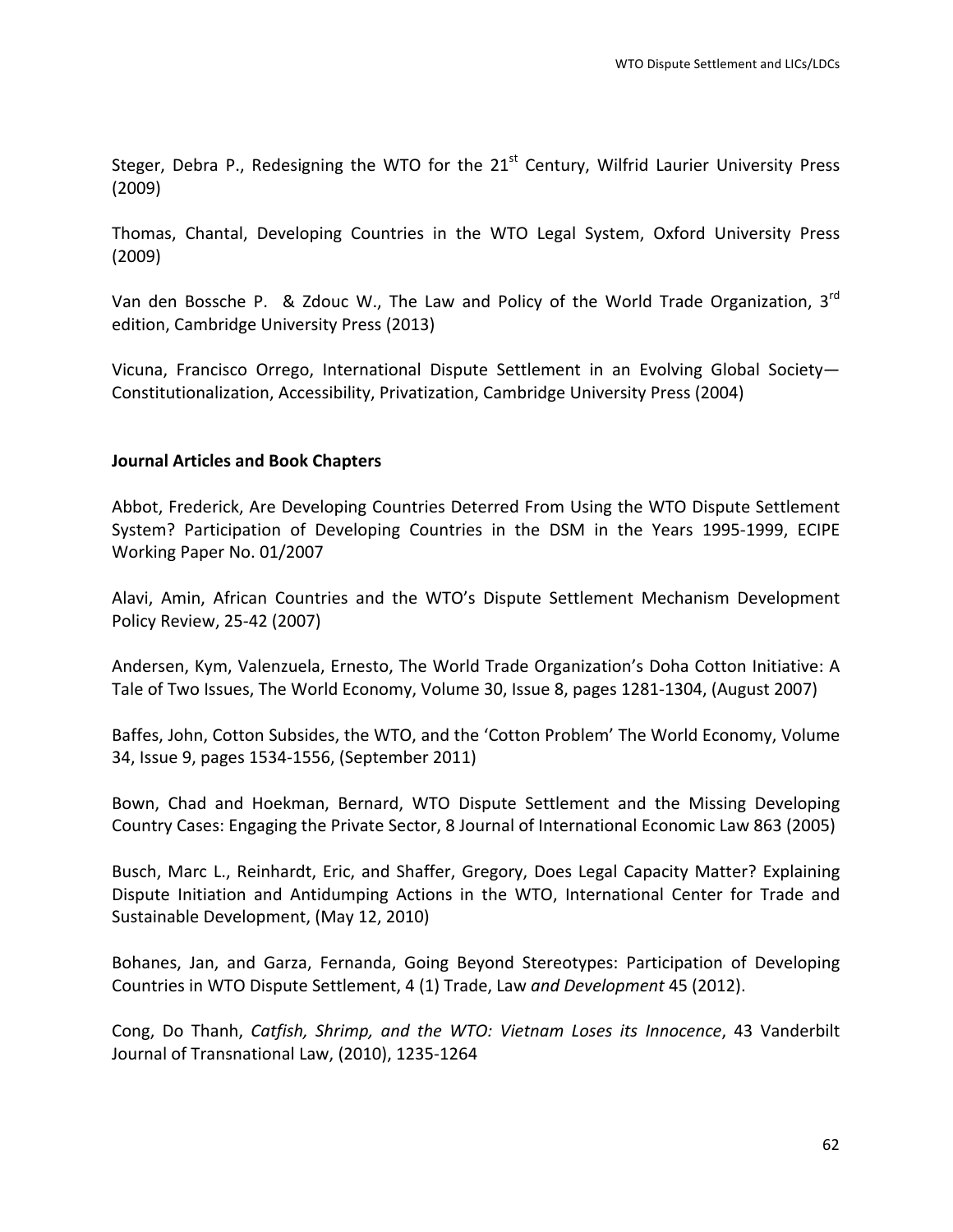Danvivathana P., Thailand's Experience in the WTO Dispute Settlement System Challenging the EC Sugar Regime, in G. C. Shaffer and R. Meléndez-Ortiz (eds.), *Dispute Settlement at the WTO: The Developing Country Experience* (Cambridge: Cambridge University Press, 2010), p. 221.

Davey, William, "The WTO Dispute Settlement System: The First Ten Years", 8 Journal of International Economic Law 46 (2005)

Davis, Christina, Why Adjudicate? Enforcing Trade Rules in the WTO (2012)

Davis, Christina, DO WTO Rules Create a Level Playing Field? Lessons From the Experience of Peru and Vietnam, in Odell, John (ed.) Negotiating Trade: Developing Countries in the WTO and NAFTA, 219 (2006)

Davis, Christina and Bermeo S.B., Who Files? Developing Country Participation in GATT/WTO Adjudication, 71 The Journal of Politics, 1036 (2009)

Elhermann, C.D., Six Years on the Bench of the 'World Trade Court': Some Personal Experiences as a Member of the Appellate Body of the World Trade Organization, 639 (2002)

Elsig, Manfred and Stucki, Phillipp, Low-income Countries and WTO litigation: Why Wake Up the Sleeping Dog? Review of International Political Economy, Volume 19, Issue 2, (May 5, 2012)

Erasmus, Gerhard, The Non-Participation by African Countries in the Dispute Settlement System of the WTO: Reasons and Consequences, in T. Hartzenberg (ed.), *WTO Dispute Settlement an* African Perspective (London: Cameron May, 2008), p. 185.

Grando, Michelle T., Bibliography on WTO Dispute Settlement: Volumes 1-11 (1998-2008) Journal of International Economic Law 12(1) 247-254

Guzman, Andrew and Simmons, Beth, Power Plays and Capacity Constraints: The Selection of Defendants in WTO Disputes, 34 Journal of Legal Studies 557 (2005)

Horn, Henrik, Johannesson, Louise, Mavroidis, Petros C., The WTO Dispute Settlement System 1995-2010: Some Descriptive Statistics, (November 15, 2011)

Horn, H., Mavroidis, PC, Nordstrom, H., Is the Use of the WTO Dispute Settlement Biased, Center for Economic Policy Research Paper DP2340 (1999)

Hussain, Turab, Victory in Principle: Pakistan's Dispute Settlement Case on Combed Yarn Exports *to* the United States", Managing the Challenges of WTO Participation, Case Study No. 34, in Peter Gallagher, Patrick Low and Andrew Stoler, Managing the Challenges of WTO Participation: 45 Case Studies, 459 (2005)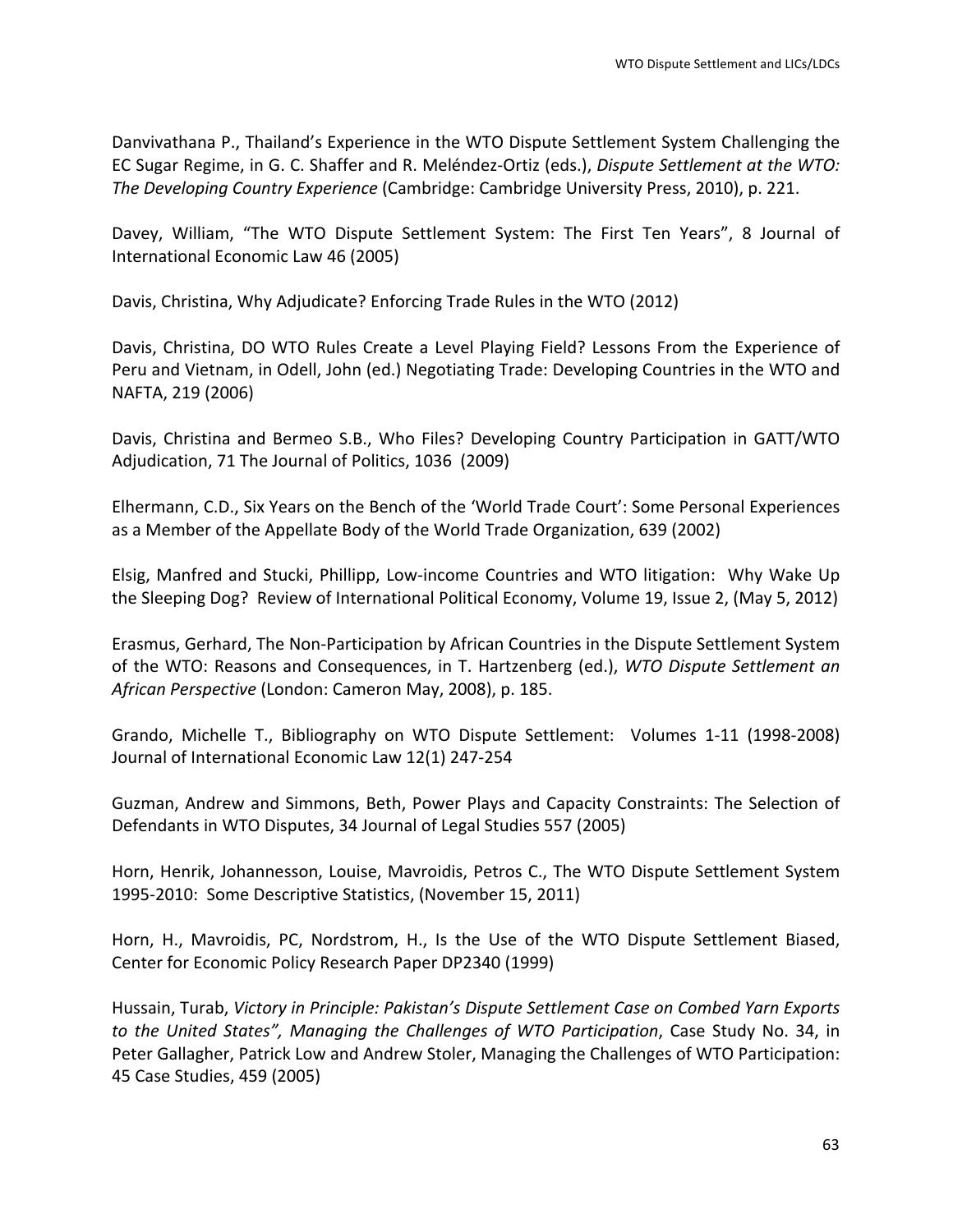Kessi, Edwini, and Addo, Kofi, African Countries and the WTO Negotiations on Dispute Settlement Understanding, ICTSD Paper (2008)

Lehman, Julia, Regional Integration and Dispute Settlement Outside Europe: a Comparative Analysis p. 54-62 International Law FORUM Du Droit International 7 (2005)

Lenz, Tobias, Spurred Emulation: The EU and Regional Integration in Mercosur and SADC, West European Politics, (Volume 35, Issue 1, 2012)

Marceau, Gabrielle and White Jillian, Dispute Settlement Regimes Intermingled: Regional Trade Agreements and the WTO, 1 Journal of International Dispute Settlement 67 (2010)

Marceau, Gabrielle and Kwak, Kyung, Overlaps and Conflicts of Jurisdiction between the World Trade Organization and Regional Trade Agreements, 41 Canadian Yearbook of International Law (2003)

Mosoti, Victor, J Africa in the First Decade of WTO Dispute Settlement, Journal of International Economic Law 427-453 (June 2006)

Morrissey, Oliver; Jones, Chris, Missed Opportunities: The WTO Trade Policy Review for the East African Community, The World Economy, Volume 31, Issue 11, pages 1409-1432, (November 2008)

Murphy, Shannon K., Clouded Diamonds: Without Binding Arbitration and More Sophisticated Dispute Resolution Mechanisms, the Kimberly Process Will Ultimately Fail in Ending Conflicts Fueled by Blood Diamonds, 11 Pepp. Disp. Resol. L.J. 207 (2010-2011)

Ng'ong'ola Clement, Replication of Dispute Settlement Processes in SADC, 1 SADC Law Journal 35 (2011)

Nottage, Hunter, Trade and Development, in Daniel Bethlehem et al (eds.) Oxford Handbook of International Trade Law 481 (2009)

Pauwelyn Joost, Going Global, Regional or Both? Dispute Settlement in the Southern African Development Community (SADC) and Overlaps With the WTO and other Jurisdictions, 13 Minnesota Journal of Global Trade 231 (2004)

Petersmann, Ernst-Ulrich, "Justice as Conflict Resolution: Proliferation, Fragmentation, and Decentralization of Dispute Settlement in International Trade", 27 U. Pa. Int'l Econ. L. 273 (2006)

Porges, A, "Dispute Settlement", in J. Chauffour and J. Maur (eds.) Preferential Trade Agreement Policies for Development, 491 (2011)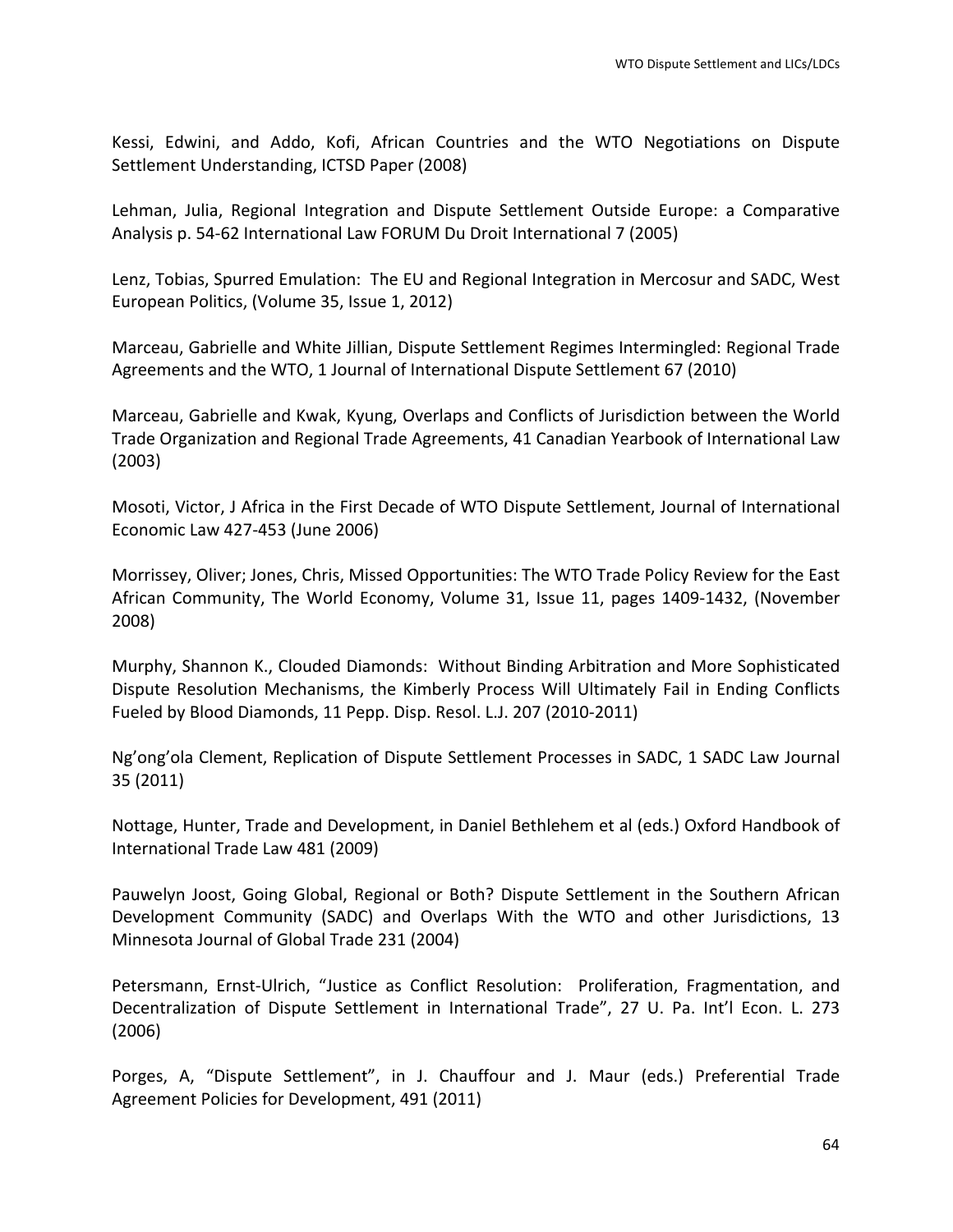Rwagubiza, Valentine, "Africa Should Trade More With Africa to Secure Future Growth", Address at the University of Witwatersrand, Johannesburg South Africa, 12 April 2012.

Shaffer, Gregory, *Towards a Development-Supportive Dispute Settlement System in the WTO*, ICTSD Sustainable Development and Trade Issues Resource Paper No. 5 March 2003

Shaffer, Gregory, *How to Make the WTO Dispute Settlement Work for Developing Countries: Some Proactive Developing Country Strategies*, ICTSD Resource Paper No. 5 (2003)

Shaffer, Gregory, Sanchez, Michelle Raton and Rosenberg Barbara, "The Trials of Winning at the WTO: What Lies Behind Brazil's Success", 41 Cornell International Law Journal 446 (2008)

Saurombe, Amos, "Regional Integration Agenda for SADC Caught in the Winds of Change Problems and Prospects", Journal of International Commercial Law and Technology Vol. 4 Issue 2 (2009) (100-106)

Smith, James, Developing countries and institutional change in WTO dispute settlement Review of International Political Economy Volume 11 Issue 3 (2004) (542-573)

Tussie, Dlana and Delich, Valentina, Dispute Settlement Between Developing Countries: Argentina and Chilean Price Bands", in Peter Gallagher, Patrick Low and Andrew Stoler, Managing the Challenges of WTO Participation: 45 Case Studies, 36-37 (2005)

Rolland, Sonia, Considering Development in the Implementation of Panel and Appellate Body Reports, 1 Trade, Law and Development, 150-199 (2012)

Roessler F., Special and Differential Treatment of Developing Countries under the WTO Dispute Settlement System, in F. Ortino and E-U. Petersmann (eds.), The WTO Dispute Settlement *System 1995-2003* (The Hague: Kluwer Law International, 2004)

Tallberg, Jonas, McCall Smith, James, Dispute Settlement in World Politics: States, Supranational Prosecutors, and Compliance, European Journal of International Relations, (June 14, 2012)

Van den Bossche and M. Lewis, What to Do When Disagreement Strikes? The Complexity of Dispute Settlement Under Trade Agreements, in S. Frankel and M. Lewis (eds.) Trade Agreements at the Crossroads, forthcoming Routledge (2012)

Wickens, Sebastian, "The Usage of the WTO Dispute Settlement System: Do Power Considerations Matter?", 6 Volume Frontiers of Economics and Globalization 213-241